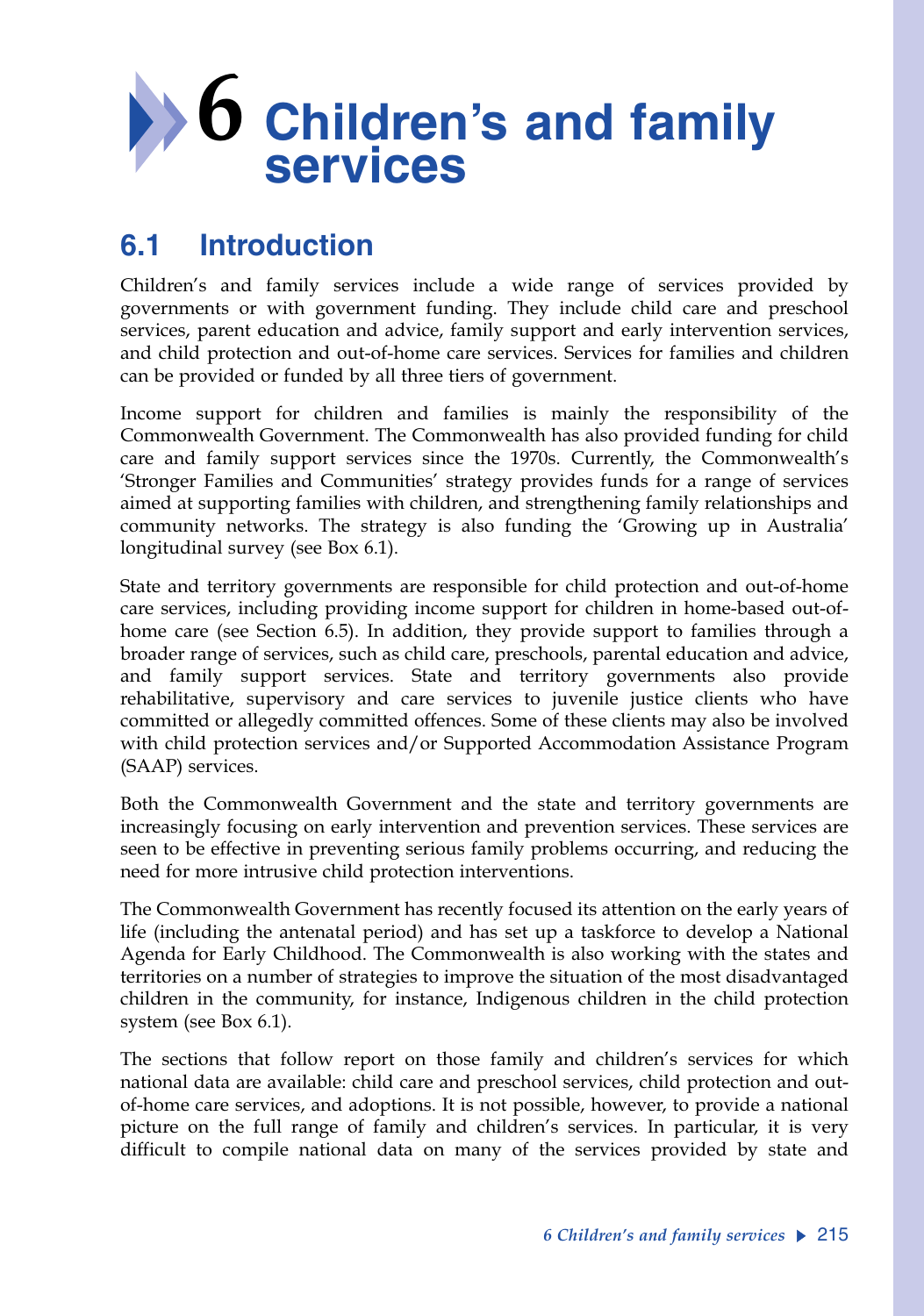### **Box 6.1: Government initiatives on child development, health and wellbeing**

*The Commonwealth Government has funded a longitudinal survey of Australian children, 'Growing up in Australia', that will go into the field in the first half of 2004. The survey will examine the long-term outcomes for children's development and wellbeing. It will follow two cohorts of children—2,000 children 12 months and younger and 2,000 children aged 4 years.*

*As a response to research findings on the importance of the early years of childhood for outcomes in later life, in September 2001 the Commonwealth Government established a Task Force on Child Development, Health and Wellbeing. The aim of the taskforce is to develop a 'whole of government' approach to the early years of life. Thus all Commonwealth departments relevant to children's issues are represented on the taskforce, including Family and Community Services (Chair), Education, Science and Training, and Health and Ageing.* 

*On 22 September 2002, the Minister for Children and Youth Affairs, the Hon. Larry Anthony, announced the development of a National Agenda for Early Childhood, which would focus on early child and maternal health, early learning and care, and supporting child-friendly communities. The agenda is not intended to change the traditional Commonwealth, state and territory responsibilities for children's issues, but will examine ways for jurisdictions to work more collaboratively. The Commonwealth Task Force is in charge of managing the development of the National Agenda.* 

*<sup>A</sup> consultation paper, 'Towards the Development of a National Agenda for Early Childhood', was released on 20 February 2003 by the Minister for Children and Youth Affairs, the Hon. Larry Anthony, and Professor Fiona Stanley, 2003 Australian of the Year. Consultations with key stakeholders were held between March and June 2003. Focus groups with parents were held in late July and August 2003.* 

*Together with the states and territories, the Commonwealth is developing a National Action Plan for Foster Children and Carers. The aim of this Action Plan is to address the issue of better supporting foster carers and children in foster care. At its last meeting, the Council of Australian Governments (COAG) acknowledged that child abuse remains a major problem in the Australian community.*

*The Commonwealth and state and territory governments are working together under the COAG Aboriginal Reconciliation Framework on Indigenous child protection issues, including examining the most appropriate ways to respond to Indigenous families at risk and in crisis, improving outcomes for Indigenous children and addressing causal factors.*

*Sources:* AIHW 2001b; Anthony 2002a; Commonwealth Task Force on Child Development, Health and Wellbeing 2003.

territory governments, as the type and nature of such services and data collected about them vary markedly across jurisdictions (AIHW 2001a).

The chapter begins in Section 6.2 with some background information on the social and economic changes to families that have occurred over the last decade. Section 6.3 provides data on Commonwealth family payments, as well as on Commonwealth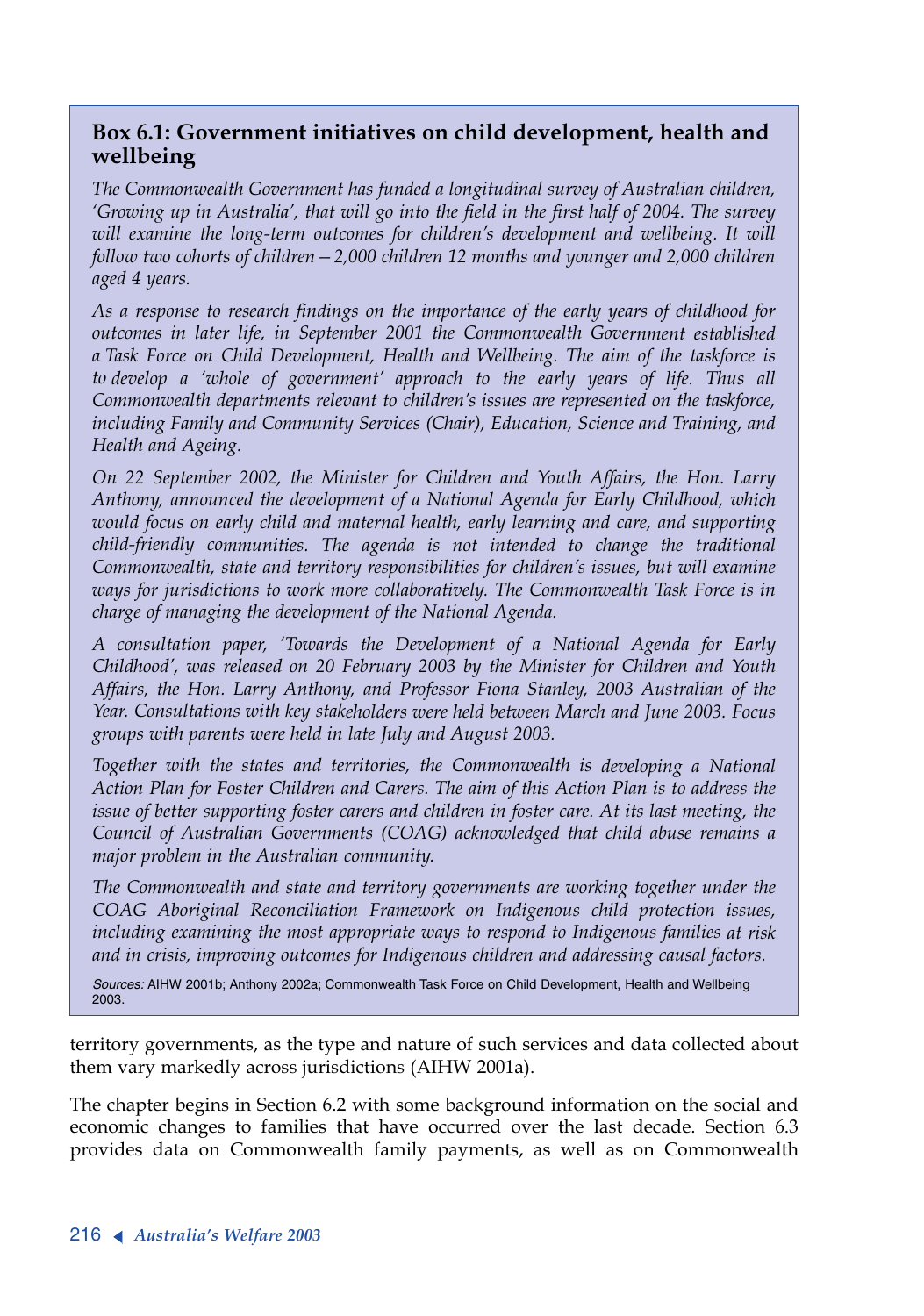expenditure on these payments. Section 6.4 examines the use of formal and informal child care and preschool services, the provision of and trends in formal child care services, and the outcomes of these services. Sections 6.5 on child protection and out-ofhome care services and 6.6 on adoptions present information on the trends in these areas in the last 5 years. Section 6.7 discusses data developments in the children's services, child protection and juvenile justice areas. The chapter is summarised in Section 6.8.

# **6.2 Families and children in Australia**

There have been major social and economic changes in Australia in the last 30 years that have led to significant alterations in the structure of families with dependent children. Some of the more important family changes include:

- declining fertility rates and an increasing preference for smaller families;
- increasing numbers of de facto relationships;
- increasing divorce rates;
- increasing numbers of one-parent families;
- increasing labour force participation rates of women of child-rearing age; and
- increasing joblessness in families (Gregory 1999; McDonald 2000).

Many of these changes began in the late 1960s, with the pace of change increasing during the 1970s and 1980s. This section focuses on social and economic changes in families over the last decade, as well as on the current state of families in Australia. It is necessary to recognise these alterations in family structures and patterns, as they have important implications for the types of services needed to support families and also because they provide a useful context in which the data on trends in children's and family services can be interpreted.

## **Family formation and dissolution**

Patterns of family formation continued to change during the 1990s and into the 21st century. In particular, there were decreases in marriage rates at younger ages, an increase in cohabitation before marriage, decreases in fertility rates, further delays in family formation, and increases in the proportion of children born outside marriage.

Between 1991 and 2000, age-specific first marriage rates for people aged less than 30 years decreased. The rate for 25–29 year olds fell from 94 per 1,000 to 71 per 1,000 unmarried males and from 110 per 1,000 to 90 per 1,000 for unmarried females. For the older age groups, the rates decreased slightly, or increased. The first marriage rate for 30–34 year olds fell from 73 per 1,000 to 71 per 1,000 for males and rose from 69 per 1,000 to 75 per 1,000 for females. During this same decade, the median age of both men and women at first marriage increased by approximately 2 years (Table 6.1). Cohabitation before marriage has become more common over this period, with the proportion of couples living together before marriage increasing from 58% to 72% between 1991 and 2001 (ABS 2002a).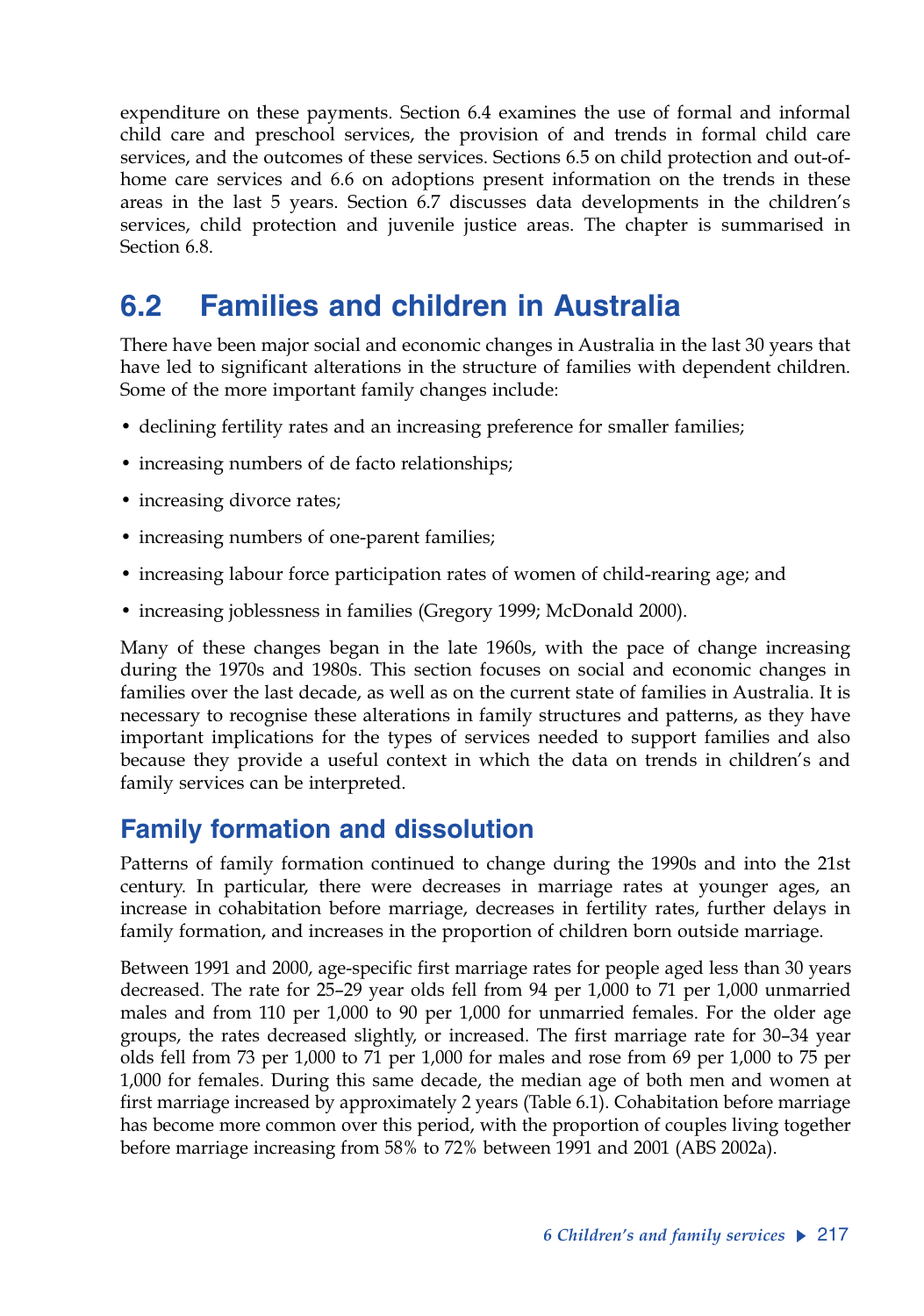|                                                  | <b>Males</b> |      | <b>Females</b> |      |
|--------------------------------------------------|--------------|------|----------------|------|
|                                                  | 1991         | 2000 | 1991           | 2000 |
| Age-specific first marriage rates <sup>(a)</sup> |              |      |                |      |
| 19 and under <sup>(b)</sup>                      | 1.9          | 1.0  | 9.5            | 4.9  |
| $20 - 24$                                        | 46.6         | 25.4 | 82.4           | 46.6 |
| $25 - 29$                                        | 94.0         | 70.7 | 109.6          | 90.2 |
| $30 - 34$                                        | 73.0         | 71.0 | 69.4           | 74.6 |
| $35 - 39$                                        | 42.5         | 42.8 | 36.6           | 38.6 |
| $40 - 44$                                        | 21.7         | 23.6 | 16.8           | 20.1 |
| $45 - 49$                                        | 12.6         | 12.9 | 11.0           | 11.3 |
| 50 and over                                      | 3.8          | 4.4  | 2.1            | 2.8  |
| Median age at first marriage                     | 26.7         | 28.5 | 24.5           | 26.7 |
| Divorce rate <sup>(c)</sup>                      | 11.6         | 12.0 | 11.5           | 12.0 |

#### **Table 6.1: Indicators of family formation and dissolution, 1991 and 2000**

Per 1,000 never married male or female population of the appropriate ages, at 30 June for each year shown. (a)

(b) Per 1,000 never married male or female population aged 15–19 years, at 30 June for each year shown.

Per 1,000 married males or females respectively, at 30 June for each year shown. (c)

*Source:* ABS 2002a.

Divorce rates began to increase in the late 1960s, accelerated during the 1970s and stabilised during the 1980s (McDonald 1995). Through the 1990s and into the new century, family dissolution remained fairly stable. From 1991 to 2000, the divorce rate rose slightly for men from 11.6 per 1,000 to 12.0 per 1,000 and for women from 11.5 per 1,000 to 12.0 per 1,000. While there was an overall increase, the divorce rate did fluctuate somewhat during this period. There was also an increase between 1991 and 2001 in the number of children aged 0–17 years affected by divorce: from 10.2 per 1,000 to 11.1 per 1,000 (ABS 2002a, 2003a). Similarly to the divorce rate, the number of children affected by divorce also fluctuated within this period.

In recent years, falling fertility rates have been observed around the world. In Australia, the total fertility rate decreased from 1.86 in 1991 to 1.73 in 2001 (Table 6.2). In countries that are similar to Australia in social, cultural and economic terms, fertility rates have also continued to fall. For example, in 2001 the fertility rate fell to 1.63 in the United Kingdom, while it dropped to 1.52 in Canada in 1999. The fertility rate in New Zealand in 2001 was 1.97, and while this rate is higher than in many advanced countries, it too is falling (McDonald 2003).

Between 1991 and 2001, the median age of mothers at birth increased by 1.5 years, from 28.5 to 30.0 years. In addition to the decline in the total fertility rate and the increase in the age at which mothers are giving birth, the number of births to unmarried women has also been increasing.

| 1991 | 2000 | 2001 |
|------|------|------|
| 28.5 | 29.8 | 30.0 |
| 1.86 | 1.75 | 1.73 |
| 23.0 | 29.2 | 30.7 |
| 95.3 | 96.5 | 96.3 |
|      |      |      |

### **Table 6.2: Birth indicators, 1991, 2000 and 2001**

*Source:* ABS 2001a.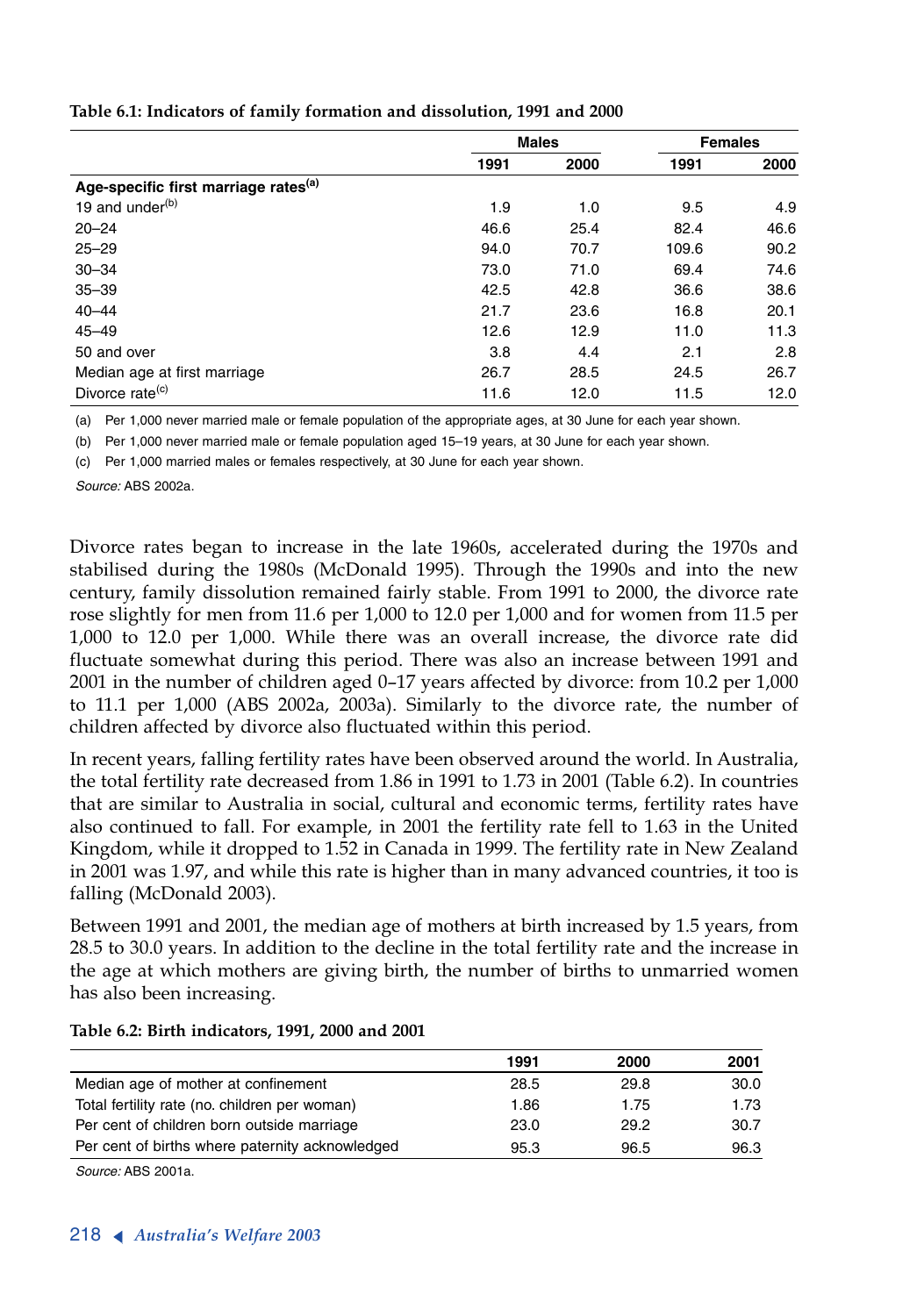The proportion of children born outside marriage increased from 23% of births in 1991 to 31% in 2001. Children born outside marriage include those born in de facto relationships, as well as those born to single mothers. While there was a rise in the proportion of children born outside marriage, there was also a small rise in the proportion of births where paternity was acknowledged: from 95% to 96%.

These changes in family formation and dissolution are reflected in the changes in the characteristics of families with dependent children.

# **Characteristics of families**

One of the most significant changes in families between 1992 and 2002 was the large increase in the number of one-parent families. The estimated number of one-parent families with dependent children aged 0–14 years increased by 51% over the decade to reach 508,300 in 2002. Over the same period, the number of couple families with dependent children aged 0–14 remained steady at 1,710,400 in 1992 and 1,705,100 in 2002. In June 2002, there were 2,213,400 families with children aged 0–14 years, with 77% of these being couple families and 23% one-parent families (ABS 2002b).

The trends in divorce and remarriage rates in recent decades have partly contributed to the alterations in the structure and nature of families, including to the number of step and blended families. In 2001, data from the Australian Bureau of Statistics (ABS) Census of Population and Housing showed that of all couple families with children (regardless of age), 6% were step-families, while an additional 4% were blended families (ABS 2003a).

## **Children**

The number of children in Australia aged 0–17 years increased by 215,368 (5%) between June 1992 and June 2002 (Table 6.3). While the number of children in the 5–12 and 13–17 year age ranges increased, the number of children aged 0–4 years slightly decreased. This fall reflects the declining fertility rate.

| Age (years)             | 1992                                | 1994     | 1996     | 1998     | 2000     | 2002           |  |  |
|-------------------------|-------------------------------------|----------|----------|----------|----------|----------------|--|--|
|                         | <b>Number ('000)</b>                |          |          |          |          |                |  |  |
| $0 - 4$                 | 1.284.7                             | 1.298.0  | 1.297.0  | 1,289.5  | 1.279.0  | 1,270.4        |  |  |
| $5 - 12$                | 2.034.9                             | 2.057.1  | 2.090.4  | 2.118.4  | 2.153.4  | 2,171.5        |  |  |
| $13 - 17$               | 1.266.2                             | 1.257.7  | 1.289.4  | 1.309.3  | 1.334.6  | 1,359.2        |  |  |
| Total children 0-17     | 4,585.7                             | 4.612.9  | 4.676.8  | 4.717.3  | 4.767.0  | 4.801.1        |  |  |
| <b>Total population</b> | 17,494.7                            | 17,854.7 | 18,310.7 | 18,711.3 | 19.153.4 | 19,662.8       |  |  |
|                         | As a percentage of total population |          |          |          |          |                |  |  |
| $0 - 4$                 | 7                                   | 7        | 7        |          | 7        | 6              |  |  |
| $5 - 12$                | 12                                  | 12       | 11       | 11       | 11       | 11             |  |  |
| $13 - 17$               | 7                                   | 7        | 7        | 7        | 7        | $\overline{7}$ |  |  |
| Total children 0-17     | 26                                  | 26       | 26       | 25       | 25       | 24             |  |  |

**Table 6.3: Estimated number of children aged 0–17 years and as a proportion of the total population, selected years from 30 June 1992 to 30 June 2002**

*Source:* ABS 2003c.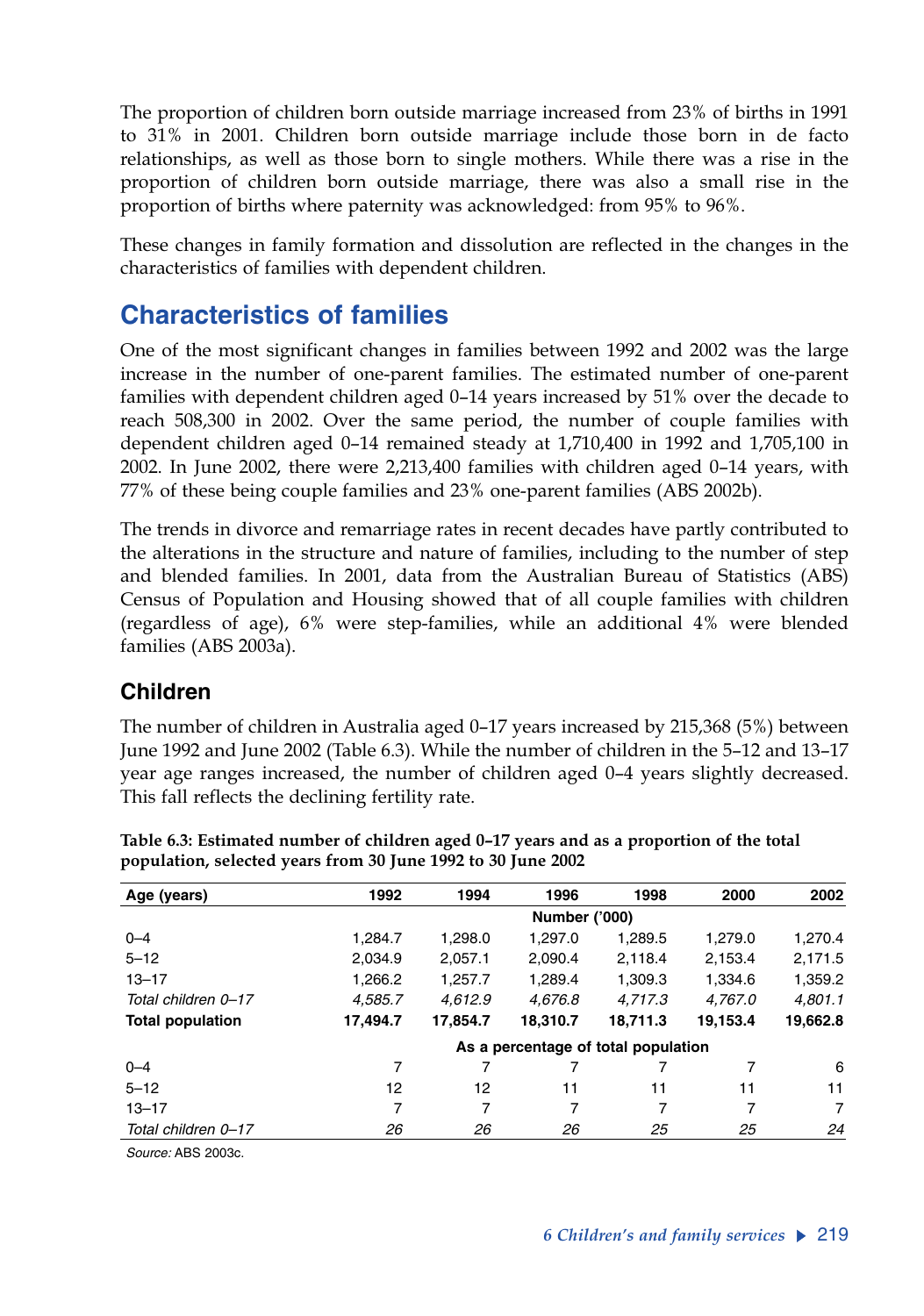While the overall number of children increased over the decade, they represent a falling proportion of the total Australian population. At 30 June 1992 this group constituted 26% of the population, compared with 24% at 30 June 2002. Across all states and territories, their proportion was around 23–25%, except in the Northern Territory where it was markedly higher at 30% (see Table A6.1).

## **Families and employment**

The 1990s was a period of relatively strong economic growth, with the number of employed people increasing from 7.7 million in 1992 to over 9 million at June 2002 (ABS 2002c). There was a corresponding fall in the unemployment rate: from 10.7% in June 1992 to 6.3% in June 2002.

The labour force participation rates of women of child-rearing age continued to rise in the decade up to June 2002, though the increase was not as great as in previous decades. The rates for women aged 25–34 years, for example, increased from 53% in 1982, to 66% in June 1992, and again to 71% in June 2002.

The growth in employment between 1992 and 2002 benefited families with dependent children. The number of couple families with dependent children aged 0–14 years and both partners employed increased by 89,900, and the number of employed sole parents with children aged 0–14 by 97,500 (Table 6.4).

While the number of families with both parents in employment grew between 1992 and 2002, there was also an increase in the number of one-parent families with no parent employed—73,600 over the period. In contrast, there was a decrease of 44,800 in the number of couple families in which neither partner was employed.

In 2002, among families with children aged 0–14 years, 57% of couple families had both parents in employment and 46% of sole parents were in employment. In contrast, 7% of couple families and 54% of sole-parent families had no parent employed.

|                                            | 1992                 |          | 2002                 |          |
|--------------------------------------------|----------------------|----------|----------------------|----------|
| <b>Employment patterns and family type</b> | <b>Number ('000)</b> | Per cent | <b>Number ('000)</b> | Per cent |
| <b>Couple families</b>                     |                      |          |                      |          |
| Both partners employed                     | 884.0                | 51.7     | 973.8                | 57.1     |
| One partner only employed                  |                      |          |                      |          |
| Husband employed                           | 607.2                | 35.5     | 550.5                | 32.3     |
| Wife employed                              | 51.1                 | 3.0      | 57.6                 | 3.4      |
| Neither partner employed                   | 168.1                | 9.8      | 123.1                | 7.2      |
| <b>Total</b>                               | 1.710.4              | 100.0    | 1.704.9              | 100.0    |
| <b>One-parent families</b>                 |                      |          |                      |          |
| Parent employed                            | 137.0                | 40.6     | 234.7                | 46.2     |
| Parent not employed                        | 200.2                | 59.4     | 273.8                | 53.8     |
| <b>Total</b>                               | 337.2                | 100.0    | 508.5                | 100.0    |

**Table 6.4: Employment patterns of families with dependent children aged 0–14 years, 1992 and 2002**

*Source:* ABS 2002b.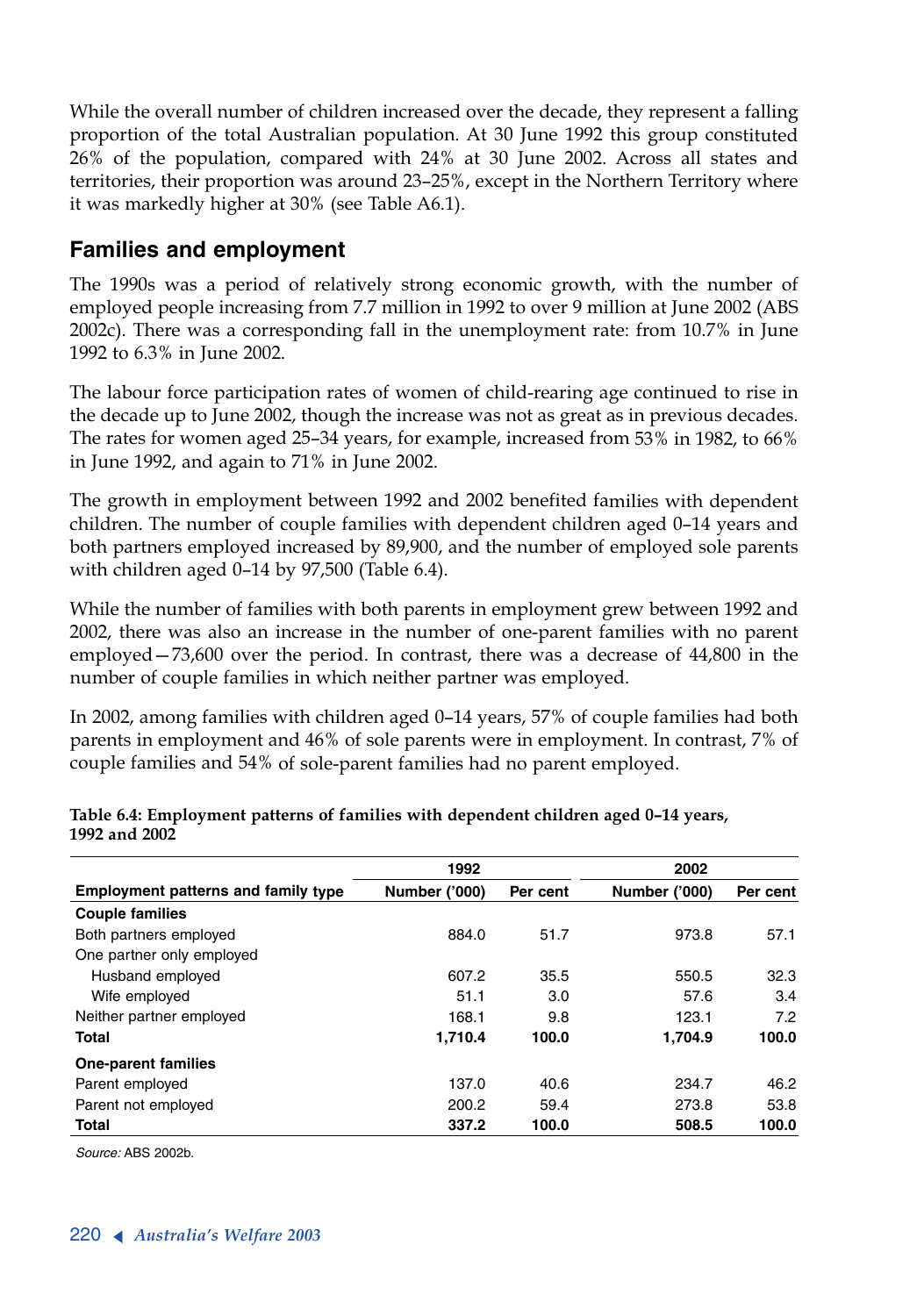## **Aboriginal and Torres Strait Islander families**

The profile of Aboriginal and Torres Strait Islander families differs from that of other Australian families in a number of ways. Indigenous families are more likely to be oneparent families and to have on average a larger number of children and larger households. For example, the median Indigenous household (which is more likely than other Australian households to contain more than one family) had 3.4 persons, compared to 2.6 persons in other Australian households. Indigenous parents also tend to be younger and to have lower levels of education than other Australian parents. Indigenous families are much more likely to be economically disadvantaged, with lower employment rates of parents and lower median incomes. In 2001, the median weekly income for Indigenous households was 81% of that of other Australian households (Daly & Smith 1996, 2003).

# **6.3 Assistance for families**

The Commonwealth Government provides support for families in the forms of family assistance payments and income support payments (see Box 6.2). Family assistance is designed to help middle- and low-income families with the costs of raising children, including recognising the indirect costs of reduced workforce participation by some families with young children. Higher assistance is targeted to families with low incomes. Income support in the form of Parenting Payment is available for sole parents with no income or a low income and for parents whose partner has no income or is on a low income.

Family assistance underwent a fundamental restructure in the tax reform package that came into effect on 1 July 2000. Two new payments were introduced—Family Tax Benefit (FTB) Parts A and B—which combined 10 forms of assistance that were previously available in the tax and transfer systems (AIHW 2001b:146). Families can choose to receive the FTB throughout the financial year as direct fortnightly payments or can wait until the end of the financial year and claim through their tax assessment. The system of family assistance is administered by the Family Assistance Office, which is located in Centrelink, Australian Taxation Office and Medicare branches.

Another new feature of the FTB payment is income-reconciliation at the end of the financial year (Whiteford et al. 2001:32). Since payments are income-tested, families choosing to claim the FTB as a direct payment are required to estimate their income for the forthcoming financial year. At the end of that year, their income is assessed to ascertain whether their estimation corresponds with their actual income, and if not, whether they have been 'overpaid' or are entitled to an additional payment. If their actual income is greater than their estimated income, they are required to pay back the amount of overpayment. If it is lower, they receive an extra payment. This system was introduced so that families receiving assistance through the payments system received the same entitlement as if they had chosen to claim assistance through the tax system. The same system applies to Child Care Benefit (CCB) payments.

In recognition of the difficulties that many families faced with overpayments in the first year of the scheme's operation, in July 2001 the government announced that the first \$1,000 of overpayments of the FTB and/or CCB for each family for the financial year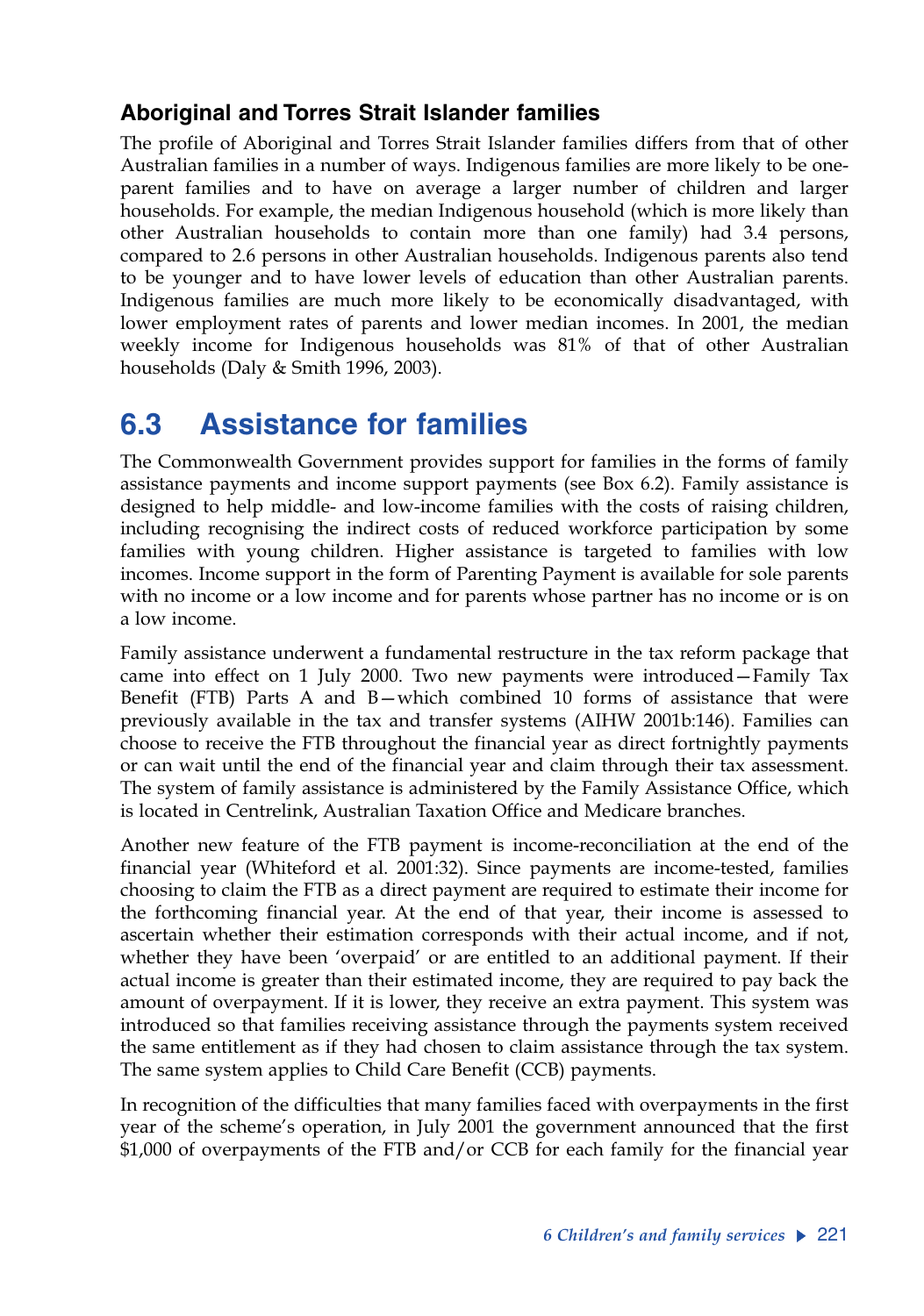### **Box 6.2: Commonwealth family payments and tax relief**

- *• Family Tax Benefit Part A—paid to low- and middle- income families with dependent children under 21 and/or dependent full-time students aged 21 to 24. It is paid for each dependent child in the family. The payment is subject to an income and assets test. There are three rates of Family Tax Benefit Part A: maximum rate, payable below a lowincome threshold; part (or broken) rate, payable for families with incomes between the low-income threshold and the base rate threshold; and the base rate, which is payable for families with incomes above the base rate threshold and below the means-tested threshold. Maximum and part rates vary with the age of the child, with payments increasing for teenagers and young people.*
- *• Family Tax Benefit Part B—provides additional assistance to single-income families, including single parents, with a child under 16 or a child aged 16–18 years studying full-time. Higher rates are payable where families have a child under 5. The payment is not means-tested for single parents. For couple families, the payment is means-tested on the income of the partner with the lower income (secondary income).*
- *• Parenting Payment—income support payment for one parent with responsibility for caring for a child under 16 years of age. The two main streams are the Parenting Payment (single) paid to single parents with no income or a low income and the Parenting Payment (partnered) paid to the primary carer in a couple family where both parents have no income or a low income. For couple families, the Parenting Payment is income-tested on family income.*
- *• Maternity Allowance—an income-tested lump sum payment for each newborn or adopted child in the family.*
- *• Maternity Immunisation Allowance—payable at age 18 months for fully immunised children (appropriate for the age).*
- *• Double Orphan Pension—for children whose parents are both dead, or one parent is dead and the other cannot care for the child, and for refugee children under certain circumstances.*
- *• Baby Bonus—a tax offset which repays mothers for the tax that they paid on their income (up to a limit) in the year before the birth of their first child or (if they already have a child) the first child born to them after 1 July 2001. The refundable tax offset is paid each year until the child is 5 years. Mothers who had no earnings or were lowincome earners in the year before the child's birth are entitled to a minimum payment each year. The Baby Bonus is means-tested on the mother's taxable income after the birth of the child.*

*Sources:* ATO 2003; FaCS 2002a; FAO 2003.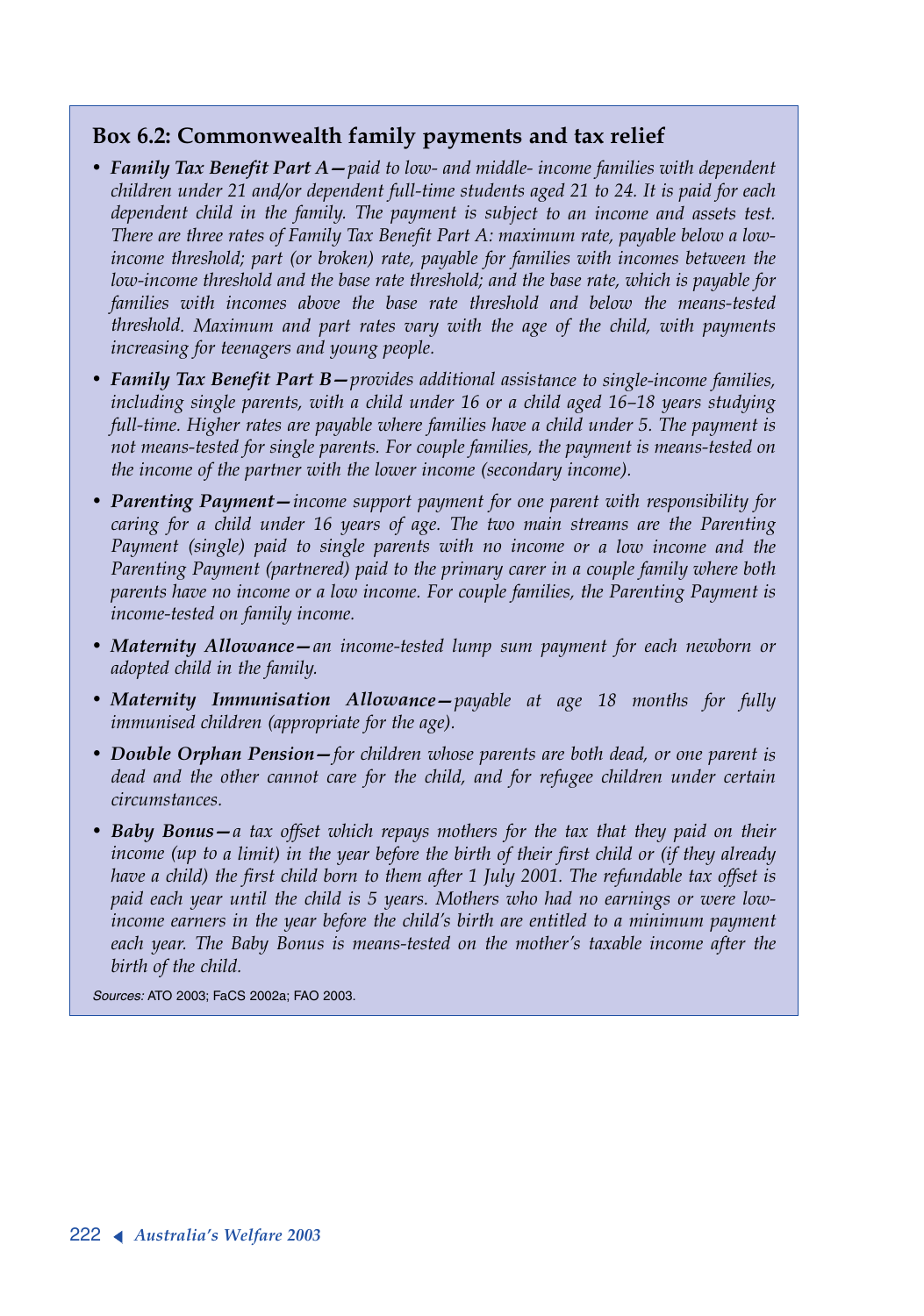2000–01 would be waived (Vanstone 2001). Families, however, continued to experience problems with overpayments. By September 2002, 1,885 complaints had been made to the Commonwealth Ombudsman about various aspects of the new family assistance system (including 157 complaints relating to the CCB). A subsequent investigation by the Ombudsman of the family assistance scheme highlighted the Ombudsman's concerns with the effects on families of various aspects of the scheme, including the large number and size of debts and the impact on low-income families. While the Minister for Family and Community Services announced some changes to the administration of FTB and CCB payments in September 2002, the Ombudsman's report released in February 2003 recommended some broader policy changes to the system (Commonwealth Ombudsman—Australia 2003).

A new payment—the Baby Bonus—providing tax relief to families with children was announced in the 2002–03 Budget and applies to the first child in the family or the first child born on or after 1 July 2001 (Commonwealth of Australia 2002:10). There were also changes to the assistance provided for child care at the time the tax reform package was introduced, with the CCB replacing Childcare Assistance and the Childcare Rebate (see Box 6.5). The CCB is also administered through the Family Assistance Office.

### **Trends in family assistance**

The vast majority of FTB recipients (more than 90%) receive assistance through fortnightly payments from Centrelink: 1.9 million families in 2000–01. Around 40,000 received Centrelink lump sum payments and another 97,000 were paid lump sums through the tax system as a tax offset (FaCS 2002b: 26). $^1$  It is estimated that for 2003–04, 95% of families will choose fortnightly payments through Centrelink and another 2% will opt for a lump sum through Centrelink (Commonwealth of Australia 2003).

Detailed data are not available on recipients who chose to receive family assistance payments through the tax system. However, it is likely that these would be higher income families who are entitled to the lower rates of assistance. No data are yet available on Baby Bonus recipients.

Almost 1.8 million families with nearly 3.5 million children received FTB Part A as a fortnightly payment at June 2001 and June 2002 (Table 6.5). In both years, more than half of these families were paid more than the base rate  $-59%$  at 30 June 2002. Around 1.2 million families with almost 2.3 million children received FTB Part B. Almost half of those receiving the payment were sole parents—48% at June 2002. Around 210,000 families were paid the Maternity Allowance in both 2001 and 2002 and just over 200,000 families received the Maternity Immunisation Allowance in each of these years.

In both years, the number of parents receiving Parenting Payment (single) was just over twice the number receiving Parenting Payment (partnered)—over 400,000 compared with around 200,000.

<sup>1</sup> Note that families may appear in more than one of these categories, since they may use more than one payment system during the year.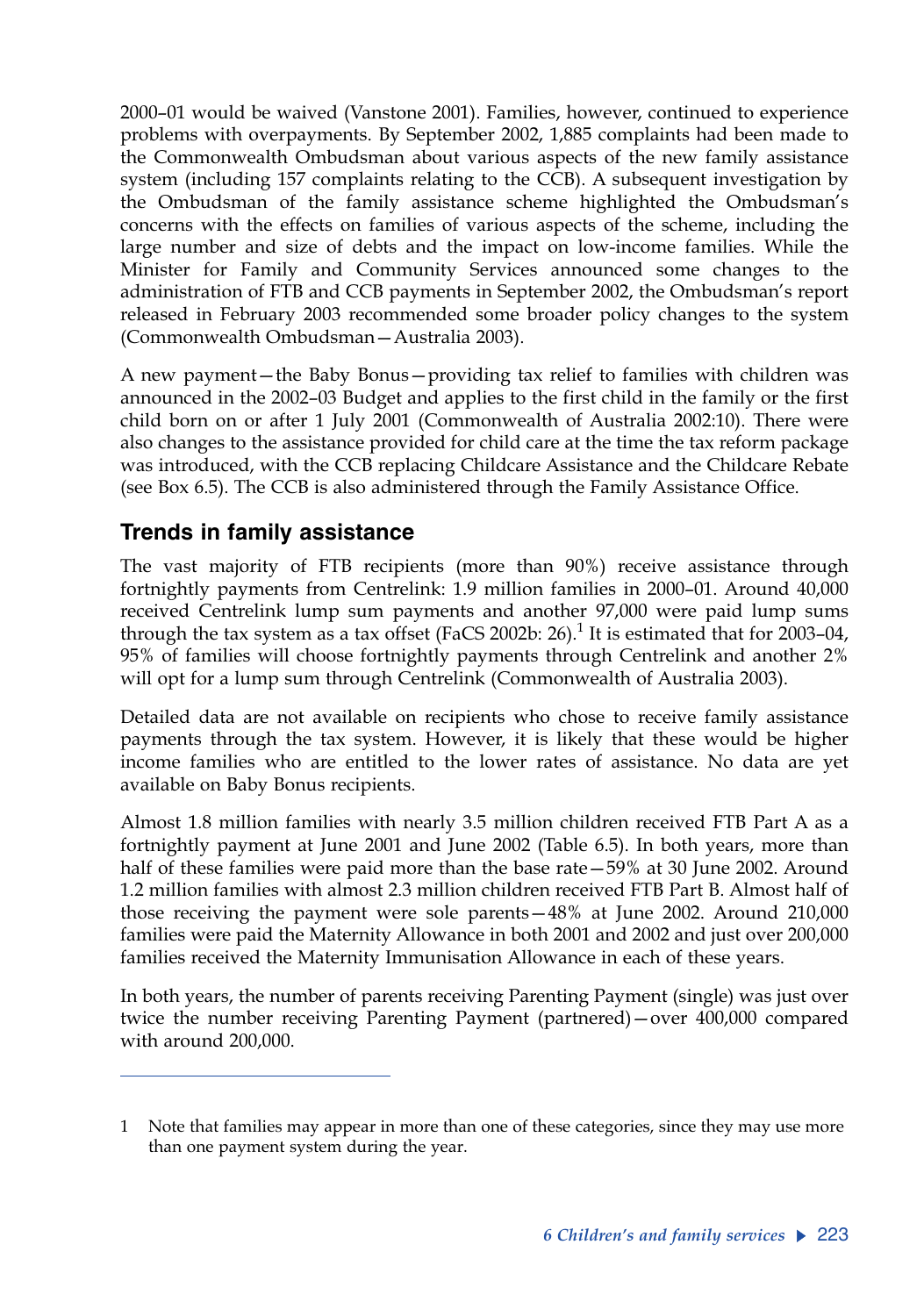**Table 6.5: Number of recipients of family assistance and income support payments for families, 30 June 2001 and 30 June 2002 ('000)**

| <b>Recipients</b>                             |         | <b>Children</b> |         |                      |
|-----------------------------------------------|---------|-----------------|---------|----------------------|
| Type of payment <sup>(a)</sup>                | 2001    | 2002            | 2001    | 2002                 |
| Family Tax Benefit Part A                     |         |                 |         |                      |
| Maximum rate (with income support payment)    | 509.8   | 485.9           | 962.2   | 914.8                |
| Maximum rate (without income support payment) | 127.2   | 134.4           | 243.8   | 253.7                |
| Broken rate                                   | 406.1   | 431.6           | 874.7   | 927.7                |
| Base rate                                     | 725.4   | 708.7           | 1,333.0 | 1,298.5              |
| Below base rate                               | 31.2    | 34.2            | 68.5    | 76.5                 |
| Total                                         | 1,799.7 | 1,794.8         | 3,482.2 | 3,471.2              |
| <b>Family Tax Benefit Part B</b>              |         |                 |         |                      |
| Maximum rate (for sole parents)               | 559.4   | 570.7           | 951.2   | 965.2                |
| Maximum rate (for couples)                    | 290.0   | 300.4           | 622.7   | 638.8                |
| Broken rate (for couples)                     | 331.7   | 328.0           | 702.3   | 689.3                |
| Total                                         | 1,181.1 | 1,199.1         | 2,276.2 | 2,293.3              |
| <b>Maternity Allowance</b>                    | 210.1   | 212.2           | 214.4   | 216.1                |
| Maternity Immunisation Allowance              | 203.9   | 206.8           | 207.5   | 210.6                |
| Double Orphan Pension                         | 1.2     | 1.2             | 1.6     | n.a.                 |
| Parenting Payment (single)                    | 416.7   | 427.8           | . .     | $\ddot{\phantom{0}}$ |
| Parenting Payment (partnered)                 | 205.4   | 191.6           | . .     | $\ddot{\phantom{1}}$ |

(a) The data on FTB recipients relate to those who claim fortnightly payments.

*Note:* For Maternity Allowance and Maternity Immunisation Allowance, the number of customers assisted is the number who received a payment during the financial year. For Parenting Payment recipients, the number of customers assisted is the number who received a payment in June (not at 30 June).

*Sources:* FaCS 2001, 2002b.

# **Commonwealth expenditure on assistance for families**

Commonwealth expenditure on the main types of family assistance and income support payments for 2000–01 and 2001–02 is shown in Table 6.6. The FTB is clearly the largest expenditure item in both years, accounting for \$10.9 billion (or 65%) of total expenditure in 2001–02, with Parenting Payment (single and partnered) accounting for another \$5.6 billion (33%).

#### **Table 6.6: Commonwealth expenditure on family assistance and income support payments, 2000–01 and 2001–02 (\$m)**

| 2000-01  | $2001 - 02$ |
|----------|-------------|
| 10,076.5 | 10.927.7    |
| 217.9    | 216.9       |
| 2.0      | 2.0         |
| 5.325.7  | 5,571.7     |
|          |             |

(a) FTB expenditure data relate to expenditure through Centrelink only. In 2000–01, revenue forgone through FTB claims through the tax system was \$11m. From 2001–02 onwards, these claims are recorded in the budget documentation as an expenditure.

*Sources:* FaCS 2001, 2002b; Treasury 2002.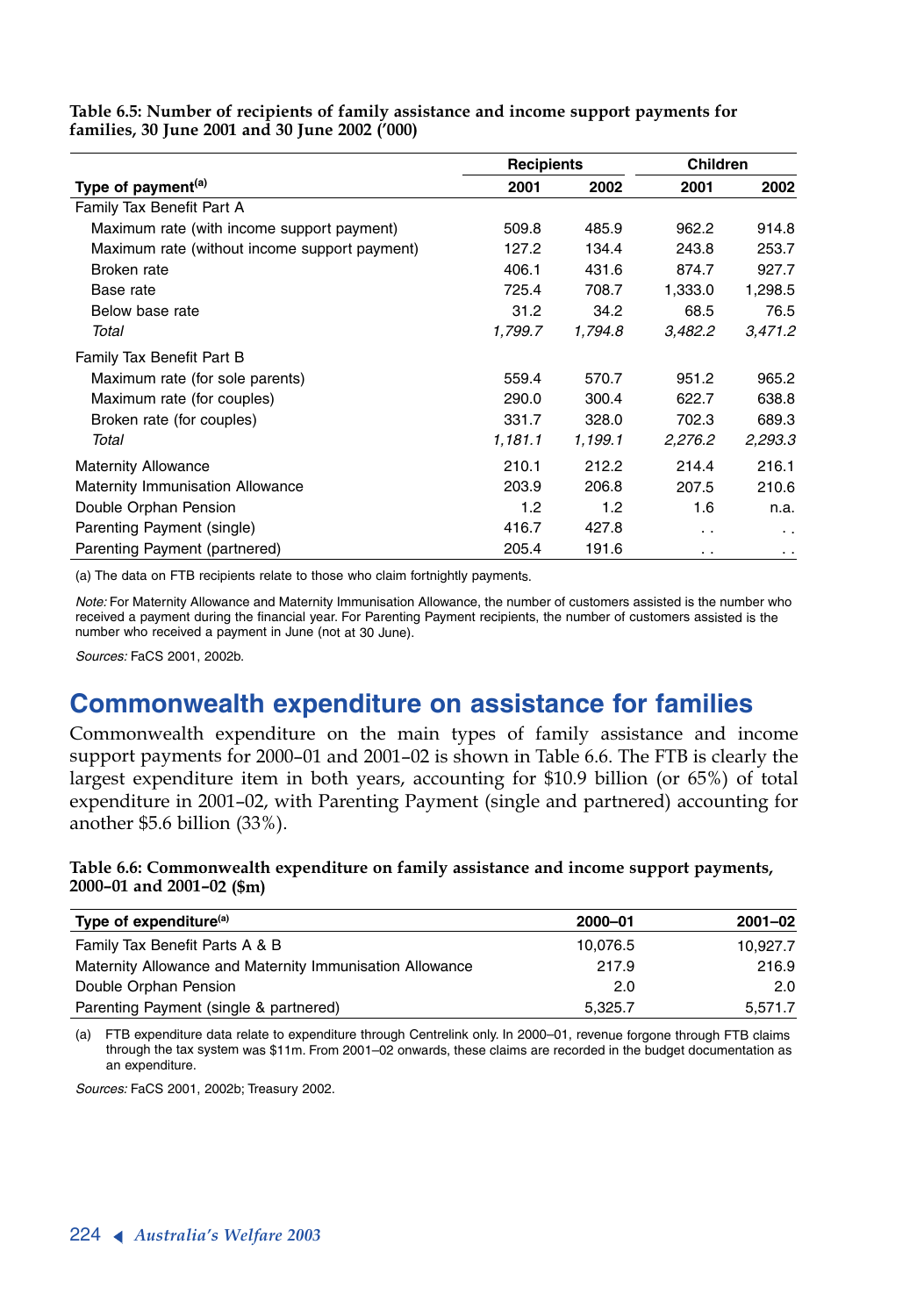# **6.4 Child care and preschool services**

Formal child care services provide care and developmental activities for children usually between the ages of 0 and 12 years. Informal child care is provided by relatives and friends and other individuals such as paid babysitters and nannies. Child care enables parents to participate in employment, education and training, community activities and personal activities—it may also be used for family support reasons. As a condition of government funding and regulation, child care services must promote and enhance children's emotional, intellectual, social and physical development. Preschool services offer educational and developmental programs for children in the year or two before full-time school. Most child care services are supported by the Commonwealth Government, while preschool services are mainly funded by the states and territories (see below.)

This section discusses child care and preschool data sources; the need for child care and preschool services; the use of child care; and the provision and delivery of governmentsupported child care services. The section concludes by examining service outcomes in terms of accessibility (including affordability) and quality.

## **Data sources**

There are a number of different data collections relating to child care and preschool services (Box 6.3). The information used in this chapter, however, is mainly drawn from the ABS Child Care Survey and the Commonwealth Child Care Census and Centrelink administrative data. While the ABS survey and the Commonwealth census are used to present a picture of the overall patterns of use, the data are not directly comparable. The ABS survey collects information from parents on the use of 'child care' by children aged 0–11 years, with 'child care' including all formal child care services and preschools, as well as informal care. The census collects information from Commonwealth-supported child care service providers, with children using these formal services generally being 0–12 years.

### **Box 6.3: Child care and preschool services data collections**

*The Australian Bureau of Statistics (ABS) Child Care Survey is conducted every 3 years and is a supplement to the ABS Labour Force Survey. The latest survey was conducted in 2002. This is an Australia-wide sample survey on the use of and demand for child care and preschool services.* 

*The Commonwealth Child Care Census (CCC) is a census of Commonwealthsupported child care service providers, conducted by the Department of Family and Community Services (FaCS). The census collects information from Commonwealth Child Care Support service providers on their staff, the children and parents using the service and various other aspects of service provision. The latest census of all Commonwealthsupported services was carried out in May 2002.* 

*State and territory government data collections contain information about the child care and preschool services that these governments fund and/or license. There are, however, great variations in the nature and extent of these collections.*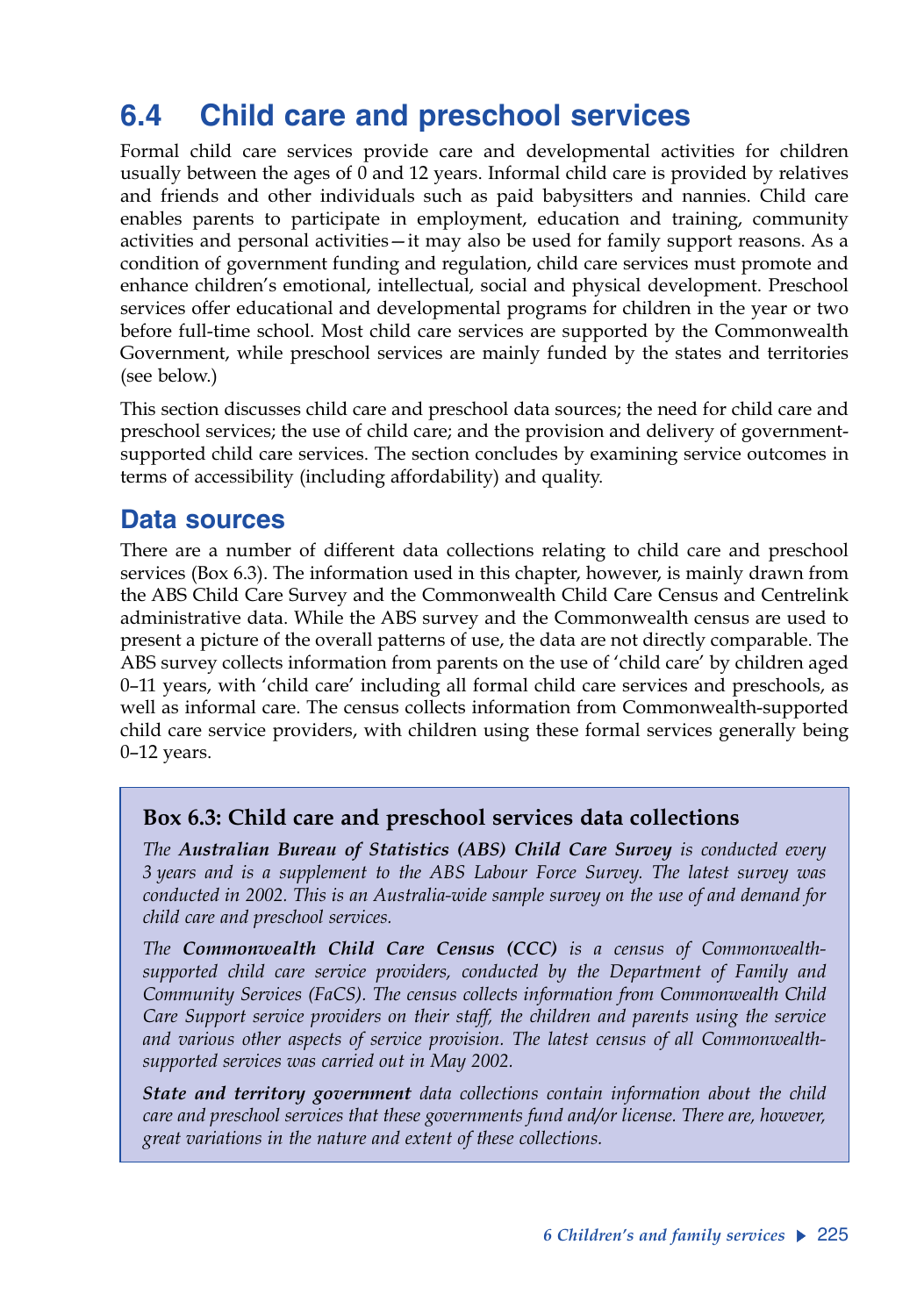Data on child care and preschool services funded solely by states and territories are not used in this chapter. It is difficult to combine data from the various jurisdictions to present a national picture of child care services, because of factors such as differences in the scope and coverage of the collections and in the classifications and definitions used.

While data on child care and preschool services are currently collected and reported by 'funded/licensed' services type (Box 6.4), it is important to note that this no longer captures the reality of service provision. In the past decade, services have changed considerably, both in the way that they are provided and the way that parents and children use them. Service providers have moved into a more flexible type of service provision in order to meet parents' and children's needs and market demands. 'Funded service type' thus no longer fully describes what services are provided to children. Many 'long day care centres', for instance, provide long day care, a preschool program (or access to a program), part-time care and outside school hours care (AIHW 2002a:xiii).

Currently Commonwealth, state and territory data collections use different data collection forms for the various funded/licensed types of children's services, for instance, different forms for 'long day care centres', 'outside school hours care services' and 'preschools'. A pilot test, conducted in 2002, for a proposed Children's Services National Minimum Data Set was successful in using the one collection form to obtain data from all service providers using the same mode of service delivery—centre-based, home-based or mobile—but providing different types of funded services. This is discussed in more detail in Section 6.7.

# **The need for child care and preschool services**

All parents of children 12 years of age and younger could potentially need someone other than themselves to care for their children. In 2002, there were nearly 3.5 million children aged 12 years and under in Australia, representing the potential population needing some form of child care (see Table 6.3). Of these children, around 257,000 were 4 years of age and potentially needing preschool services (ABS 2003b).<sup>2</sup>

One of the main reasons parents need child care is to participate in the workforce. At June 2002, there were around 805,000 couple families and 173,000 one-parent families with at least one child under 5 years (see Table A6.2). In half of the couple families, both parents were in the labour force as were 41% of sole parents. When the youngest child was 5 years or older, a higher proportion of families had both parents (or the sole parent) in the labour force. Where the youngest child was 5–9 years, for instance, both parents in 68% of couple families and 58% of sole parents were in the labour force.

These findings reflect the increasing labour force participation of all mothers. For example, at August 2001, 35% of mothers with a child under 1 year were in the labour force, compared with 53% of mothers whose youngest child was aged 2 and 66% whose

<sup>2</sup> The age at which children are eligible to attend preschool services, however, varies somewhat between jurisdictions (Press & Hayes 2000:64).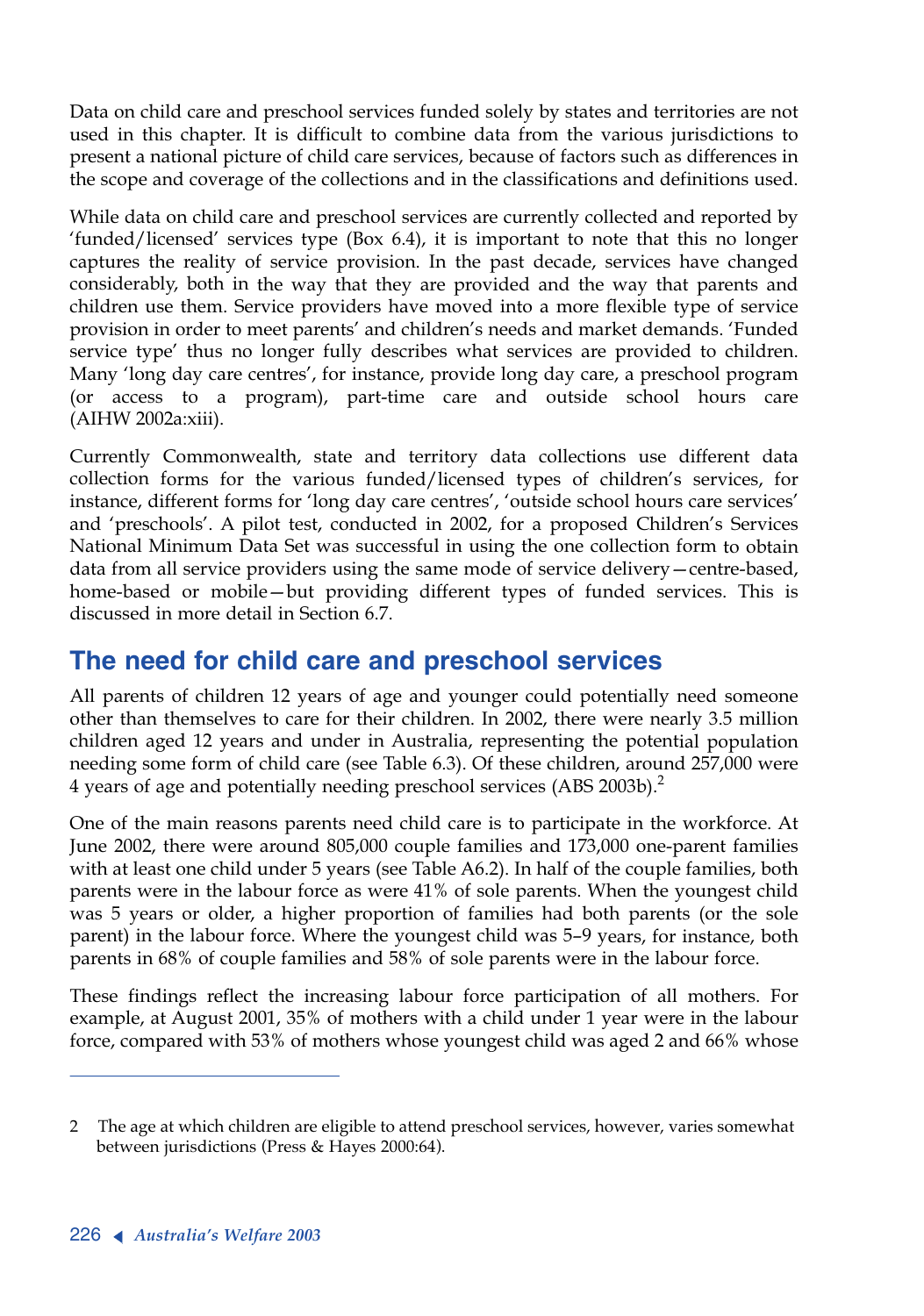youngest child was 6 years of age (Figure 6.1). By the time their youngest child was 2 years old, almost half (49%) of all mothers were in paid employment.

### **Box 6.4: Formal child care services—funding/licensing types and definitions**

*Long day care centres are facilities (purpose-built or modified to provide child care) in which staff provide care and developmental activities primarily for children under school age. These centres are generally open for at least 8 hours per day, 5 days per week, 48 weeks of the year.*

*Preschool services offer educational and developmental programs for children in the year or two before they begin full-time school. Dedicated preschools offer sessional programs during school terms only. Sessional programs generally involve a distinct group of children meeting for around two to four sessions per week, each session lasting half the normal school day or the full school day. Many long day care centres provide a preschool program run by a qualified early childhood teacher.*

*Family day care schemes comprise networks of individuals who provide care and developmental activities in their own homes for children 0–12 years. Family day care providers are recruited and supported by a central coordination unit, which administers the scheme.* 

*In-home care is child care provided in the child's home by an approved carer. It can be provided by a family day care scheme, a long day care centre or a private nanny service. This service assists families who cannot access other child care services and who need more flexible forms of child care. This includes families living in rural areas, parents who work non-standard hours or shifts and parents with a sick child or a child with a disability.*

*Outside school hours care services offer care and developmental activities for primary school-aged children out of school hours. The main types of services provided are before school care, after school care, vacation care and care on 'pupil-free' days.*

*Occasional care services were originally set up to provide child care for children under school age, to assist parents who need care for short periods of time, for reasons such as attending adult education classes, medical appointments, going shopping, or simply for respite. Nowadays, many occasional care services provide regular part-time care, for working parents.*

*Other formal services include multifunctional services, multifunctional Aboriginal children's services (MACS) and mobiles. Multifunctional services are located in rural areas and provide a number of different child care services for children 0–12 years from the one building. MACS are culturally specific services for Aboriginal and Torres Strait Islander children. Mobiles provide services such as preschool services, playgroups, older children's activities, toy and book library services, and parental support and advice for families living in rural and remote areas.*

*Source:* AIHW 2000a.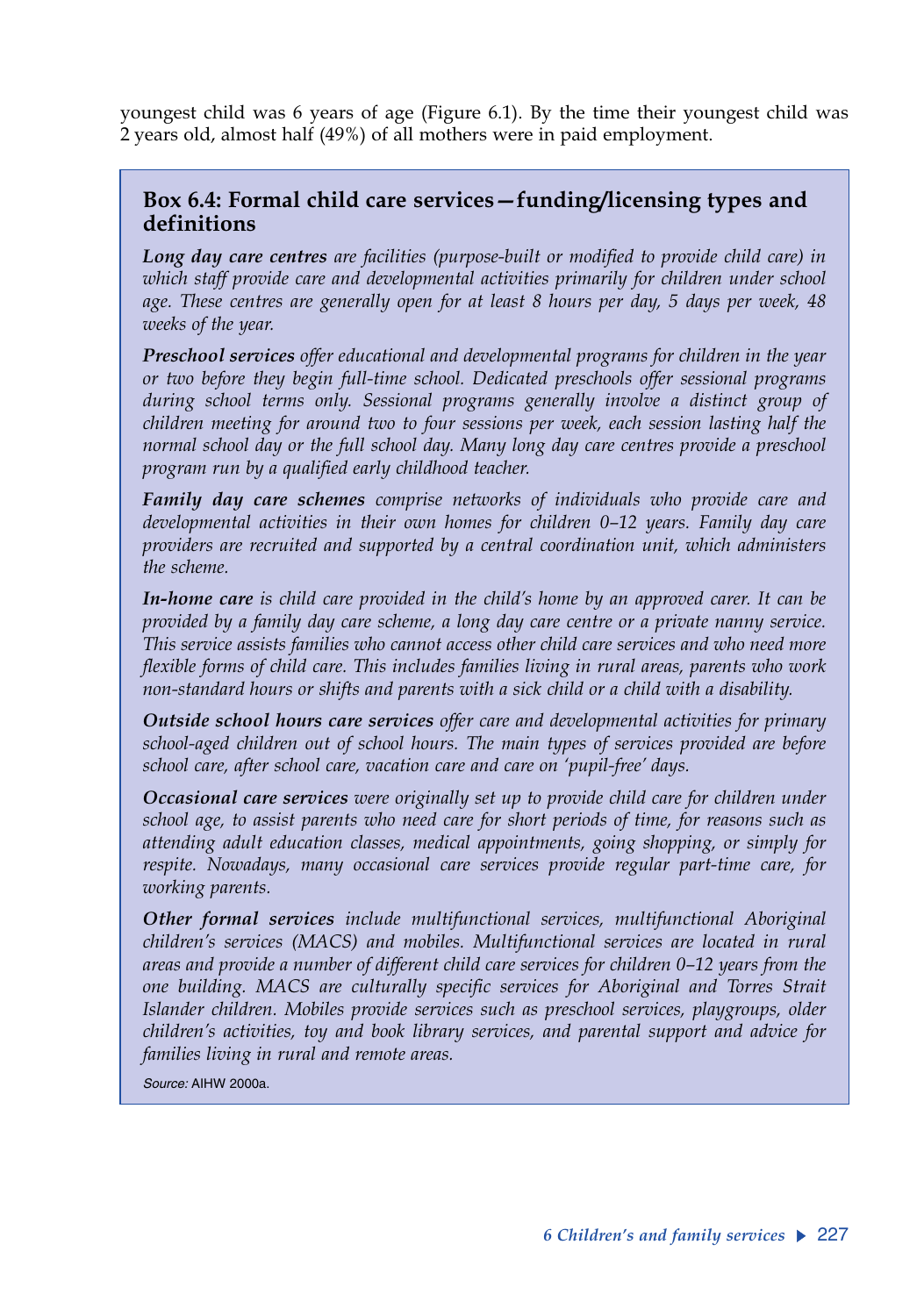

It is important to note that the potential need for child care is not the same as the expressed need for child care. Potential need is a broader concept and can include those who have not yet expressed a need for child care, but who may do so in the near future and/or start to use child care. Not all parents in the workforce will express a need for child care. For instance, in couple families where parents are in paid employment, one parent may work at home, or they may work different hours.

While parents' participation in employment creates much of the need for child care in Australia, there are other reasons. Parents may need child care to participate in employment and training, for personal reasons, as a form of family support and/or because they think it is beneficial for the child. Child care services are important in satisfying children's needs for companionship and play opportunities and for their general development.

# **The use of child care**

The ABS estimated that, in June 2002, just under half (49%) of the 3.1 million children aged 0–11 years in Australia (1.5 million) were in child care in the reference week (Table 6.7). The ABS definition of 'in care' includes children using formal child care and preschool services as well as those being cared for in informal arrangements by 'family members, friends, neighbours, paid babysitters and nannies' (ABS 2003c:2).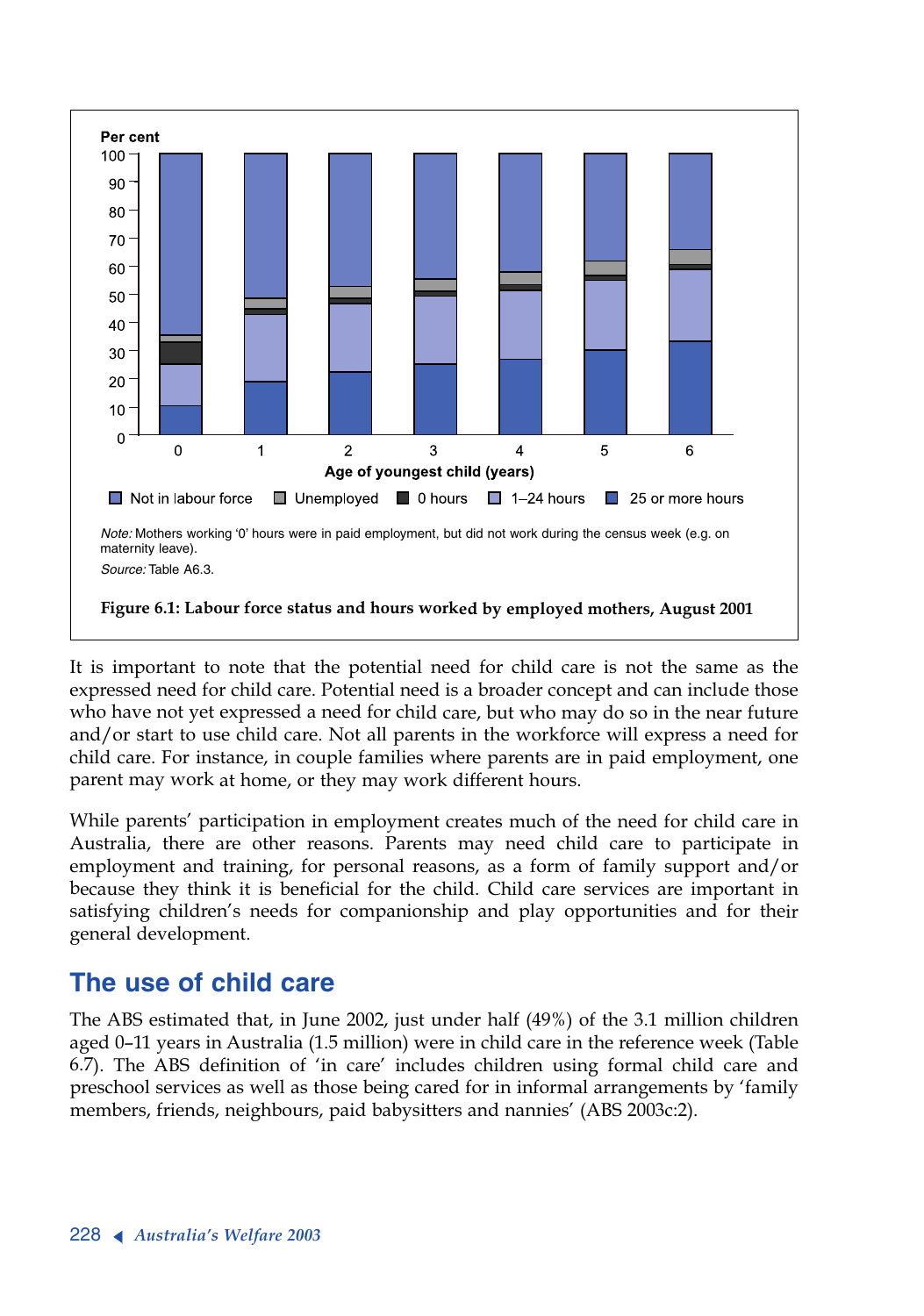|                                 | Age of child (years) |       |       |       |       |       |       |              |                                                         |
|---------------------------------|----------------------|-------|-------|-------|-------|-------|-------|--------------|---------------------------------------------------------|
| Type of care                    | Under 1              |       | 2     | 3     | 4     | 5     |       | $6 - 8$ 9-11 | Total                                                   |
| Formal only                     | 4.2                  | 15.7  | 25.5  | 37.5  | 54.1  | 17.3  | 8.3   | 4.7          | 15.8                                                    |
| <b>Both</b>                     | 2.8                  | 11.2  | 15.6  | 25.2  | 28.8  | 10.9  | 4.7   | 2.6          | 9.6                                                     |
| Informal only                   | 26.9                 | 30    | 24    | 13.4  | 5.4   | 21.5  | 27.3  | 25.4         | 23.3                                                    |
| Total children in care          | 33.9                 | 57.0  | 65.1  | 76.1  | 88.4  | 49.7  | 40.4  | 32.6         | 48.7                                                    |
| Children who did not use care   | 66.1                 | 43.0  | 34.9  | 23.9  | 11.6  | 50.3  | 59.6  | 67.4         | 51.3                                                    |
| <b>Total children</b>           | 100.0                | 100.0 | 100.0 | 100.0 | 100.0 | 100.0 | 100.0 | 100.0        | 100.0                                                   |
| Total number of children ('000) |                      |       |       |       |       |       |       |              | 242.2 247.4 249.3 252.3 250.9 257.6 793.4 806.8 3.100.0 |

**Table 6.7: The use of informal and formal care, by age of child, 2002 (per cent)**

*Source:* ABS 2003b.

The total number of children using child care was around the same in June 2002 as in June 1993, but the types of care used changed markedly over the period, both for those aged 0–4 years and those aged 5–11 years (see Table A6.4). Between 1993 and 2002, there was a substantial increase in the number of children who used only formal care, a smaller rise in the number who used both formal and informal care and a corresponding fall in the number using only informal care. The number of children using only formal care increased by 39% for children 0–4 years and by 60% for those aged 5–11 years. In contrast, the number of children aged 0–4 years who used only informal care fell by 28%, compared with 16% for those aged 5–11 years.

The distributions of children in care across the various types of care were thus very different in 2002 from 1993. In June 1993, 11% of all children 0–11 years were using only formal care, 29% only informal care and 8% both types of care. In contrast, by June 2002, 16% of children were using only formal care, 23% only informal care and 10% both types of care. The increase in the use of formal care is clearly related to improvements in accessibility of care (including affordability), which are discussed in later sections.

The proportion of all children using care varied with the age of the child, being higher for each year of age up to age 4. In 2002, 34% of children aged less than 1 year were using care, compared with 88% of children aged 4 years. The proportion was markedly lower at age 5 (50%) and lower again at ages 9–11 years (33%). Most children aged 5 years and older are at school and thus less likely to need care.

The types of child care used also varied with the age of the child. Informal care was the most common both for very young children and for those aged 6 years and over. In 2002, the proportion of children in child care who were using only informal care was 79% for those aged under 1 year, 6% for those aged 4 and 78% for those aged 9–11 (Figure 6.2).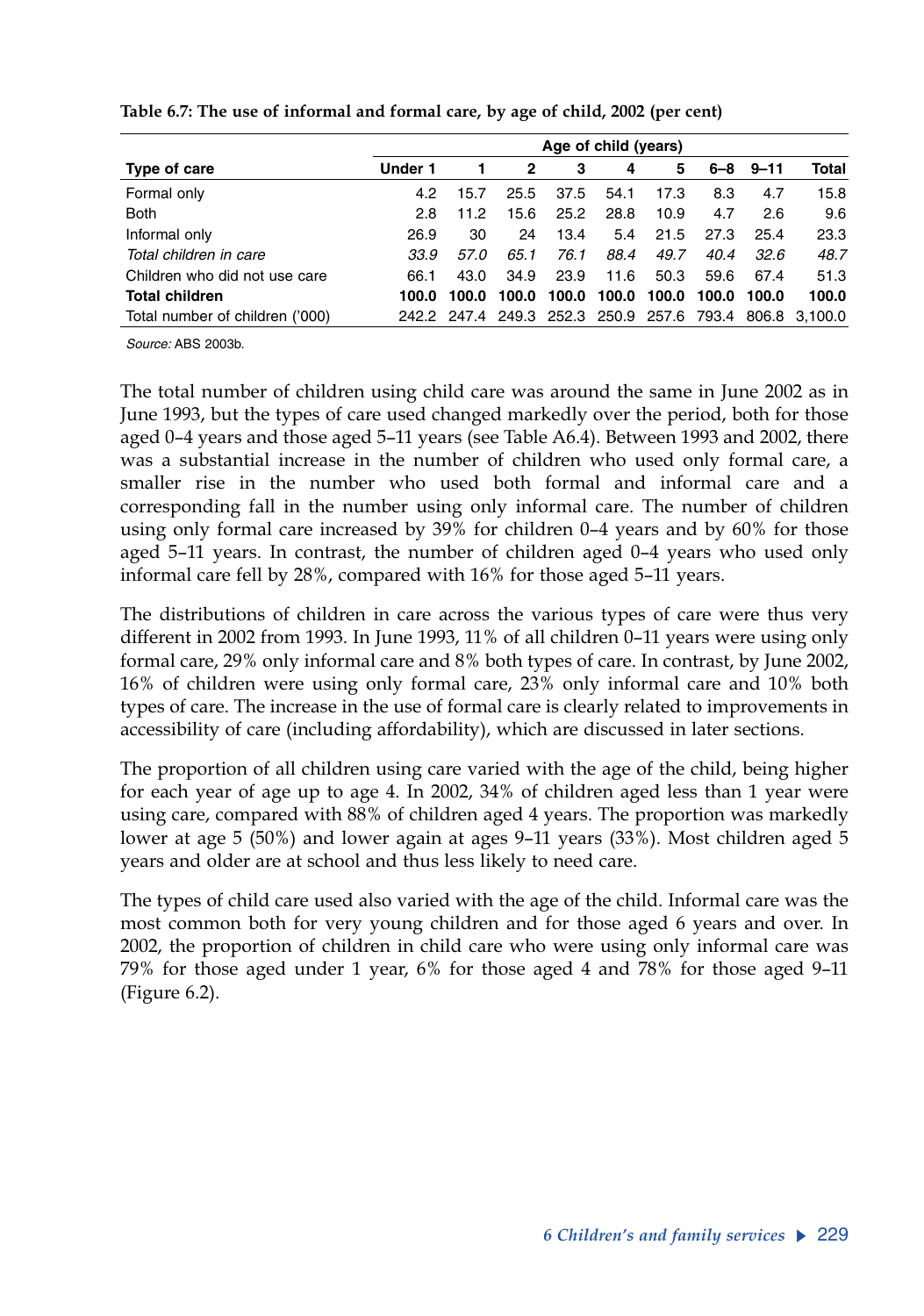

The use of formal care varied correspondingly, being higher for each year of age up to age 4. For children aged under 1 year using care, 12% were in formal care only and 8% were using both formal and informal care, while for children aged 4 years the corresponding percentages were 61% and 33%. The high proportion of children using formal care at age 4 reflects the fact that over half (59%) were attending preschool services (ABS 2003b). Among those aged 5 years using care, the proportion who used formal care was significantly lower, with 35% using only formal care and 22% using both formal and informal care. Among children aged 9–11 using care, 14% were using only formal care and 8% both formal and informal care.

### **Types of formal and informal care**

Children in 2002 used various types of care (Table 6.8). It should be noted that where a child was in more than one type of care during the survey period, they were counted for each type.

Among children aged 0–4 years in care, the most common type was care by a grandparent (39%), then care in a long day care centre (35%), followed by preschool (24%). Care by a grandparent was also the most common type (39%) for children aged 5–11. Before and after school care was the next most common type (23%), followed by an unrelated informal carer (20%).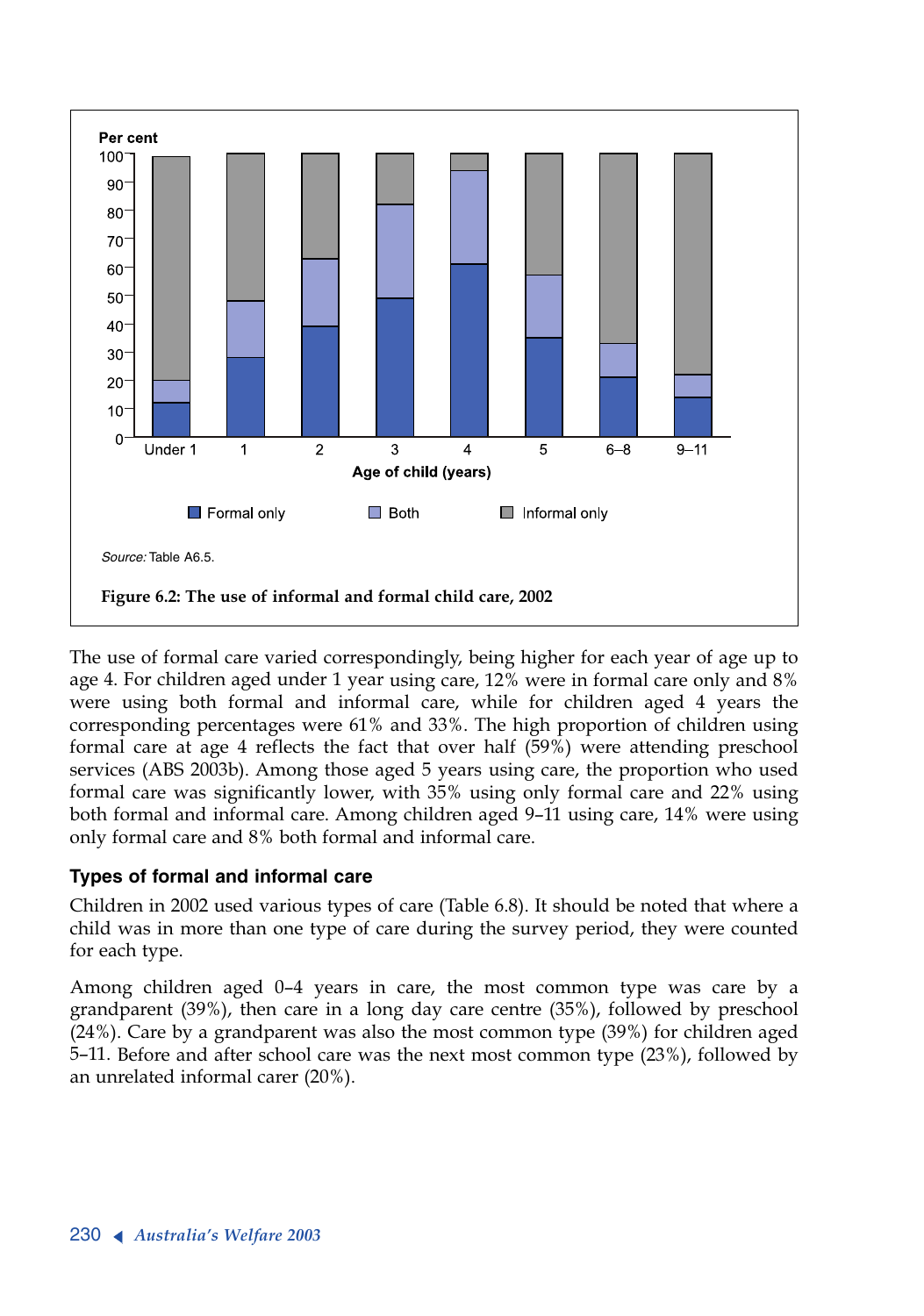|                                                      | 0-4 year olds        |            | 5-11 year olds       |            |  |
|------------------------------------------------------|----------------------|------------|----------------------|------------|--|
|                                                      |                      | % of total |                      | % of total |  |
| Type of care                                         | <b>Number ('000)</b> | in care    | <b>Number ('000)</b> | in care    |  |
| <b>Formal care</b>                                   |                      |            |                      |            |  |
| Before and after school care                         | *4.3                 | 0.5        | 166.8                | 23.4       |  |
| Long day care centre                                 | 282.2                | 35.3       | 14.8                 | 2.1        |  |
| Family day care                                      | 76.8                 | 9.6        | 19.1                 | 2.7        |  |
| Occasional care                                      | 33.8                 | 4.2        | $*2.4$               | 0.3        |  |
| Preschool                                            | 195.2                | 24.4       | 44.0                 | 6.2        |  |
| Other formal care                                    | 8.5                  | 1.1        | $*3.2$               | 0.4        |  |
| Total children who used formal care <sup>(a)</sup>   | 552.4                | 69.1       | 235.0                | 33.0       |  |
| Informal care                                        |                      |            |                      |            |  |
| Grandparent                                          | 312.6                | 39.1       | 279.1                | 39.2       |  |
| Brother/sister                                       | 10.4                 | 1.3        | 60.1                 | 8.4        |  |
| Other relative                                       | 84.5                 | 10.6       | 123.8                | 17.4       |  |
| Other person                                         | 85.9                 | 10.8       | 141.3                | 19.9       |  |
| Total children who used informal care <sup>(a)</sup> | 456.0                | 57.1       | 563.2                | 79.2       |  |
| Total children in care                               | 799.0                | 100.0      | 711.5                | 100.0      |  |

**Table 6.8: Children aged under 12 years in child care, by type of care, 2002**

\*Estimate has a relative standard error of between 25% and 50% and should be used with caution.

(a) Components do not add to total as children could use more than one type of care.

*Source:* ABS 2003b.

While grandparents were the most common carers for children in both age groups, children cared for by grandparents and other informal carers were more likely to be in care for shorter periods of time than children in formal care.

### **Hours in care**

The majority of children (84%) in child care were there for less than 30 hours per week (Table 6.9). Only 6% were using care for 45 hours or more per week.

Children using only informal care were much more likely to be in care for fewer hours than those using only formal care or those using both formal and informal care. For example, 36% of children using only informal care were in care for less than 5 hours per week, compared with 17% using only formal care and 3% using both.

| Table 6.9: Children aged under 12 years in child care, by the number of hours per week in care, |  |
|-------------------------------------------------------------------------------------------------|--|
| 2002 (per cent)                                                                                 |  |

|                         | Number of hours (per week) |         |           |           |           |            |              |  |  |
|-------------------------|----------------------------|---------|-----------|-----------|-----------|------------|--------------|--|--|
| Type of care            | Less than 5                | $5 - 9$ | $10 - 19$ | $20 - 29$ | $30 - 44$ | 45 or more | <b>Total</b> |  |  |
| Formal only             | 17.4                       | 25.0    | 34.7      | 11.9      | 8.9       | 2.0        | 100.0        |  |  |
| <b>Both</b>             | 3.2                        | 11.5    | 32.0      | 21.1      | 20.5      | 11.6       | 100.0        |  |  |
| Informal only           | 36.4                       | 23.6    | 19.6      | 7.7       | 5.7       | 7.1        | 100.0        |  |  |
| <b>Total in care</b>    | 23.7                       | 21.7    | 27.0      | 11.7      | 9.6       | 6.3        | 100.0        |  |  |
| Total number of         |                            |         |           |           |           |            |              |  |  |
| children in care ('000) | 358.1                      | 327.3   | 407.6     | 176.7     | 145.4     | 95.4       | 1,510.5      |  |  |

*Source:* ABS 2003b.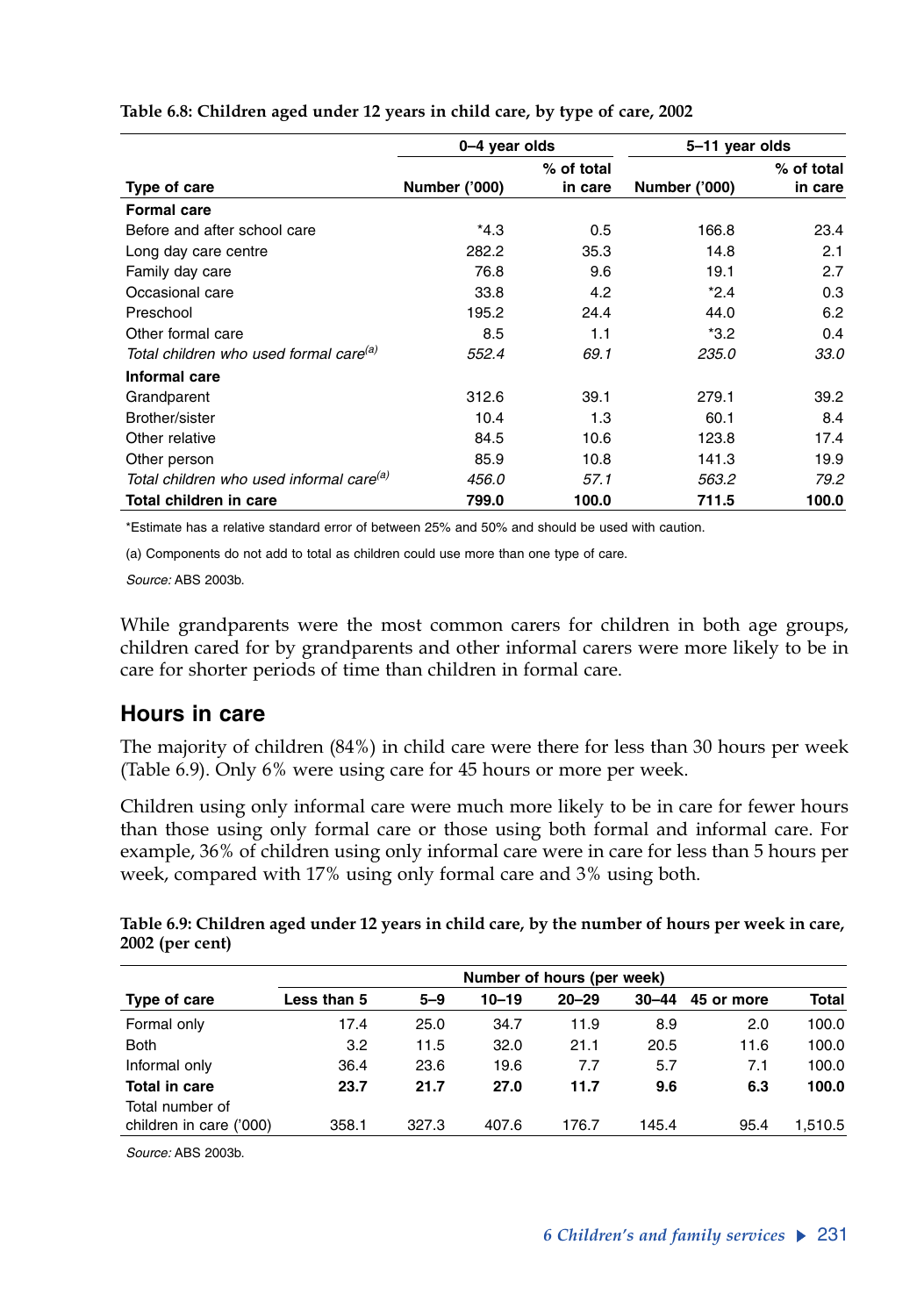Children who used both types of care were most likely to be in care for longer periods: 32% for 30 hours or more per week, compared with 13% using only informal care and 11% only formal care.

### **Reasons for using child care**

The main reason parents gave for using child care differed by the type of care and the age of the child (Table 6.10). For children aged 0–4 years, the most common reason for using formal care was that it was considered beneficial for the child (44%), closely followed by work-related reasons (39%), while informal care was mostly used for workrelated reasons (45%), followed by personal reasons (43%).

For around half or more of children aged 5–11 in care, parents reported that the main reason was 'work-related' (70% of children in formal care and 47% in informal care). Parents using formal care were more likely to report that they mainly used it because it was 'beneficial for the child' (18% of children) rather than for 'personal reasons' (9%). Parents using informal care, on the other hand, were more likely to report that they used it for 'personal reasons' (33%) rather than it was 'beneficial for the child' (3%).

It is important to note that the proportion of children whose parents gave 'work-related' as the main reason for using care does not indicate the employment status of parents of children using care. For instance, 'work-related' was given as the main reason for using formal care for 48% of children 0–11 years in formal care, yet both parents (or the sole parent) of 60% of children 0–11 years using formal care were employed.

|                          | <b>Formal care</b>   |                | Informal care        |          |  |
|--------------------------|----------------------|----------------|----------------------|----------|--|
| <b>Main reason</b>       | <b>Number ('000)</b> | Per cent       | <b>Number ('000)</b> | Per cent |  |
|                          |                      | 0-4 year olds  |                      |          |  |
| Work-related             | 214.2                | 39             | 204.7                | 45       |  |
| Personal                 | 75.9                 | 14             | 196.5                | 43       |  |
| Beneficial for the child | 244.2                | 44             | 12.0                 | 3        |  |
| Other                    | 18.1                 | 3              | 42.8                 | 9        |  |
| <b>Total</b>             | 552.4                | 100            | 456.0                | 100      |  |
|                          |                      | 5-11 year olds |                      |          |  |
| Work-related             | 164.6                | 70             | 267.5                | 47       |  |
| Personal                 | 21.1                 | 9              | 186.7                | 33       |  |
| Beneficial for the child | 41.6                 | 18             | 19.0                 | 3        |  |
| Other                    | 7.7                  | 3              | 90.1                 | 16       |  |
| <b>Total</b>             | 235                  | 100            | 563.2                | 100      |  |

**Table 6.10: Children aged under 12 years in child care, by main reason parents gave for using care, 2002**

*Note*: 'Work-related' includes working, looking for work and studying/training for work. 'Personal' includes non-work-related study or training, shopping, social or sporting activities, giving parents a break, doctor's visits and voluntary/community activities. 'Beneficial for the child' includes 'good for the child' and 'prepare the child for school'.

*Source:* ABS 2003b.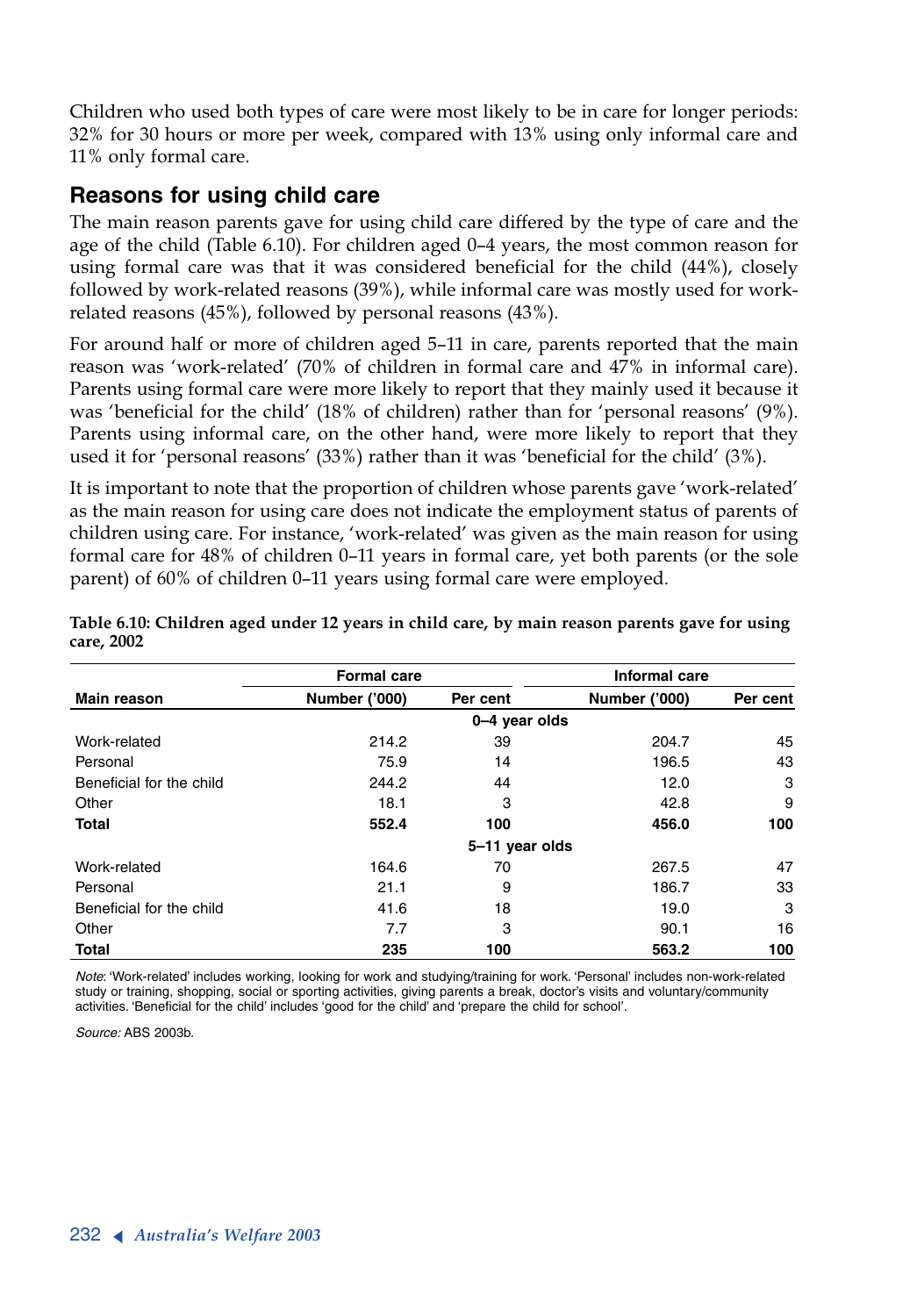# **The provision of formal child care services**

The Commonwealth Department of Family and Community Services (FaCS) supports the provision of formal child care services through Commonwealth Child Care Support (Box 6.5). A range of strategies promotes the supply, accessibility, flexibility, quality and affordability of child care services (FaCS 2002b:73). Through this program, the Commonwealth assists parents to participate in the workforce and the community, helps families balance work and parenting, supports child care that contributes to children's education and development, and promotes child care as an early intervention and prevention strategy for vulnerable families.

### **Box 6.5: Commonwealth Child Care Support**

*There are two categories of funding under this program—Child Care Benefit and the Child Care Support Broadband. The Child Care Support Broadband is currently under review (see Box 6.6).*

*Child Care Benefit assists families with their child care costs (see Box 6.7).* 

- *Most long day care centres, all family day care schemes, most outside school hours care services, a small number of occasional care services and some multifunctional services are approved to offer the Child Care Benefit (CCB) to eligible children using their services. These services offer the maximum rate of CCB (depending on family income) for up to 50 hours of work-related care and up to 20 hours of non-work-related care a week. Service providers are required to participate in the Commonwealth's quality assurance processes (where this applies).*
- *Service providers not approved for the CCB (such as state/territory-only funded occasional care and preschool services) and individuals providing informal care can register for the CCB. Parents using registered services can claim the minimum CCB if they use care for work-related reasons.*

### *Child Care Support Broadband funding supports child care services by providing:*

- *funding for training and resource activities—funds are given to various contracted and approved agencies that provide training and support activities to interested child care providers;*
- *operational subsidies, including travel grants;*
- *additional funding to support the inclusion of children with special needs into child care services;*
- *set-up grants and grants for purchase of equipment;*
- *direct service provision; and*
- *other program support such as accreditation.*

*Source:* FaCS 2003a.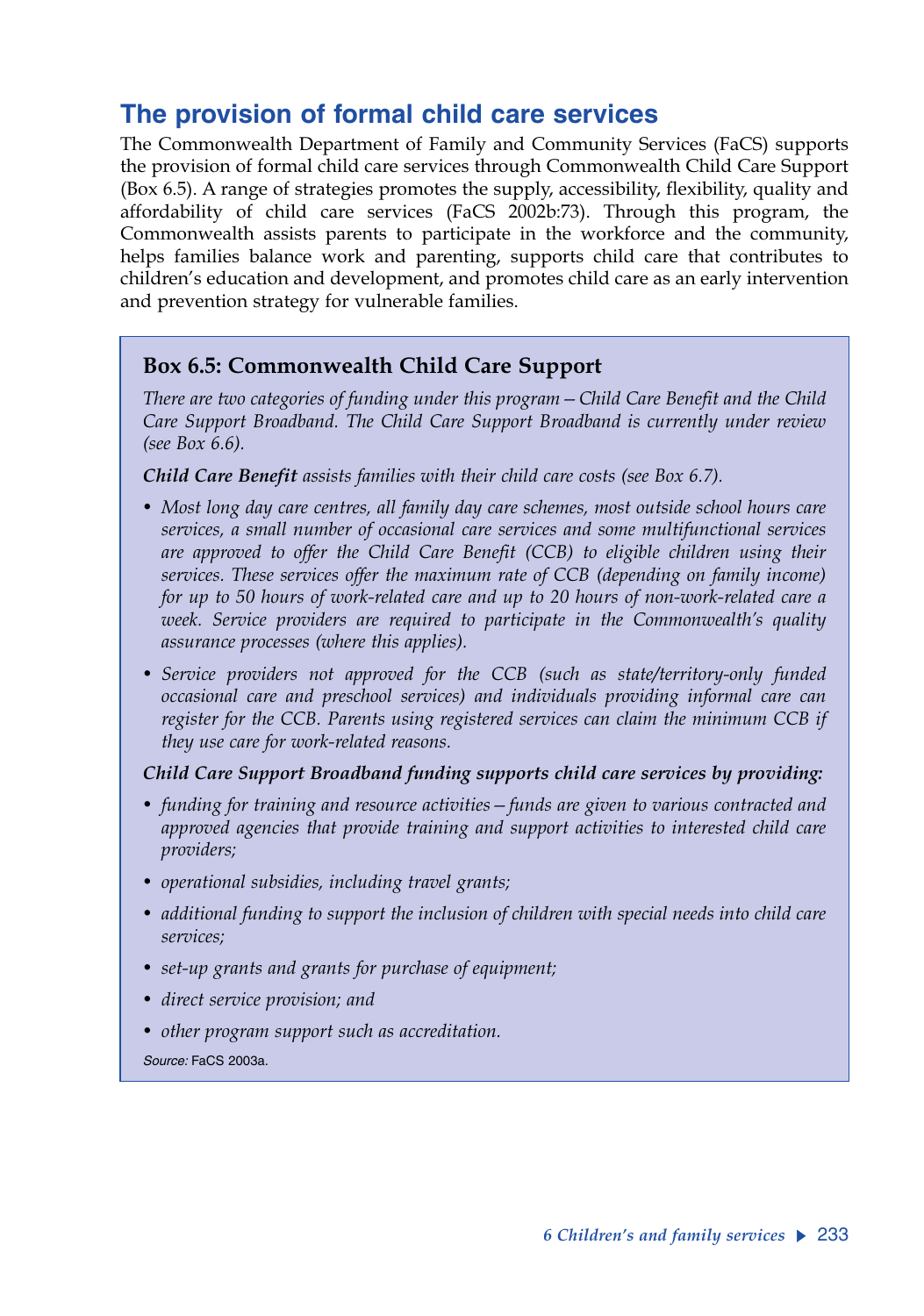Priority of access guidelines are in operation for parents wanting to access Commonwealth-supported child care services (FaCS 2000). These guidelines give first priority to 'a child at risk of serious abuse or neglect', followed by 'a child of a single parent who satisfies, or of parents who both satisfy, the work/training/study test'. 'Children in Aboriginal or Torres Strait Islander families; children in families which include a person with a disability; children in families on low incomes; children in families with a culturally diverse background; children in socially isolated families; and children of single parents' are given priority within each category.

In the past 2 years, the Commonwealth has introduced a number of initiatives in relation to child care, including the implementation of new quality assurance systems and the redevelopment of Child Care Support Broadband funding.

All state and territory governments fund dedicated preschool services for children in the year or two before they begin school full-time (Press & Hayes 2000:77). Currently in all jurisdictions except Queensland, the first year of full-time school is the year prior to entry into Year 1. Queensland is currently in its first year of trialling a full-time year prior to Year 1, with a proposal to implement this state-wide in 2006 (Beattie 2002).

States and territories also provide some funding for child care services—mainly occasional care services, vacation care services and, in some jurisdictions, long day care centres. For instance, in Victoria, the state government provides funding for occasional care services and TAFE long day care centres. State and territory governments are also responsible for licensing/regulating child care services within their jurisdiction. The Commonwealth Government and some state and territory Governments have accreditation processes in place for some of their funded services.

As noted previously, nationally comprehensive and comparable data on state and territory funded preschool and child care services are not available, although illustrative data are published in the *Report on Government Services* (SCRCSSP 2003:ch. 14).

Because of the lack of national data, the following sections will focus solely on formal child care services supported by the Commonwealth, using data from the Commonwealth Child Care Census and administrative data collections (see Box 6.3).

### **Ownership of child care services**

Although the Commonwealth has a major role in supporting the provision of child care services, it does not directly provide such services. In June 2001, two-thirds (67%) of long day care centres were owned by private-for-profit bodies, while the vast majority of other types of funded services (96% or more) were owned by community-based bodies (Table 6.11).

Eligibility for Commonwealth fee relief was extended to private-for-profit long day care centres from 1 January 1991, but private-for-profit bodies were not eligible for support to provide other types of funded services until much later. Private-for-profit in-home care (nanny) services became eligible for 'in-home care' funding from 1 January 2001, while private-for-profit bodies became eligible for support to provide family day care and outside school hours care services in specified geographic areas from 1 July 2001.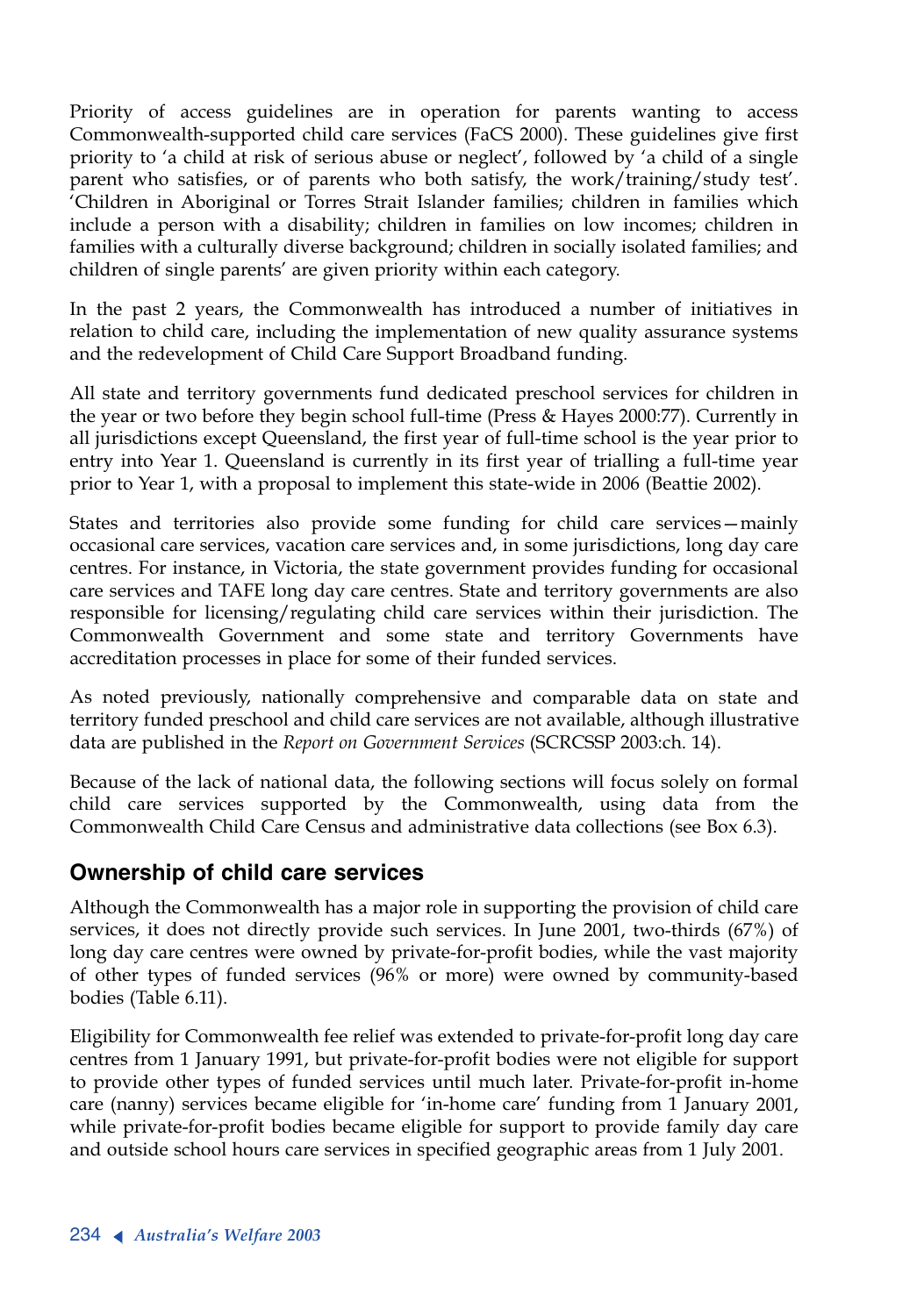| Type of ownership              | Long day care<br>centres | Family day<br>care <sup>(a)</sup> | <b>Outside school</b><br>hours care | Occasional/<br>other care <sup>(b)</sup> |
|--------------------------------|--------------------------|-----------------------------------|-------------------------------------|------------------------------------------|
| Private-for-profit             | 66.9                     | 3.2                               | 3.6                                 | 0.7                                      |
| Community-based <sup>(c)</sup> | 33.1                     | 96.8                              | 96.4                                | 99.3                                     |
| Total                          | 100.0                    | 100.0                             | 100.0                               | 100.0                                    |
| Total number of agencies       | 4.073                    | 408                               | 5.407                               | 162                                      |

**Table 6.11: Commonwealth-supported child care services, by type of ownership, 30 June 2001 (per cent)**

(a) Family day care coordination units. Also includes family day care schemes offering in-home care, and stand-alone inhome care services.

(b) Includes occasional care centres, multifunctional Aboriginal children's services and other multifunctional services.

(c) Includes services operated by community-based groups, religious organisations, charities, local governments, and by or in state government premises.

*Source:* FaCS 2001 administrative data.

One new development in the child care area has been the floating of private-for-profit child care businesses as public companies on the stock exchange. The first company was floated in 2001, with others listing on the exchange in the last quarter of 2002. At April 2003, there were four public child care companies, mainly involved in running and/or managing child care centres (Marney 2002; Salmons 2003). At this time, the largest public child care company owned more than 120 long day care centres and was planning to take over one of the other companies.

### **Trends in Commonwealth-supported child care**

### **Number of service providers and child care places**

Between 1991 and 2001, the total number of services supported by the Commonwealth increased two and a half times (from 3,972 to 10,050 services) (Table A6.6), while the total number of Commonwealth-supported places increased almost threefold (from 168,276 to 500,034) (Figure 6.3).

Long day care centre places increased two and a half times between 1991 and 2001, from 76,267 to 193,809 places (Table A6.7). Between 1991 and 2001, the number of places in community-based centres grew by 55%, while the number in private centres increased almost four times. This led to a huge change in the profile of Commonwealthsupported long day care centre places over the period. In 1991, just over half of all places (52%) were in community-based centres, but by 2001 the proportion had dropped to just under a third (32%).

Places in family day care services grew steadily between 1991 and 2001, increasing by two-thirds (67%), (from 42,501 to 70,840). Since 2001, 'family day care places' include inhome care places, both those in family day care schemes and in 'stand-alone' in-home services, such as private nanny agencies.

There was enormous growth in outside school hours care places between 1991 and 2001, with the number increasing fivefold (from 44,449 to 230,511). It is important to note that the large increase between 1997 and 1998 was mainly due to the inclusion of some Commonwealth-supported places not previously recorded in the database, and to changes in the counting methodology.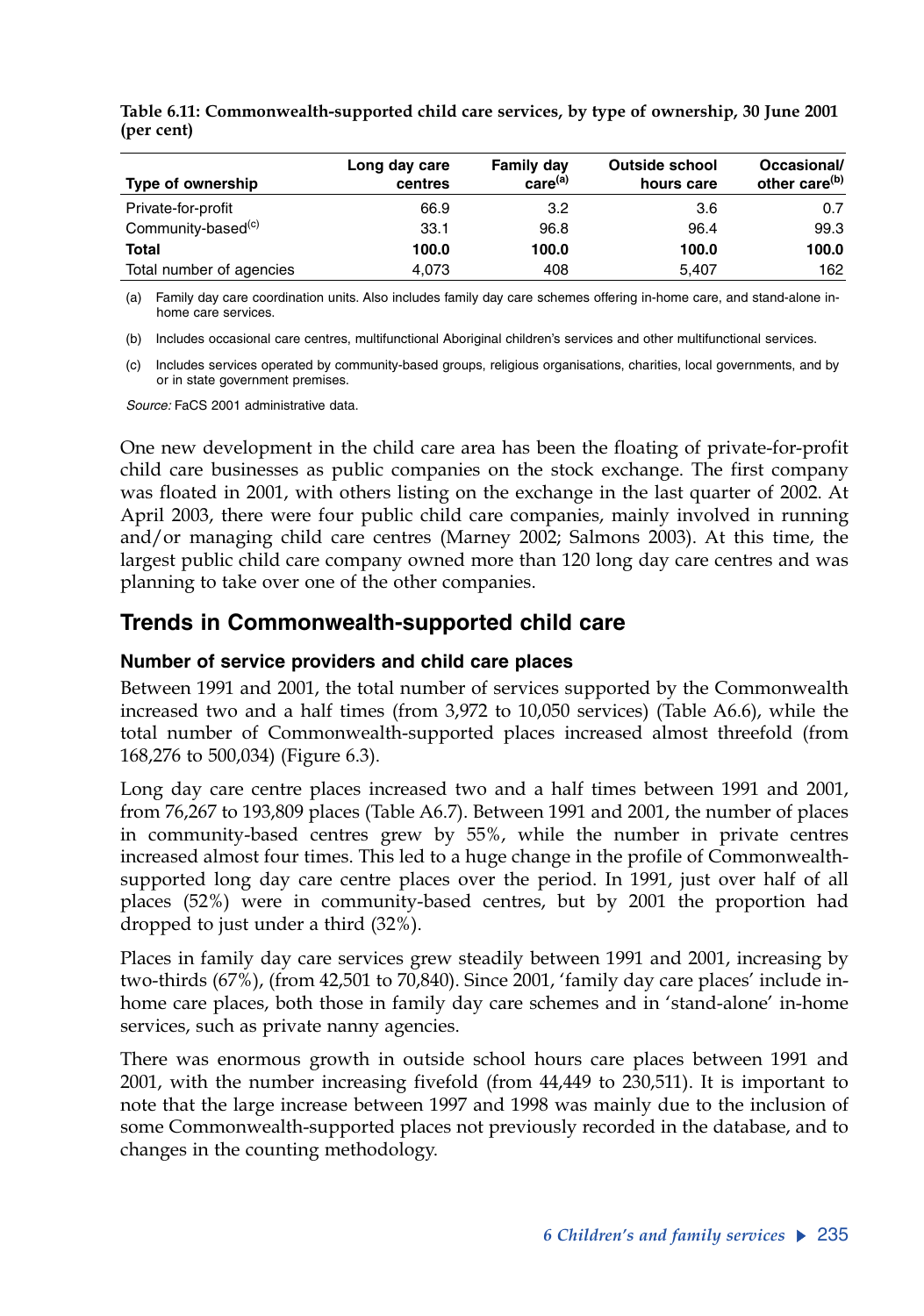

The Commonwealth has focused on increasing the supply of outside school hours care places in recent years (FaCS 2001). Consequently, these places have grown at a faster rate than other types of places. Between 2000 and 2001, outside school hours care places increased by 28%, compared with a growth of 2% in long day care centre places and 7% in family day care/in home-care places.

For each long day care centre and outside school hours care service provider, the total number of child care places is equivalent to the total number of children who can use the service at any one time during the hours that the service operates.

### **Number of children**

The number of children using child care services is higher than the number of places, since most children are not in care full-time (AIHW 2002a:26). The total number of children using Commonwealth-supported child care services more than doubled between 1991 and 2002, from 262,200 to 623,900 (Table 6.12). In 2002, more than half of these children (59%) were using long day care centres and 24% were using before and after school care services.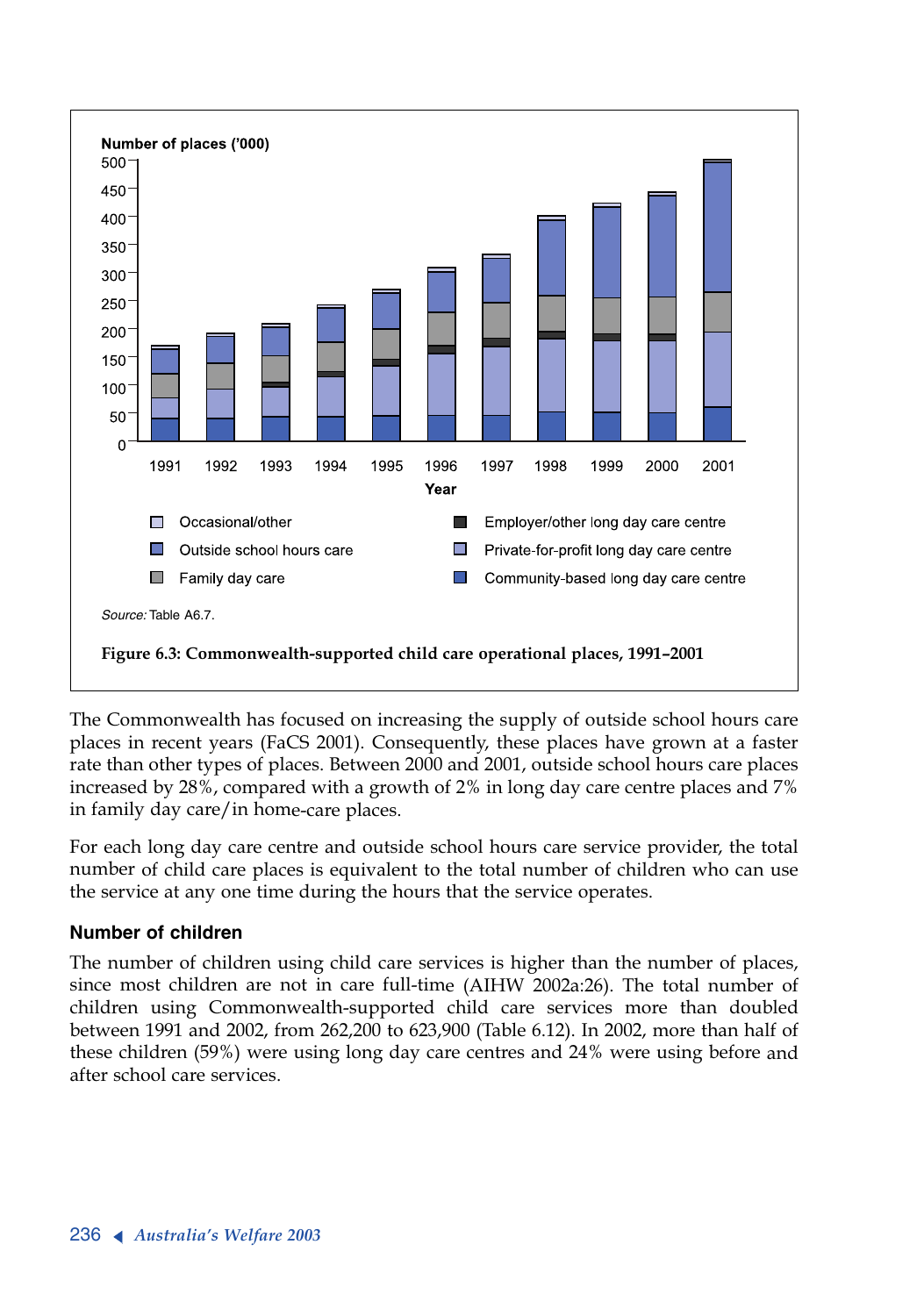|      | Long day | <b>Family day</b> | <b>Before/after</b> | <b>Vacation</b> | Other formal        |         |
|------|----------|-------------------|---------------------|-----------------|---------------------|---------|
|      | care     | care              | school care         | care            | care <sup>(a)</sup> | Total   |
| 1991 | 135.400  | 61.000            | 46,800              | $\sim$ $\sim$   | 19,000              | 262,200 |
| 1992 | 158,400  | 66,100            | 50,700              | $\sim$ $\sim$   | 26,500              | 301,700 |
| 1993 | 190.600  | 78.800            | 53,500              | $\sim$ $\sim$   | 20,900              | 343.800 |
| 1994 | 227,300  | 88,700            | 63,900              | n.a.            | 16,800              | 396,700 |
| 1995 | 251,000  | 85,600            | n.a.                | n.a.            | n.a.                | n.a.    |
| 1996 | n.a.     | n.a.              | 96.400              | 24,300          | 19,100              | n.a.    |
| 1997 | 294.700  | 85,000            | 99,500              | 31,000          | n.a.                | n.a.    |
| 1999 | 301.500  | 83,100            | 107,400             | 69,300          | 16,100              | 508,200 |
| 2000 | n.a.     | n.a.              | n.a.                | n.a.            | n.a.                | n.a.    |
| 2001 | n.a.     | 95,800            | n.a.                | n.a.            | n.a.                | n.a.    |
| 2002 | 367,100  | 95,600            | 148,000             | 103,600         | 13,100              | 623,900 |

**Table 6.12: Number of children in Commonwealth supported-child care services, by type of service, 1991–2002**

(a) Includes occasional care centres, multifunctional Aboriginal children's services and other multifunctional services.

*Notes*

1. These data measure occurrences of care and include some double-counting where children attend more than one service. Totals for 1999 and 2002 exclude children in vacation care, since many of these children would also have been attending before/after school care.

2. Figures for 1991–94 are estimates based on previous years' census data. Figures for 1995–97 are from the CP Census conducted in August of each year and are weighted for non-response. However, not all service types were surveyed in each of these years. Figures for 1999 and 2002 are from the census conducted in May in each of those years and are weighted for non-response.

3. Components may not add to totals due to rounding.

*Sources:* AIHW 1999a; FaCS unpublished data.

### **Characteristics of children in Commonwealth-supported child care**

The majority of children using Commonwealth-supported services were in 'workrelated care', that is, from families with both parents (or a sole parent) in the labour force or studying/training for work. With the exception of occasional care services, the proportion of children in work-related care in 2002 ranged from 83% in multifunctional services to 96% in before/after school care (see Table A6.8). Even in occasional care services, which were originally set up for non-work-related care (see Box 6.4), 49% of children were in care for work-related reasons.

The age distribution of children in the different types of care varied, reflecting the different aims of these services. Long day care services, for instance, are targeted to children below school age. In 2002, the majority of children in long day care and family day care services were aged 0–4 years, while almost all the children in outside school hours care services were aged 5 and older (Table 6.13). There was, however, a strong indication of a more flexible type of service provision, with 27% of children in family day care and 11% of children in privately owned long day care centres being 5 years of age and older and thus using these services for school-aged care.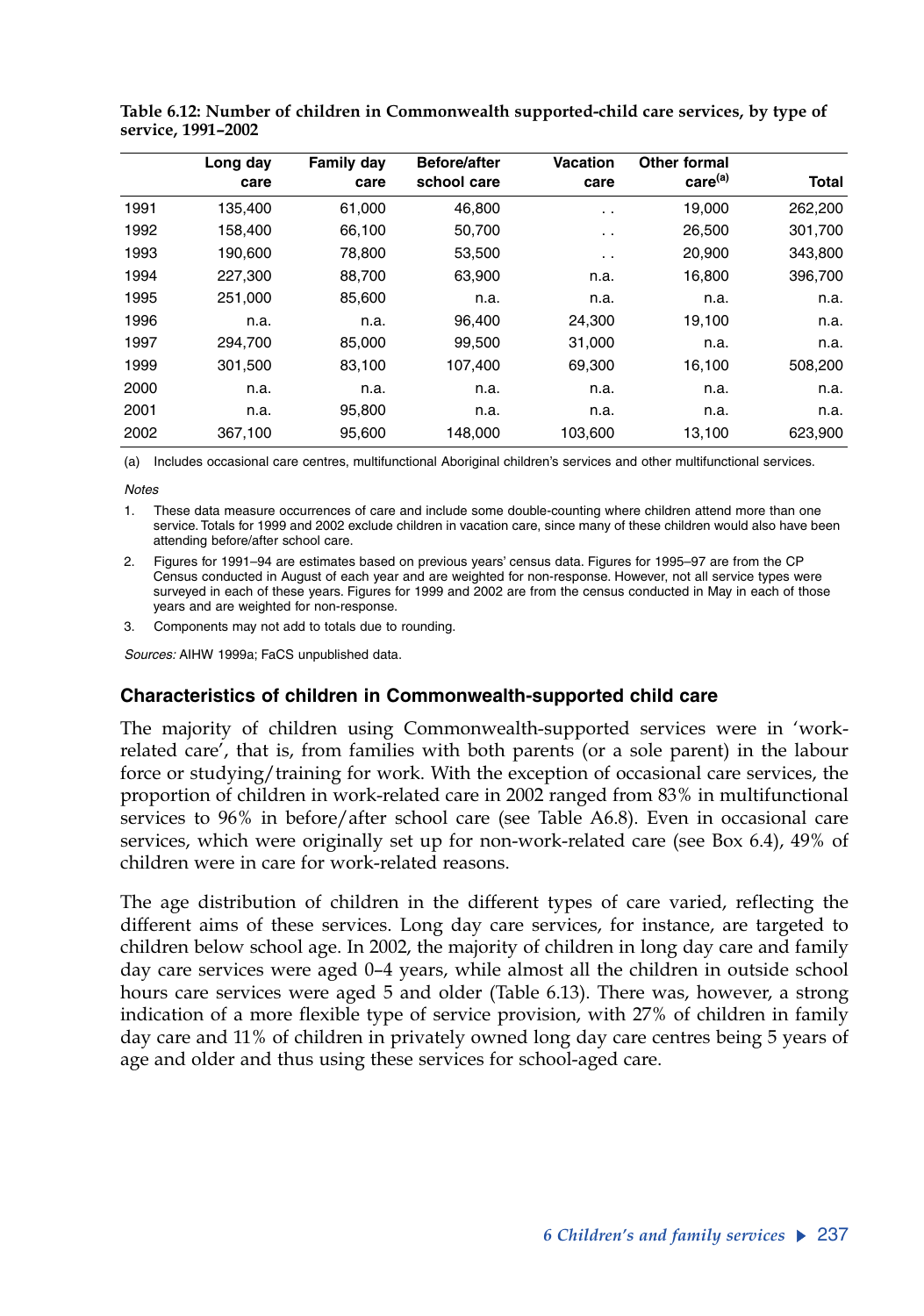|                                       | Age of children (years) |         |         |    |    |       |  |  |  |  |  |
|---------------------------------------|-------------------------|---------|---------|----|----|-------|--|--|--|--|--|
| <b>Type of service</b>                | <b>Under 1</b>          | $1 - 2$ | $3 - 4$ | 5  | 6+ | Total |  |  |  |  |  |
| Long day care centres                 | 3                       | 34      | 53      | 6  | 3  | 100   |  |  |  |  |  |
| Community-based                       | 4                       | 39      | 52      | 3  |    | 100   |  |  |  |  |  |
| Private-for-profit                    | 3                       | 32      | 53      | 6  | 5  | 100   |  |  |  |  |  |
| Family day care                       | 5                       | 36      | 32      | 6  | 21 | 100   |  |  |  |  |  |
| Before/after school care              | 0                       | 0       |         | 12 | 86 | 100   |  |  |  |  |  |
| Vacation care                         | 0                       | ا>      |         | 10 | 89 | 100   |  |  |  |  |  |
| Occasional /other care <sup>(a)</sup> | 5                       | 43      | 43      | 3  | 6  | 100   |  |  |  |  |  |

**Table 6.13: Percentage of children in Commonwealth-supported child care services, by age of child and type of service, 2002** 

(a) Includes occasional care centres, multifunctional Aboriginal children's services and other multifunctional services.

*Notes*

1. Double-counting may occur for children in before/after school care and vacation care services.

2. Data are weighted for service provider non-response.

3. Some individual percentages may add to less or greater than 100 due to rounding.

*Source:* FaCS 2003b.

The Commonwealth provides specific funding to assist parents and children with special needs to access services (AIHW 1999a:99). Parents and children with special needs include children from one-parent families, children and/or parents with a disability, children of Aboriginal or Torres Strait Islander descent, children from 'culturally diverse backgrounds', and children at risk of abuse or neglect.

Funding is provided through the Child Care Broadband. One of main issues in the redevelopment of the Broadband (see Box 6.6) is to address the Commonwealth Child Care Advisory Council report's recommendation that access to child care services for families with additional needs and their participation in these services should be improved (Community Link Australia 2002). While still awaiting the outcome of the review, the federal government committed additional funding for the Special Needs Subsidy Scheme (SNSS) in the 2003–04 Federal Budget. The SNSS assists children with high support needs to access child care services by providing funding for services to employ additional child care workers, to assist them with special equipment and to train workers to support these children.

In 2002, children from one-parent families constituted the largest group of children with special needs using Commonwealth-supported child care services (22%), followed by children from a culturally diverse background (11%) (Table 6.14). The proportion of children from other groups with special needs was 3% or less. The use of care by children with special needs varied by service type. The relatively high proportion of children in multifunctional services who were Aboriginal and Torres Strait Islander is because this category includes multifunctional Aboriginal children's services (MACS) which are specifically provided to meet the cultural needs of these children.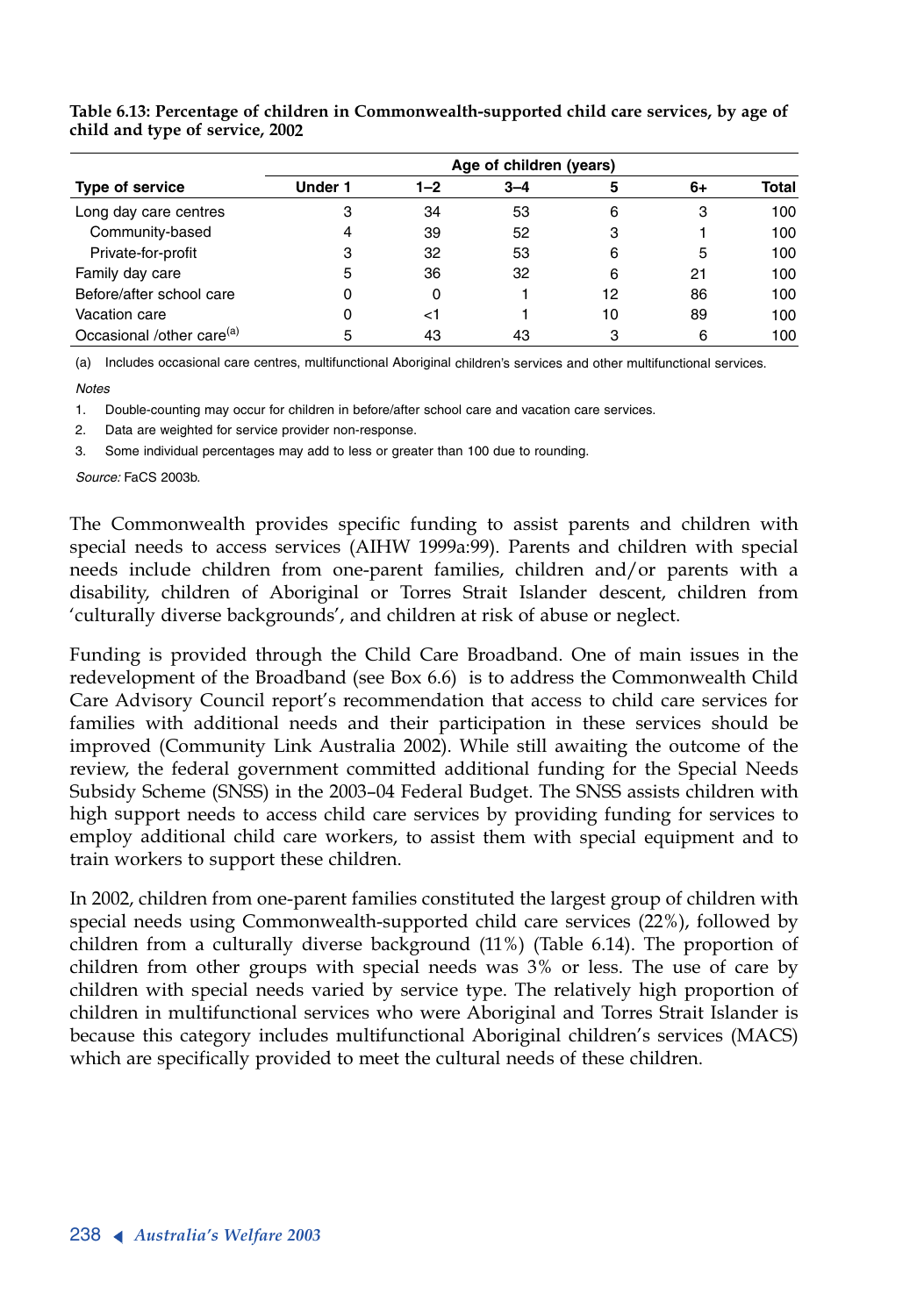### **Box 6.6: Commonwealth child care initiatives 2002 and 2003**

- *A revised accreditation system for long day care centres was introduced in January 2002, while a new accreditation system for family day care services commenced in July 2002 and the outside school hours care quality assurance system in July 2003.*
- *From 11 April 2002, funding for the Special Needs Subsidy Scheme (SNSS), which supports the inclusion of children with a disability into child care services, was capped at \$20 million.*
- *On 14 September 2002, the Minister for Children and Youth Affairs, the Hon. Larry Anthony, announced a new peak body on child care—the Child Care Reference Group. Its members are drawn from the major child care peak bodies and include the chair of the National Accreditation Council.*
- *On 23 September 2002, the Hon. Larry Anthony announced some future directions for child care services in response to the Commonwealth Child Care Advisory Council's report* Child Care: Beyond 2001 *(CCCAC 2001):*
	- *The Child Care Support Broadband (see Box 6.5) would be assessed and redeveloped, and a department taskforce was appointed to lead this process. The Taskforce would work closely with the Child Care Reference Group and there would be broad consultation on the Broadband redevelopment.*
	- *A 'Think Tank' would be convened to develop strategies to address child care workforce issues and the recommendations set out in the CCCAC report. This would involve state and territory governments, FaCS and other relevant Commonwealth departments, child care sector representatives, and child care worker education and training providers.*
- *In December 2002, a consultant was engaged to manage the Broadband redevelopment consultation process which would start in February 2003 and to prepare a report recommending new Broadband arrangements by the middle of 2003.*
- *On 28 February 2003, it was announced that the Think Tank on child care workforce issues would be convened in Canberra on 8–9 April 2003. Participants discussed issues critical to the future of the child care profession and developed a number of recommendations and strategies to address these issues.*
- *The 2003–04 Federal Budget committed \$25.8 million over 4 years for the Special Needs Subsidy Scheme (SNSS). It was estimated that this would assist an additional 1,250 children with high support needs (such as those with a disability) to access child care services.*

*Sources:* Anthony 2002b, 2002c, 2003a, 2003b, 2003c; Community Link Australia 2002; NCAC 2003.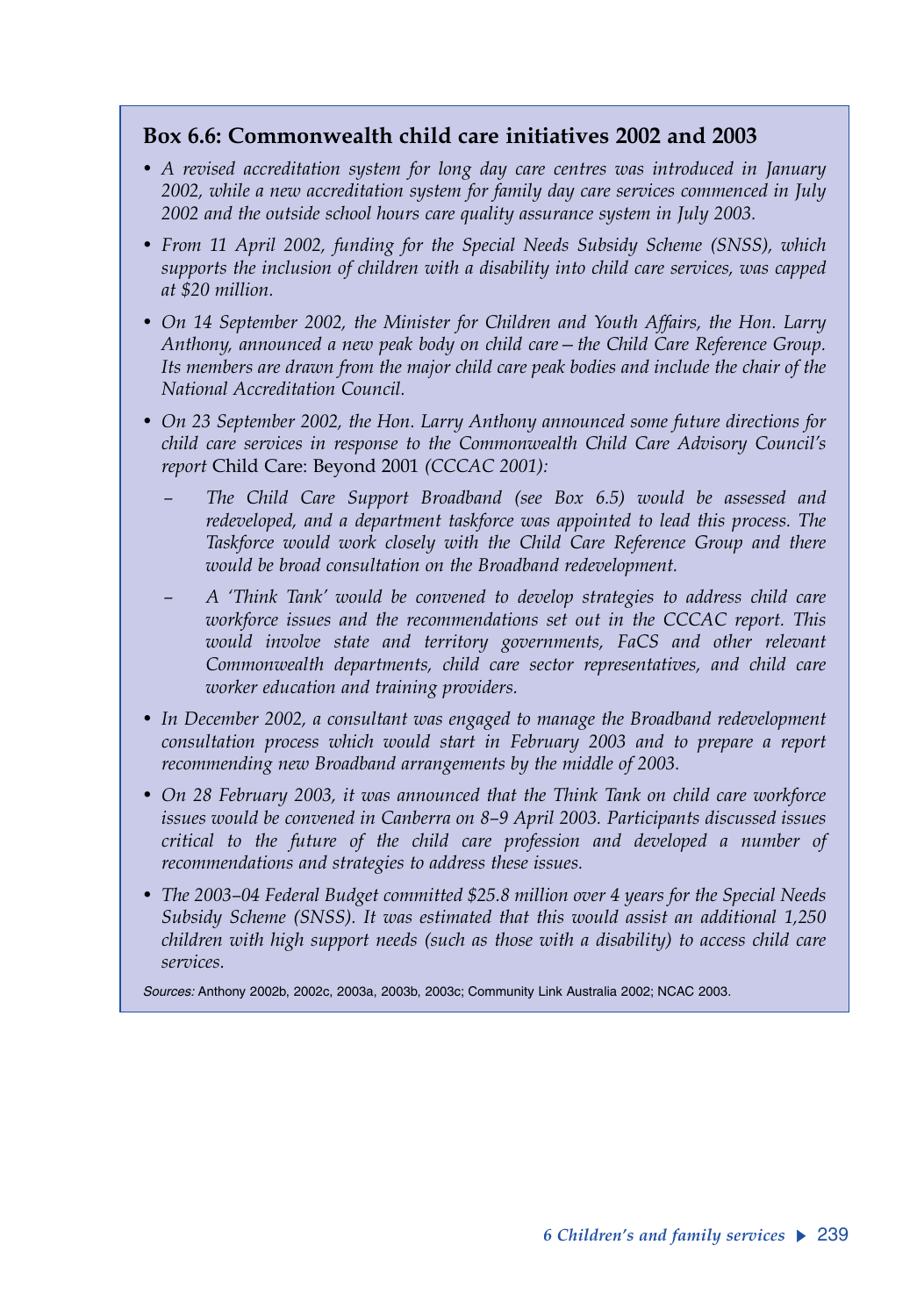|                                                     | Long    |        |                                        | Multi-<br>functionals, |                                                                 |         |                                     |
|-----------------------------------------------------|---------|--------|----------------------------------------|------------------------|-----------------------------------------------------------------|---------|-------------------------------------|
| Type of special<br>need                             | centres | care   | day care Family day Occasional<br>care |                        | <b>MACS, In- Before/after Vacation</b><br>home care school care |         | All<br>care services <sup>(a)</sup> |
| Children from one-<br>parent families               | 19      | 26     | n.a.                                   | 33                     | 28                                                              | n.a.    | 22                                  |
| Child with disability                               | 2       | 4      | 2                                      | 6                      | 2                                                               | 3       | 3                                   |
| Parent with<br>disability                           | 1       | $<$ 1  | 1                                      | 3                      | $<$ 1                                                           | $<$ 1   | $<$ 1                               |
| Child at risk of<br>abuse/neglect<br>Aboriginal or  | $<$ 1   | 1      | 1                                      | 3                      | $<$ 1                                                           | $<$ 1   | $<$ 1                               |
| <b>Torres Strait</b><br>Islander                    | 2       | 1      | 1                                      | 32                     | 1                                                               | 2       | $\overline{2}$                      |
| Culturally diverse<br>background<br>Total number of | 12      | 8      | 10                                     | 2                      | 11                                                              | 8       | 11                                  |
| children in care                                    | 367,129 | 95,630 | 8,637                                  | 4,454                  | 148,044                                                         | 103,562 | 623,894                             |

**Table 6.14: Children with special needs as a proportion of all children using Commonwealthsupported child care services, 2002 (per cent)**

(a) Total excludes children in vacation care, since many of these children would also have been attending before/after school care.

#### *Notes*

1. Data on family type were not collected for occasional care services.

2. Some children may be included in more than one special needs category.

3. These data are weighted for agency non-response.

*Source:* FaCS 2003b.

The proportion of children in Commonwealth-supported child care (22%) who were from one-parent families was higher than the proportion in the population. In 2002, 19% of Australian children aged 0–11 were from one-parent families (ABS 2003c). It is hardly surprising that one-parent families are more likely to use child care services than other families, given that they are likely to have a greater need for child care because there is no co-resident parent available to provide care.

In contrast, the proportion of children in child care who had a disability and the proportion who were Aboriginal or Torres Strait Islander was lower than the proportion of these groups of children in the population.<sup>3</sup> Of children in Commonwealthsupported child care services in 2002, 3% had a disability. In contrast, the latest data for children with a disability show that, in 1998, 4% of children in Australia aged 0–4 years and 9% aged 5–14 had a disability (ABS 1999:14). Similarly, only 2% of children in these child care services were of Aboriginal and Torres Strait Islander descent, whereas

<sup>3</sup> In making these comparisons, however, it is important to note that the definitions of 'disability' and 'Aboriginal and Torres Strait Islander' used in the ABS population surveys are not identical to those used in the Commonwealth Child Care Census, and the methods used in collecting these data are different.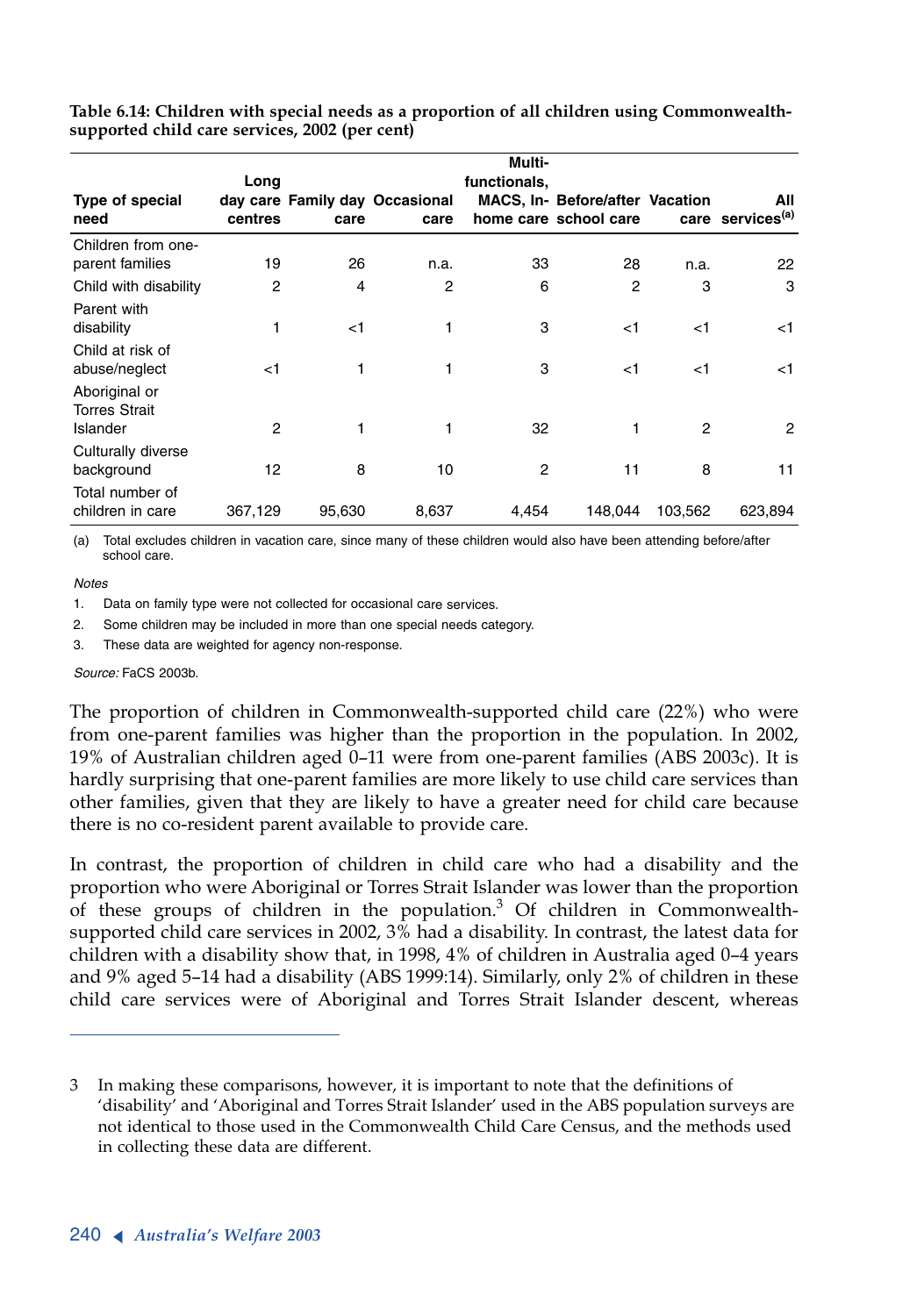Indigenous children were estimated to constitute 4.6% of the Australian population aged 0–12 years in June 2001 (ABS and AIHW 2003). However, the Commonwealth Child Care Census data do not include children attending Commonwealth-supported flexible and innovative services, many of whom are Indigenous.

No population data are available to classify Australian children according to the definition of 'culturally diverse background' used in the Commonwealth Child Care Census—'child with a culturally diverse background, including those with a parent born overseas in a country where the first language is not English'. There are also no population data on parents with a disability or children at risk of abuse or neglect.

### **Number of workers**

In May 2002, there were an estimated 77,086 paid workers in child care services, an increase of 19% from the 64,899 paid workers in 1997. There was also a small number of unpaid workers—3,624 in 2002; this includes students on work experience, volunteers and parent helpers (Table 6.15). The number of family day care providers (all of whom were paid) fell by 9% between 1997 and 2002, while the number of places rose by 13% between 1997 and 2001 (see Table A6.7). This suggests that family day care providers increased their working hours and/or the number of children in their care.

|                                         | 1997            |                          | 1999            |                          | 2002            |                          |  |
|-----------------------------------------|-----------------|--------------------------|-----------------|--------------------------|-----------------|--------------------------|--|
| Type of service                         | Paid<br>workers | <b>Unpaid</b><br>workers | Paid<br>workers | <b>Unpaid</b><br>workers | Paid<br>workers | <b>Unpaid</b><br>workers |  |
| Long day care centres                   | 40,070          | 2,911                    | 39,710          | 3,464                    | 48,012          | 2,975                    |  |
| Community-based                         | 13,703          | 841                      | 12,950          | 1,073                    | 18,021          | 1,221                    |  |
| Private-for-profit                      | 26.367          | 2,070                    | 26,760          | 2,391                    | 29,991          | 1,754                    |  |
| Family day care coordination            |                 |                          |                 |                          |                 |                          |  |
| unit staff                              | 1,663           | 53                       | 1,612           | 32                       | 1,729           | 37                       |  |
| Family day care providers               | 14,039          | $\star$                  | 12,691          | $^{\star}$               | 12,816          | $\star$                  |  |
| Before/after school care <sup>(a)</sup> | 7,633           | 452                      | 8,329           | 347                      | 11,786          | 464                      |  |
| Vacation care                           | 3,514           | 320                      | 8,111           | 601                      | 12,560          | 557                      |  |
| Occasional /other care                  | 1.494           | 221                      | 1.382           | 196                      | 2,170           | 135                      |  |
| In-home care coordination unit staff    | . .             | $\cdot$ .                | . .             | $\ddotsc$                | 144             | 13                       |  |
| In-home care provider                   | . .             | $\cdot$ .                | $\cdot$ .       | $\cdot$ .                | 429             | $\star$                  |  |
| Total <sup>(b)</sup>                    | 64.899          | 3,367                    | 63,724          | 4,039                    | 77,086          | 3,624                    |  |

|  | Table 6.15: Estimated numbers of paid and unpaid child care workers, 1997, 1999, 2002 |  |  |  |  |
|--|---------------------------------------------------------------------------------------|--|--|--|--|
|  |                                                                                       |  |  |  |  |

\*Family day care providers and in-home care providers are all paid workers.

(a) Includes occasional care centres, multifunctional Aboriginal children's services, multifunctional children's services and also in-home care services in 2002 (weighted).

(b) Totals do not include workers in vacation care, since many of these would have also been working in before/after school care services.

*Note:* Data are from the FaCS Child Care Census and are weighted.

*Sources:* FaCS 1997, 1999, 2003b.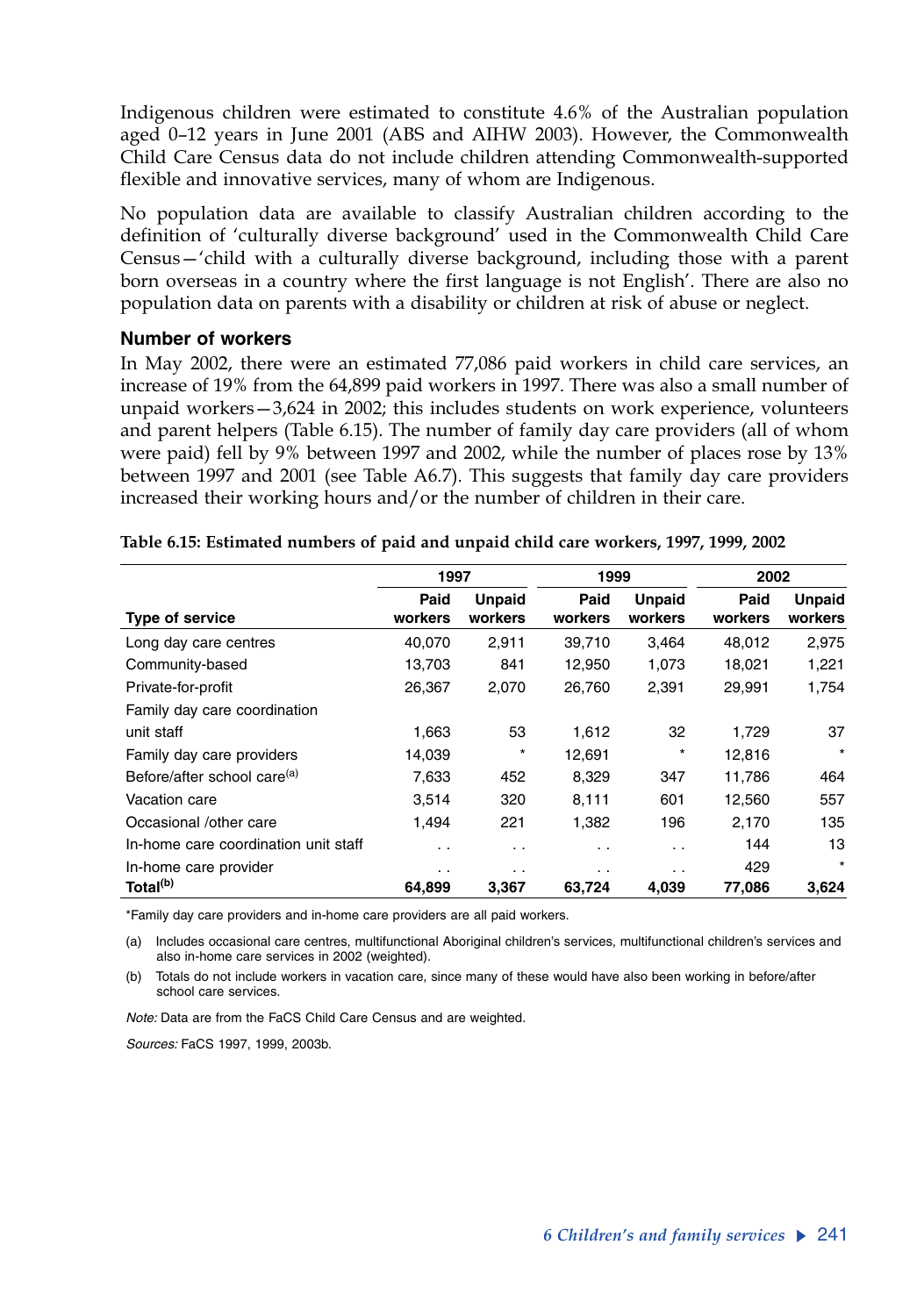Although the number of child care workers in service types other than family day care increased between 1997 and 2002, in recent years there has been an unmet demand for child care workers. The Commonwealth Child Care Advisory Council's report *Child Care: Beyond 2001*, notes that workers in the child care field typically have low wages, poor working conditions, limited career paths and low status in the community (CCCAC 2001). Consequently, there has been a high turnover of staff, resulting in a severe shortage of child care workers. This is confirmed by a number of recent reports on workforce issues in the child care area (Community and Health Works 2002; Finger 2002). One report also found that the number of students undertaking a diploma in child care was decreasing (Community and Health Works 2002). Many of the students who had completed a diploma were undertaking further training in early childhood studies in order to work in dedicated preschools or primary schools, where the pay, conditions and status were higher than in child care. A 'Think Tank' was convened in April 2003 by the Commonwealth Minister for Children and Youth Affairs to address the child care workforce issues (see Box 6.6). As shown in Chapter 4 (see Section 4.5), workers in the child care field in 2002 earned considerably less than many other community services workers, with average full-time earnings of \$424 per week for child care workers and \$370 per week for family day care workers.

|                 |                           |                                      | <b>Child</b>           | Other               |                      | Depart-<br>mental |                     | <b>Total</b><br>Total (constant |                                 |
|-----------------|---------------------------|--------------------------------------|------------------------|---------------------|----------------------|-------------------|---------------------|---------------------------------|---------------------------------|
|                 | Assistance <sup>(a)</sup> | <b>Childcare Childcare</b><br>Rebate | Care<br><b>Benefit</b> | services<br>(a) (b) | JET <sup>(c)</sup>   | running<br>costs  | (current<br>prices) | 2000-01                         | prices) Deflator <sup>(d)</sup> |
| 1991-92         | 289                       | $\ddot{\phantom{1}}$                 | $\ddotsc$              | 145                 | $\ddot{\phantom{0}}$ | 14                | 449                 | 525                             | 85.6                            |
| 1992-93         | 384                       | . .                                  | $\cdot$ .              | 154                 | $\cdot$ .            | 16                | 555                 | 634                             | 87.5                            |
| 1993-94         | 497                       | $\ddot{\phantom{1}}$                 | . .                    | 170                 | $\ddot{\phantom{a}}$ | 23                | 691                 | 784                             | 88.1                            |
| 1994-95         | 592                       | 87                                   | $\ddot{\phantom{0}}$   | 181                 | $\ddot{\phantom{a}}$ | 34                | 894                 | 1,009                           | 88.6                            |
| 1995-96         | 657                       | 121                                  | . .                    | 191                 | 10                   | 36                | 1,014               | 1,124                           | 90.2                            |
| 1996-97         | 711                       | 127                                  | $\ddot{\phantom{0}}$   | 206                 | 7                    | 41                | 1,092               | 1,187                           | 92.0                            |
| 1997-98         | 640                       | 123                                  | $\cdot$ .              | 218                 | 5                    | 40                | 1.026               | 1.097                           | 93.5                            |
| 1998-99         | 677                       | 121                                  | $\ddot{\phantom{0}}$   | 182                 | 10                   | 102               | 1,091               | 1,135                           | 96.1                            |
| Break in series |                           |                                      |                        |                     |                      |                   |                     |                                 |                                 |
| 1999-00         | 749                       | 164                                  |                        | 195                 | 11                   | 158               | 1,278               | 1,320                           | 96.8                            |
| $2000 - 01$     | 0.2                       | $-14.6$                              | 1,037                  | 180                 | 7.3                  | 146               | 1,356               | 1,356                           | 100.0                           |
| $2001 - 02$     | 0.8                       | 0.1                                  | 1,316                  | 187                 | 11                   | 131               | 1,646               | 1,607                           | 102.4                           |

**Table 6.16: Commonwealth expenditure on child care services, 1991–92 to 1999–2002 (\$m in current and constant prices)**

(a) Including Special Purpose Payments.

(b) Other services for families with children. Includes: Operational subsidy and capital funding.

(c) Jobs, Education and Training Program. Child care for eligible parents undergoing training (AIHW 1999a:99).

(d) The Government Final Consumption Expenditure deflator has been used to adjust expenditure for inflation. The first seven columns of the table are in current prices, the eighth column in constant prices.

*Note:* From 1999–00, expenditure is reported on an accrual basis. Prior to 1999–00, it is reported on a cash basis.

*Sources:* ABS 2002d, FaCS 2002b.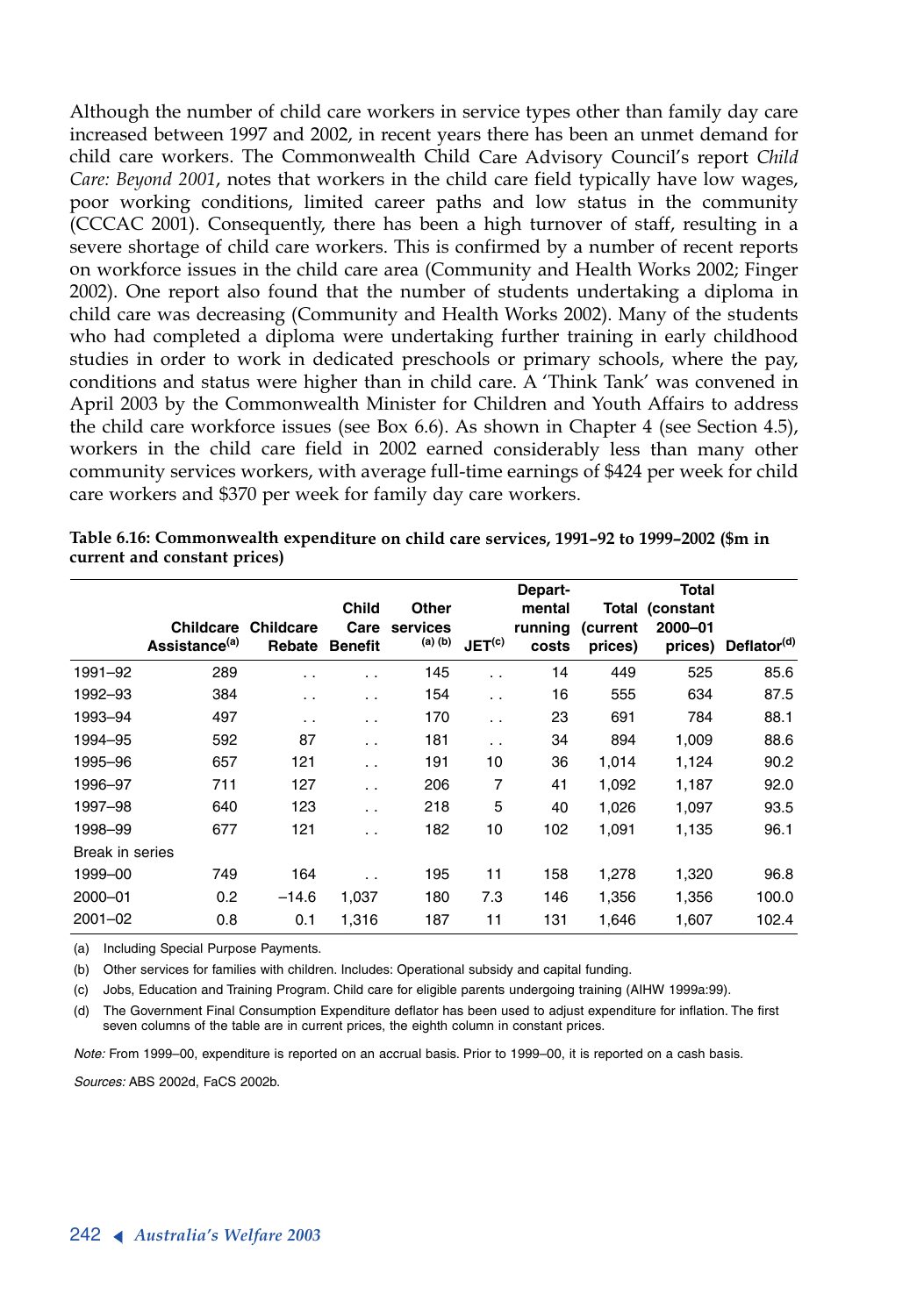## **Government expenditure on child care**

Between 1991–92 and 1998–99, Commonwealth expenditure on child care services more than doubled in real terms (constant prices), increasing from \$525 million to \$1,135 million (Table 6.16). Expenditure first became reported on an accrual basis, rather than on a cash basis, in 1999–00 resulting in a break in time-series data. In the 2 years from 1999–00 to 2001–02, child care expenditure increased by 22% in real terms, from \$1,320 million to \$1,607 million.

Over the period 1991–92 to 2001–02, there was a shift from expenditure on service provision to expenditure on measures that reduce the costs of child care for parents. The proportion of Commonwealth expenditure on 'Other services for families with children' (which included capital loans, capital grants and upgrades, and operational subsidies) fell from 32% of total expenditure to 11%, while the proportion of expenditure on fee subsidies (Childcare Assistance and the Childcare Rebate prior to July 2000 and Child Care Benefit subsequently) increased from 64% to 80%.

# **Outcomes**

The aims and objectives of government support for child care services are to provide services that are accessible, affordable and of high quality, and that allow parents to participate in the labour force and undertake other activities. As a condition of government funding and regulation, these services must promote and enhance children's emotional, intellectual, social and physical development.

The long-term effects of child care on children continue to be the subject of considerable research and debate. One of the main aims of the Commonwealth's longitudinal study of Australian children, for instance, is to assess the impact of non-parental care on children's development and wellbeing (see Box 6.1).

The discussion in this section, however, focuses on service outcomes rather than client outcomes. Service outcomes are discussed in terms of accessibility—including affordability—and quality.

## **Accessibility**

Unmet demand is an important indicator of the accessibility of child care services. One direct measure of unmet demand comes from the ABS Child Care Survey, which asks parents whether they had wanted to use either some formal child care or additional formal care, but had not done so (ABS 2003b:30).

Between 1993 and 2002, accessibility of child care services improved dramatically, with the number of children for whom parents required some or more formal care dropping from 489,200 (16% of children 0–11) to 174,500 (6%) (Table 6.17). The fall was most marked in the earlier years, but even in the last 3 years to 2002, the number dropped by 13%. Between 1999 and 2002, however, the substantial fall in the numbers of children needing before/after school care, preschool and other formal care was offset by a small increase in the numbers needing care in family day care services.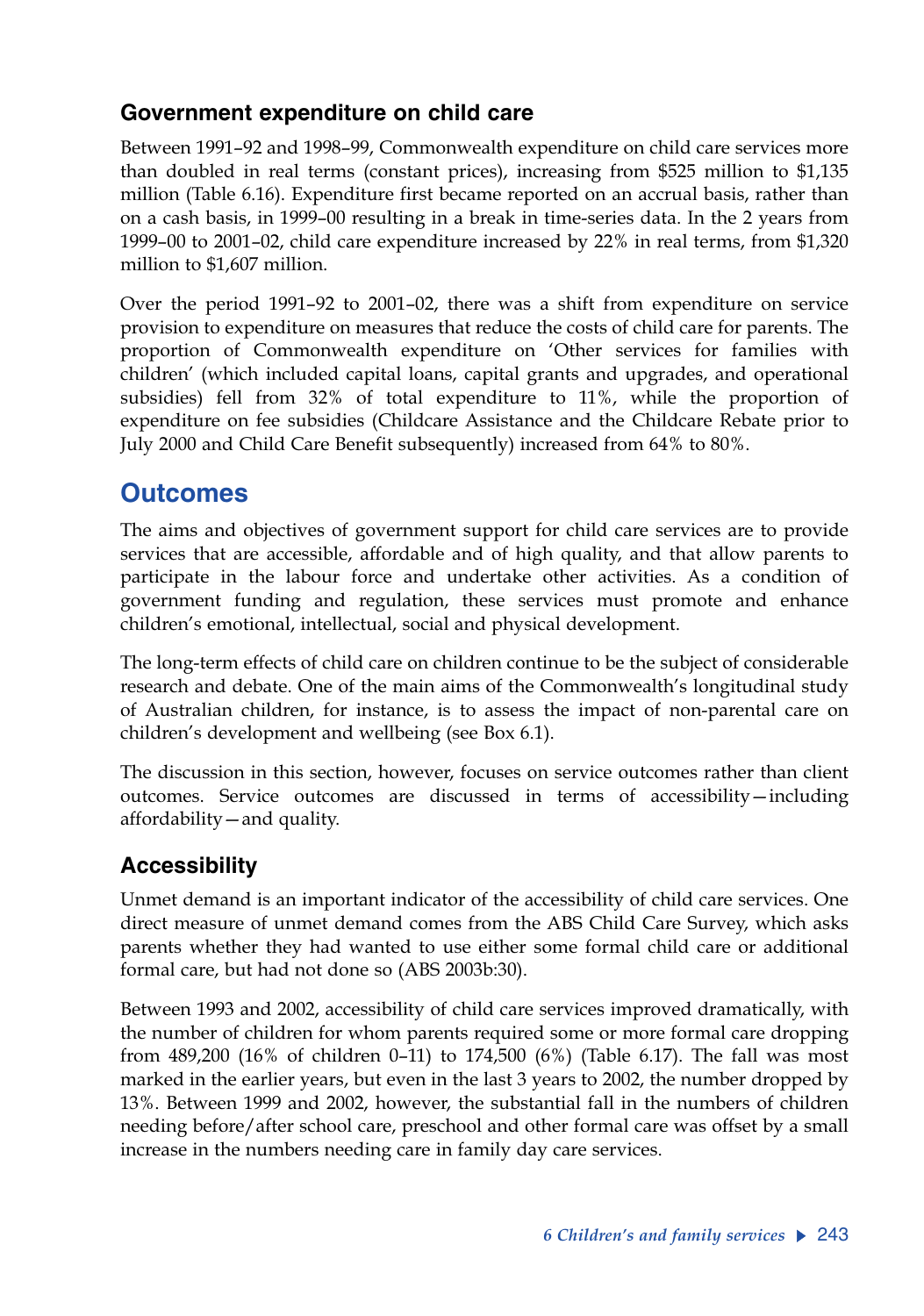| Main type of (additional)<br>formal care required | 1993  | 1996  | 1999  | 2002   |
|---------------------------------------------------|-------|-------|-------|--------|
|                                                   |       |       |       |        |
| Before/after school care                          | 125.1 | 84.9  | 62.6  | 47.8   |
| Long day care centres                             | 63.8  | 39.0  | 45.4  | 46.3   |
| Family day care                                   | 60.2  | 29.0  | 24.5  | 29.1   |
| Occasional care                                   | 191.8 | 82.1  | 43.7  | 37.6   |
| Preschool                                         | 30.0  | 20.3  | 11.2  | $*5.1$ |
| Other formal care                                 | 18.3  | 6.4   | 13.7  | 8.6    |
| Total children who required                       |       |       |       |        |
| (additional) formal care                          | 489.2 | 261.7 | 201.1 | 174.5  |

**Table 6.17: Children under 12 years of age for whom parents required some or more formal care, 1993, 1996, 1999 and 2002 ('000)**

\* Estimate has a relative standard error of between 25% and 50% and should be used with caution.

*Source:* ABS 2003b.

In 2002, the main reasons for parents not using the formal care they wanted were that care was 'booked out or no places' (35% of children), it was too expensive (17%) and no care existed in the local area or parents had no knowledge of its existence (12%) (ABS 2003b:32). The availability of places was clearly more of an issue than the cost of care. In contrast, the main reasons parents gave in 1999 were that the care available was too expensive (33% of children), there were no places available (14%) and no care existed in the local area or parents had no knowledge of its existence (12%) (ABS 2000:32).

In 2002, there were another 93,300 children whose parents said that they did not want to use any formal care (or any additional care) because of problems with the cost. This was, however, a marked drop from the 159,400 children whose parents gave this response in 1999.

The FaCS National Supply Demand model, which estimated the extent to which Commonwealth-supported services met the demand for work-related child care (see AIHW 2001b:168), has been reviewed and a revised planning model was introduced in July 2003 (FaCS 2002b:81).

Anecdotal evidence, however, suggests that while the level of unmet demand has reduced overall, there is still a shortage of child care places in some areas, both for long day care services and outside school hours care (Cox 2003; Petrys 2003). In the last quarter of 2002, the Commonwealth reallocated around 3,000 outside school hours care places from services that had unused capacity to services that had requested additional places (Anthony 2002d; Roxon 2002). It is also important to note that there is no limit on the number of long day care places that can attract Child Care Benefit and there is some evidence of an oversupply of such places in some areas.

### **Affordability**

The costs of child care for families depend on the fees charged, family income, the number of children in care, the hours of care that they use and the government subsidies that they receive. The affordability of child care is a function of the relationship of cost of child care to parental income. The discussion here will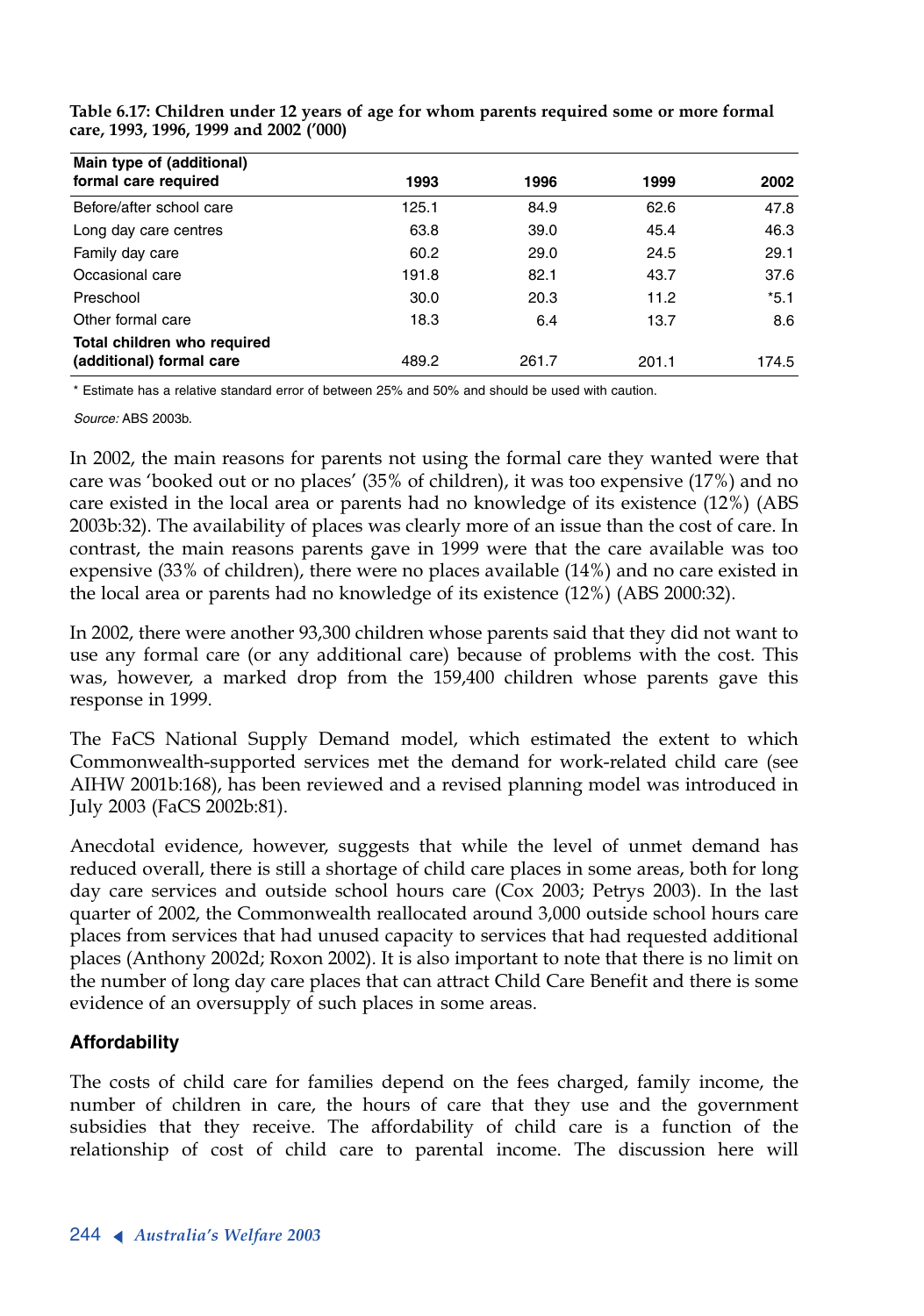## **Box 6.7: Commonwealth Child Care Benefit (CCB)**

*Between 1 July 2002 and 30 June 2003, where children used approved care, families with incomes of \$30,806 or less receive the maximum rate of CCB of \$133 per week for 50 hours of care for one child not at school—or \$2.66 per hour. Above this income level, the CCB tapers down to a minimum rate of \$22.35 per child for 50 hours of care per week—or \$0.44 per hour. Families with one child in care are eligible only for the minimum rate of CCB when their income is \$88,344 or more. The rate of CCB for children at school is 85% of that payable for children not at school. Families with more than one child in care are paid a loaded (additional) rate of CCB, as are families with children using long day care centres and family day care services for part-time care.* 

*Families with children in work-related care using registered care (e.g. state/territory-only funded child care or preschool services, or informal care) can claim the minimum rate of CCB.* 

*Families using approved care can choose to have their CCB paid to the child care services (i.e. directly reduce the fees that they pay) or can receive it in the form of a lump sum from the Family Assistance Office (FAO) at the end of the financial year. Families using registered care can claim CCB from the FAO during the year.*

concentrate on the affordability of long day care services (long day care centres and family day care), since the majority of children in Commonwealth-supported care are using those services (see Table 6.12).

At May 2002, average full-time weekly fees for community and private long day care centres were about the same: \$188 and \$184 per week respectively (Table 6.18). Average fees for family day care services were considerably lower—\$163 for 50 hours of care a week. Average weekly fees varied across the states and territories. They tended to be highest in the Australian Capital Territory and New South Wales and lowest in Queensland and the Northern Territory.

As noted earlier, the Commonwealth Government provides fee subsidies to make child care more affordable for families. The CCB was introduced in July 2000, as part of the new tax system to improve the affordability of care (Box 6.7). The payment is higher in dollar terms than the fee subsidies that it replaced (Childcare Assistance and the Childcare Rebate), but is simpler to calculate and administer (AIHW 1999a:116–18). The payment is indexed annually by the Consumer Price Index (CPI). Despite assistance having been increased, most families receiving the maximum CCB still pay some of the costs of child care, since fees are generally higher than the maximum amount of assistance available. At May 2002, a family with one child in care full-time at a long day care centre and receiving the maximum CCB of \$129 per week for 50 hours of care, would have had child care costs of \$57 per week (\$186 less \$129) (Table 6.18).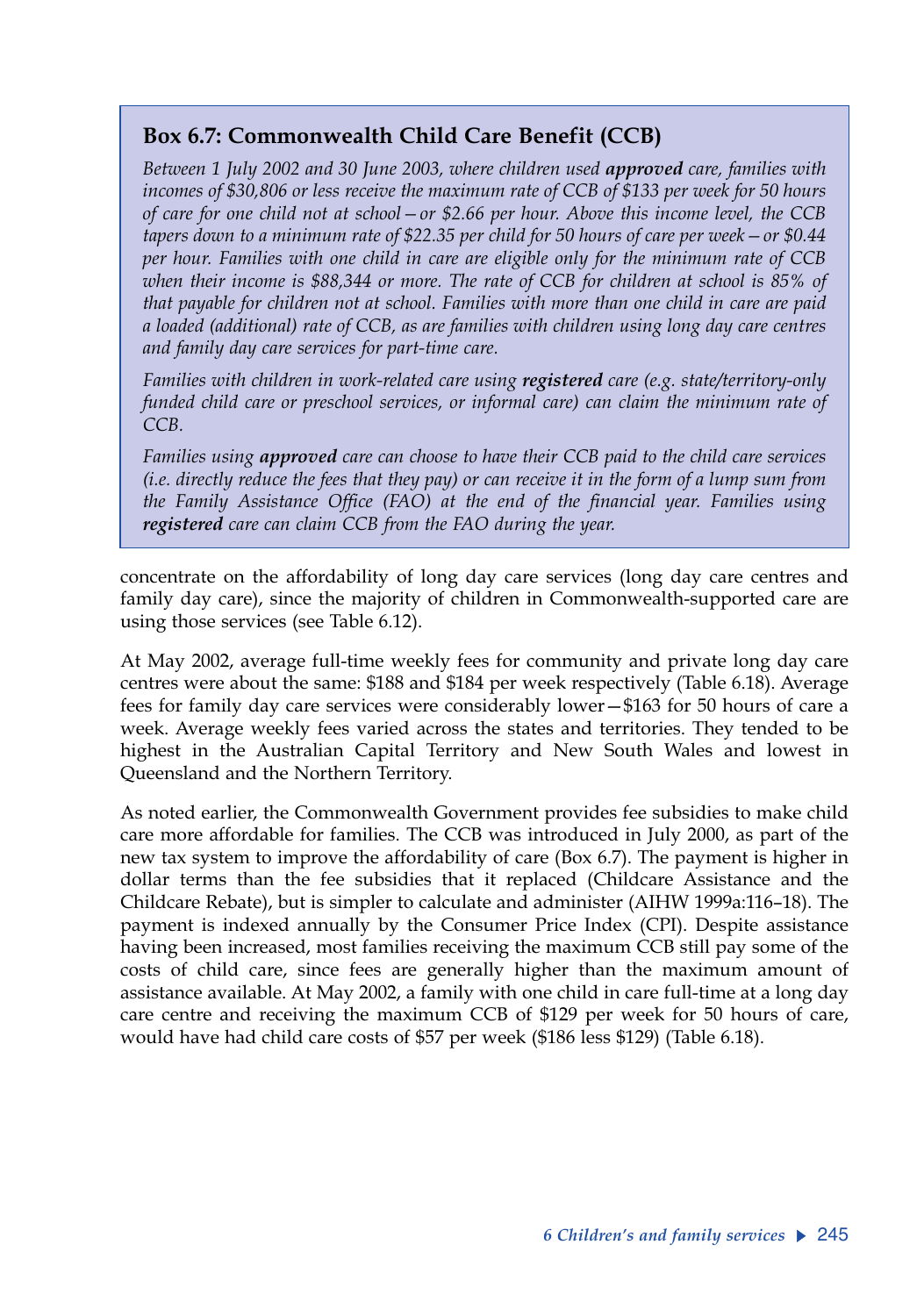| <b>Type of service</b> | <b>NSW</b> | Vic | Qld | WA  | SΑ  | Tas | ACT | ΝT  | Australia |
|------------------------|------------|-----|-----|-----|-----|-----|-----|-----|-----------|
| Long day care centres  | 196        | 184 | 172 | 176 | 181 | 186 | 203 | 171 | 186       |
| Community              | 201        | 186 | 167 | 178 | 180 | 185 | 198 | 169 | 188       |
| Private                | 193        | 182 | 173 | 173 | 182 | 189 | 211 | 175 | 184       |
| Family day care        | 172        | 156 | 151 | 171 | 176 | 178 | 188 | 155 | 163       |

**Table 6.18: Average full-time weekly fees for Commonwealth-supported long day care, by type of service, May 2002 (\$)** 

*Notes*

1. Community = Community-based, state and local government long day care centres. Private = Private-for-profit long day care centres.

2. Data for family day care services are for 50 hours of care per week.

*Source:* FaCS 2003b.

From 1 July to 30 September 2002, it is estimated that around 534,370 families received the CCB. Of these, about 36% were paid the maximum rate for the number of hours they used and around 14% received the minimum rate, with the remainder receiving part rates (Commonwealth of Australia 2003).

It is important to note that, in 2002, most children in long day care services were not using full-time care—the average hours of attendance for a child in a Commonwealthsupported long day care centre were 19.9 hours per week, and in family day care 18.6 hours per week (SCRCSSP 2003:Table 14A.8). Thus, when examining the affordability of child care, it is more appropriate to look at costs for part-time care.

In 2001, the AIHW examined changes in the affordability of long day care services between 1991 and 2000 (after the introduction of the CCB) (AIHW 2001b). The analysis looked at affordability for five different hypothetical families with one child using 20 hours of paid care a week and with one child using 40 hours of paid care a week. Child care costs (fees charged, less government assistance) as a percentage of disposable income were taken as the indicator of child care affordability. This analysis has now been extended to include May 2002 (Table 6.19).

The affordability of child care services for all types of families improved with the introduction of the CCB (AIHW 2001b:171). Between 2000 and 2002, however, affordability declined for families using all types of long day care services, except for the lowest income families using family day care services (Table 6.19). These families using this type of care continued to pay nothing—because the CCB covered the cost entirely.

Child care became less affordable over this period because fees rose more than the CCB, which is indexed to the Consumer Price Index (CPI). Since the increase in fees charged was greatest in private-for-profit centres, the decline in affordability particulary afftected parents using these services, especially the lowest income families. In 2002 as in 2000, child care was least affordable for a sole-parent pensioner using 40 hours of care in a community-based centre, with child care costs accounting for 13% of disposable income.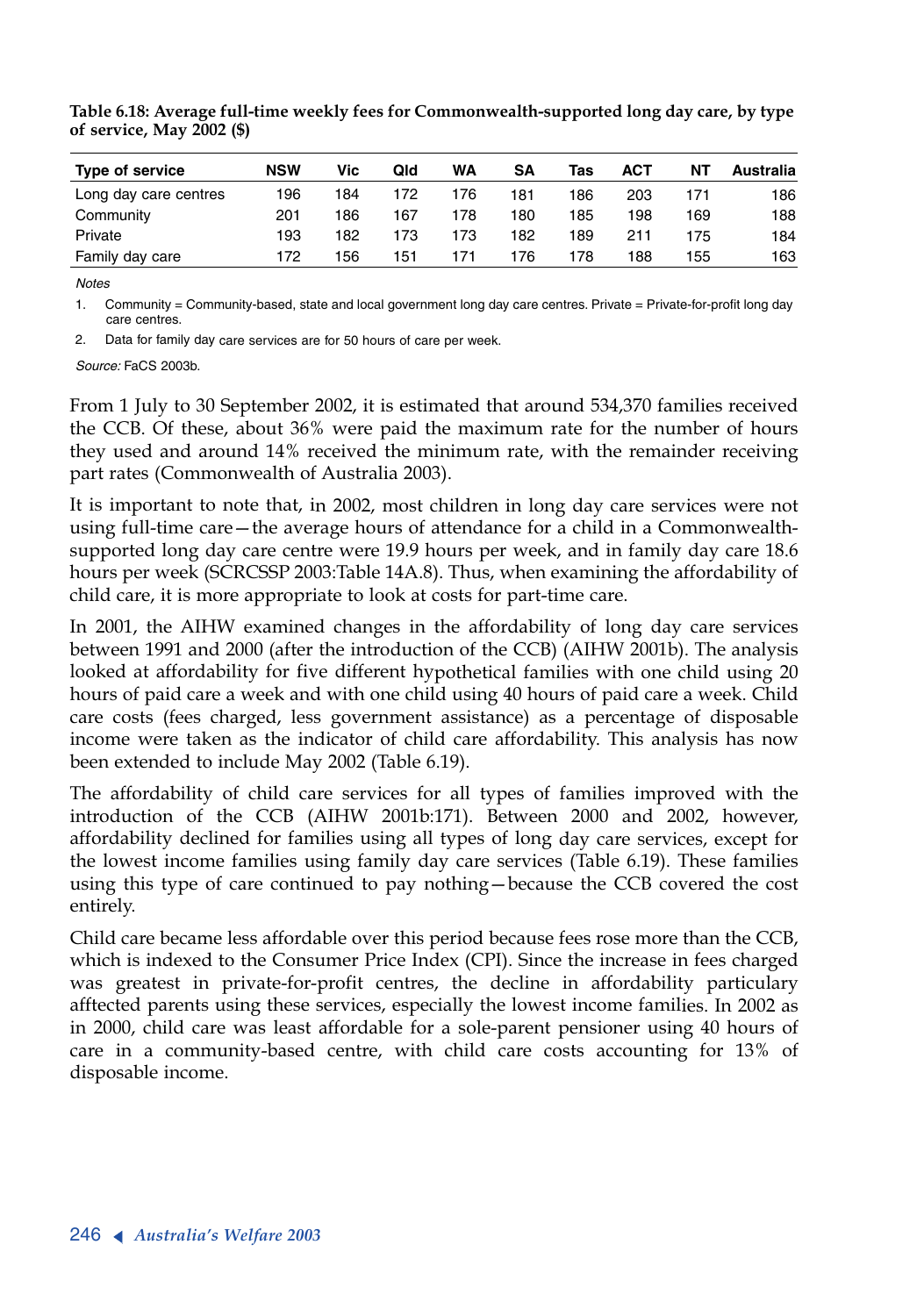|                                                  | 20 hours         |      | 40 hours |                   |
|--------------------------------------------------|------------------|------|----------|-------------------|
| Type of service/ family type and income level    | 2000             | 2002 | 2000     | 2002              |
| Community-based long day care centres            |                  |      |          |                   |
| Sole parent receiving Parenting Payment-Studying | 4.8              | 5.1  | 12.5     | 13.0              |
| Sole parent working-0.75 AWE                     | 3.2              | 3.3  | 8.3      | 8.4               |
| Couple family with one income-AWE                | 3.6              | 3.8  | 8.6      | 9.0               |
| Couple family with two incomes-1.75 AWE          | 4.5              | 4.7  | 9.6      | 10.0              |
| Couple family with two incomes-2.5 AWE           | 4.9              | 5.0  | 9.9      | 10.2 <sub>2</sub> |
| Private long day care centres                    |                  |      |          |                   |
| Sole parent receiving Parenting Payment-Studying | 3.9              | 4.6  | 10.6     | 12.1              |
| Sole parent working-0.75 AWE                     | 2.6              | 3.0  | 7.0      | 7.8               |
| Couple family with one income-AWE                | 3.0 <sub>2</sub> | 3.5  | 7.5      | 8.5               |
| Couple family with two incomes-1.75 AWE          | 4.2              | 4.6  | 8.9      | 9.6               |
| Couple family with two incomes-2.5 AWE           | 4.6              | 4.9  | 9.4      | 9.9               |
| Family day care services                         |                  |      |          |                   |
| Sole parent receiving Parenting Payment-Studying | 0.0              | 0.0  | 0.0      | 0.0               |
| Sole parent working-0.75 AWE                     | 0.0              | 0.0  | 0.0      | 0.0               |
| Couple family with one income-AWE                | 0.8              | 0.9  | 1.7      | 2.1               |
| Couple family with two incomes-1.75 AWE          | 3.0              | 3.3  | 6.0      | 6.6               |
| Couple family with two incomes-2.5 AWE           | 3.9              | 4.1  | 7.4      | 8.4               |

**Table 6.19: Cost of child care as a proportion of disposable income, July 2000 and May 2002**

*Notes*

1. Gross income includes any earned income and Centrelink payments and allowances. Net income is gross income minus tax and Medicare levy.

2. In couple families with one income, one parent is working, the other studying. In other couple families, both parents are working.

3. For couple families with two incomes, the taxable income split is assumed to be 1:0.75.

4. Average weekly earnings (AWE) at November 2002, were \$688.40.

*Sources:* ABS 2002e; AIHW 2001c, AIHW analysis of 2002 data.

### **Quality**

Legislative regulations (or funding guidelines) and accreditation (or quality assurance) systems are the two mechanisms for assuring quality in the child care sector. The regulations specify the minimum standards which must be met (or 'quantifiable inputs') in order for the service to operate. These standards relate to the physical environment, health and safety, staff–child ratios, staff qualifications and program activities. Licensing provisions exist for many, but not all, types of child care services. Accreditation processes (or quality assurance systems), on the other hand, focus on measuring the quality of aspects of the services that are delivered, for instance staff responsiveness to children in their care (NCAC 2003).

All states and territories license and regulate centre-based long day care and occasional care services. Family day care schemes and/or providers are licensed and regulated in New South Wales, Queensland, Western Australia and the Australian Capital Territory. While outside school hours care services are licensed and regulated in the Australian Capital Territory, Queensland, Western Australia and Tasmania are about to introduce licensing. Since child care licensing regulations vary across jurisdictions, in the early 1990s, sets of national standards for long day care centres, family day care and outside school hours care services were developed by the Commonwealth and state/territory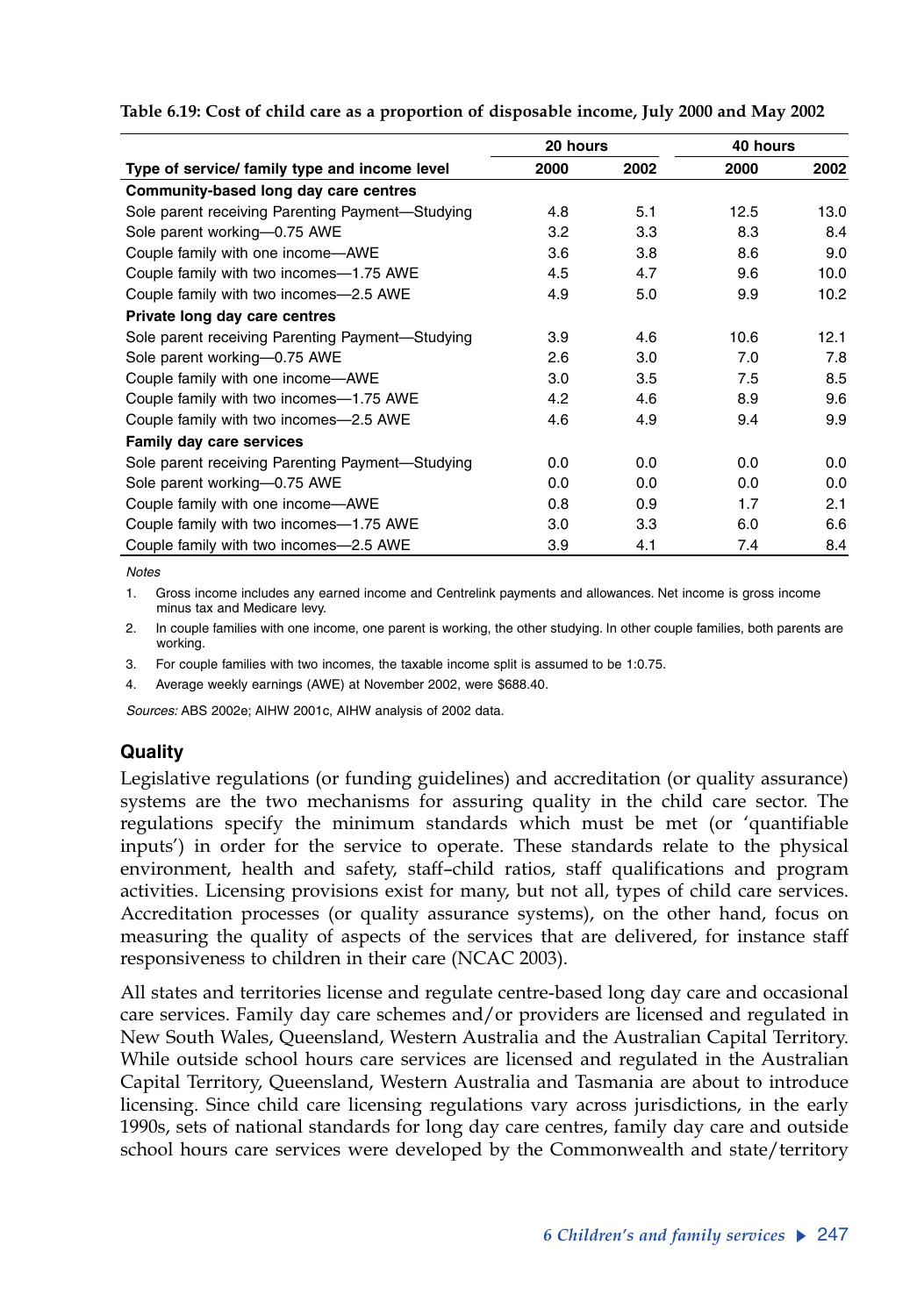governments and endorsed by the (then) Community Services Ministers Conference. The extent to which these national standards have been implemented varies across jurisdictions.

The Commonwealth Government is responsible for accrediting all Commonwealthsupported long day care centres, family day care schemes and outside school hours care services through its accreditation systems which are administered by the National Childcare Accreditation Council (NCAC) (Box 6.8). All services are required to participate in quality improvement processes in order to be approved for the CCB and other relevant Commonwealth funding (NCAC 2003).

### **Box 6.8: Quality improvement systems**

*<sup>A</sup> revised Quality Improvement and Accreditation System (QIAS) for long day care centres was introduced in January 2003 (NCAC 2003). This new system differed from the previous one in three main ways: a reduction in the number of quality care principles (from 52 to 35) against which centres are assessed; a change in the period between reviews, from 1, 2 or 3 years to a standard two and a half years for all centres; and for centres with 30 or more licensed places, a change in the period for accreditation visits from 1 to 2 days.* 

*Family Day Care Quality Assurance (FDCQA): Since 1 July 2001, family day care schemes have been required to participate in a quality assurance scheme that was developed in consultation with the family day care sector. The FDCQA follows a similar process to that for long day care centres—services are assessed against 32 family day care quality principles and there is a period of two and a half years between reviews.* 

*Outside School Hours Care Quality Assurance (OSHCQ) : From 1 July 2003, outside school hours care services are required to participate in quality assurance systems that have been developed in consultation with the outside school hours care sector. Commonwealth-supported outside school hours care services are required to register to participate in the system by 30 September 2003 in order to be approved for the CCB. Services will be assessed against 30 outside school hours care quality principles, with two and a half years between reviews.*

*Source:* NCAC 2003.

**Table 6.20: Accreditation status of Commonwealth-supported long day care centres, 1997, 1999, 2001, 2003**

|                                   | <b>June 1997</b> |     | <b>July 1999</b> |     | <b>April 2001</b> |     | <b>June 2003</b> |     |
|-----------------------------------|------------------|-----|------------------|-----|-------------------|-----|------------------|-----|
| <b>Accreditation status</b>       | No.              | %   | No.              | %   | No.               | %   | No.              | %   |
| Accredited                        | 2.799            | 68  | 3.584            | 87  | 3.669             | 91  | 3.683            | 87  |
| Plan of action-not accredited     | 283              |     | 269              | 6   | 205               | 5   | 270              | 6   |
| Undergoing process <sup>(a)</sup> | 1.052            | 25  | 289              |     | 149               |     | 300              |     |
| <b>Total</b>                      | 4.134            | 100 | 4.142            | 100 | 4.023             | 100 | 4.253            | 100 |

(a) Includes in self-study, in review and in moderation or awaiting council decision.

*Source:* NCAC 2003, NCAC unpublished data.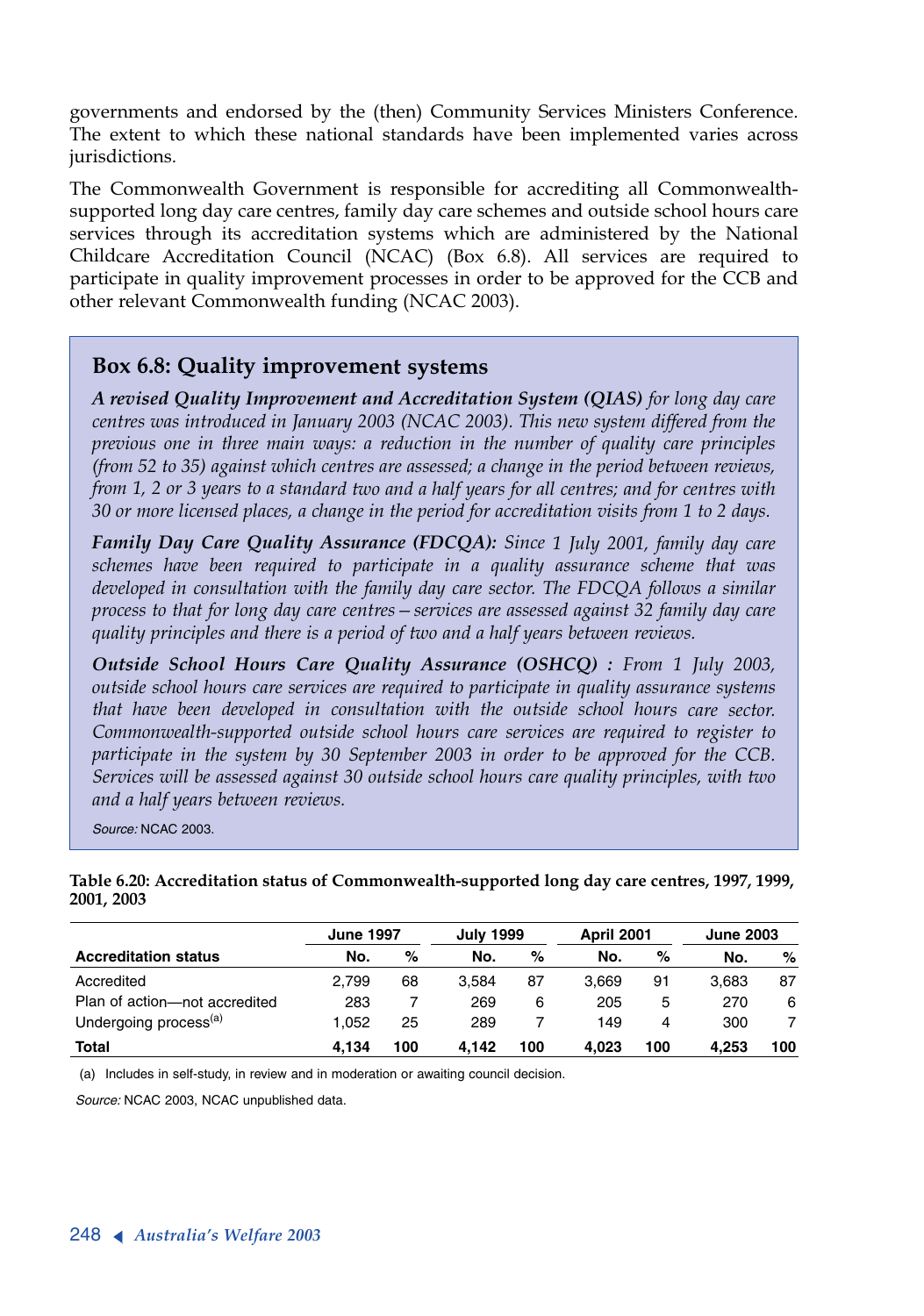At June 2003, 87% of Commonwealth supported-long day care centres were accredited and another 7% were undergoing the process of accreditation (Table 6.20). Only 6% of centres were not accredited and were working through a plan of action approved by the NCAC to bring them up to standard. Between June 1997 and June 2003, the proportion of centres that were accredited increased from 68% to 87%, while the proportion undergoing the process of accreditation fell from 25% to 7%.

As at June 2003, 13% of the 325 family day care schemes registered with the NCAC for accreditation were accredited and the other 87% were undergoing the process of accreditation*.*

The quality of care has been shown to be strongly related to whether or not staff working in child care services have had appropriate training in the child care area (Fleer 2002:39). State and territory child care licensing regulations all contain specifications of 'recognised qualifications' for various staffing positions. As noted previously, there are widespread concerns about child care services being able to recruit and keep qualified staff.

Information on 'relevant qualifications' held by child care workers was collected in the Commonwealth Child Care Census for every service type—most of these 'relevant qualifications' are recognised for licensing purposes (Press & Hayes 2000:73–5). While 'relevant qualifications' vary slightly by service type, they generally include qualifications in early childhood and primary teaching, child care, nursing and 'other relevant' areas such as social work and business management.

In 2002 the proportion of workers with relevant qualifications varied considerably among the different types of services (Figure 6.4). For instance, around a quarter (26%) of family day care providers had relevant qualifications compared with over a third of before/after school care workers (37%) and just over half of workers in long day care centres. The proportion with no relevant qualification, but currently studying for one, ranged from 5% in family day care to 24% in vacation care. The proportion who had no relevant qualifications and were not studying for any, but who had worked in the child care sector for more than 3 years, was highest for family day care providers (37%) and lowest for workers in private-for-profit long day care centres (11%).

In-service training is also provided to improve child care workers skills and competencies. In some jurisdictions, it is required under state and territory regulations. In 2002, 60% or more of workers in all types of child care services had undertaken inservice training in the previous 12 months (see Table A6.9). Family day care workers were the most likely to have done so $-80\%$  of providers and  $86\%$  of coordination unit staff.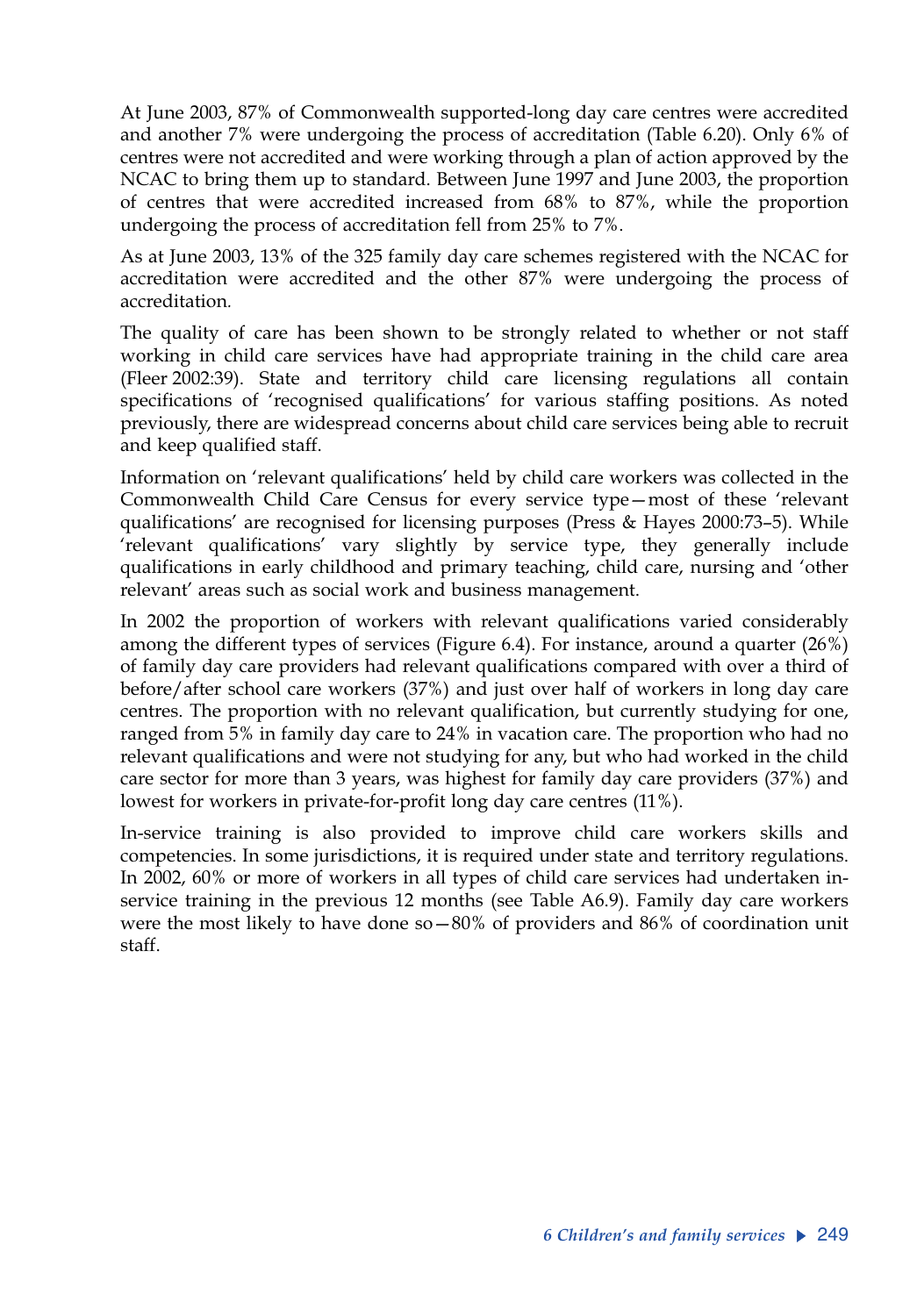

# **6.5 Child protection and out-of-home care services**

Child protection is the responsibility of the community services department in each state and territory. Children who come into contact with the department for protective reasons include those:

- who have been or are being abused or neglected or otherwise harmed; and
- whose parents cannot provide adequate care or protection.

The aim of child protection services is to protect children and young people who are at risk of harm within their families, or whose families do not have the capacity to protect them. The services include:

- 'receiving and responding to reports of concern about children and young people, including investigation and assessment where appropriate;
- providing support services to strengthen the capacity of families to care safely for children;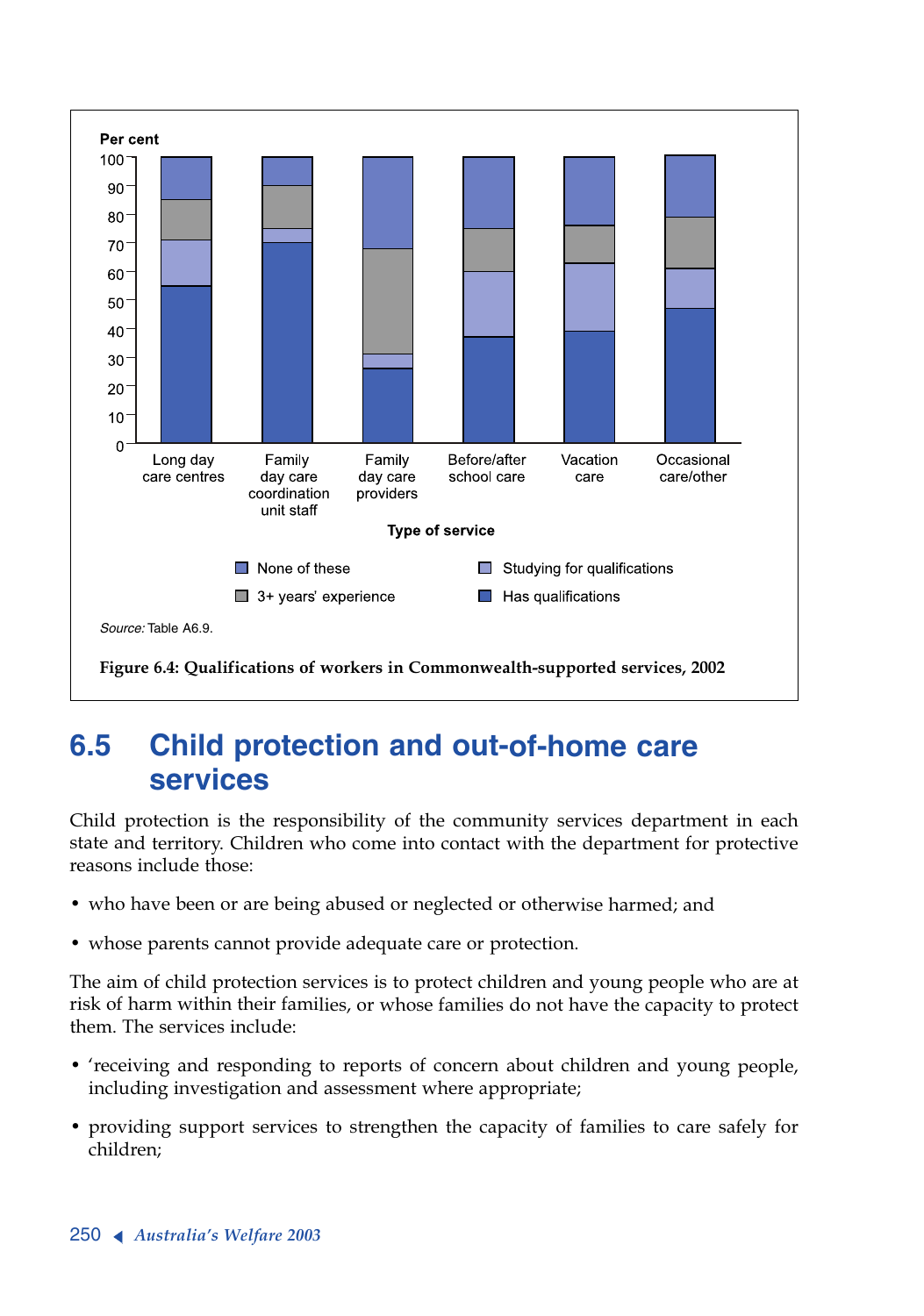- initiating intervention, including applying for a care and protection order through a court if necessary and placing children and young people in out-of-home care to secure their safety;
- ensuring the ongoing safety of children and young people by working with families to resolve protective concerns;
- working with families to reunite children (who were removed for safety reasons) with their parents as soon as possible; and
- securing permanent alternative care when children are unable to live with their parents' (SCRCSSP 2003:15.2).

This section examines trends in the number of child protection notifications, investigations and substantiations, children on care and protection orders and children in out-of-home care over the last 5 years. Some data on trends for Indigenous children are also provided.

## **Child protection in the new millennium**

It has been recognised that a forensic investigation is generally not the most appropriate way of dealing with many of the families reported to child protection authorities. It is also widely understood that child protection is a complex area, usually involving children with a variety of needs, coming from families that have a range of problems (VicDHS 2002). A large number of the reports that come to community services departments are not about child abuse, but about situations in which parents are not coping with their parental responsibilities. These families usually lack the skills and resources to cope with raising a family (AIHW 2001b).

Most of the community services departments have made modifications, sometimes involving the introduction of new legislation, to the way they respond to reports of concerns about children. These changes aim to enhance the safety of children and ensure that the children and their families receive services that meet their needs (SCRCSSP 2003). Where the reports do not involve child maltreatment, children and their families are being referred to family support services rather than being investigated. In some jurisdictions, such as Western Australia and Tasmania, these cases are streamed to family support services instead of being recorded as a notification.

The community services departments provide a range of family support services. These may include information and referral, education/skill development, counselling, mediation and therapy, residential and in-home support, and advocacy (AIHW 2001a).

In an effort to keep children with their families, where this is appropriate, the departments also provide intensive family support services. These provide similar strategies to family support services in general but are more intensive in nature—they average at least 4 hours per week and last for up to 6 months.

Unlike general family support services which can be provided at any time during the process, that is prior to or post notification, intensive family support services are only provided once a child is in the child protection system. They are aimed at preventing the separation of children from their families due to child protection concerns or to reunify families where separation has already occurred (SCRCSSP 2003).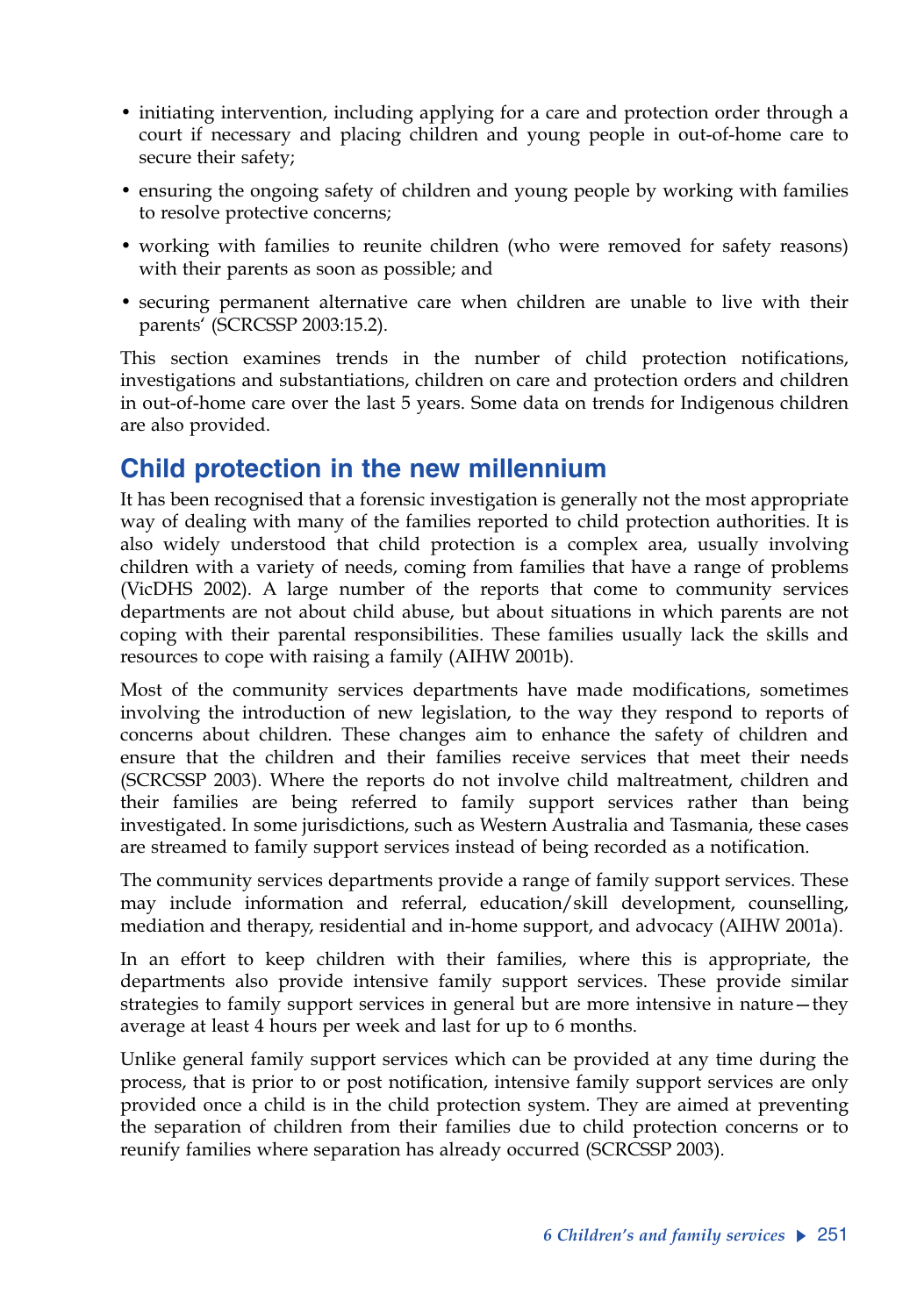### **Box 6.9: Definitions of** *notification***,** *investigation* **and**  *substantiation*

*Notification is a contact made to the authorised department by persons or other bodies making allegations of child abuse and neglect, child maltreatment or harm to a child. The data on child protection notifications, investigations and substantiations in the national data collection relate to those notifications received by community service departments between 1 July and 30 June of the relevant financial year.*

*Investigation is the process whereby the community services department obtains more detailed information about a child who is the subject of a notification and makes an assessment of the degree of harm or risk of harm for the child. After an investigation is completed, a notification will either be 'substantiated' or 'not substantiated'.* 

*Substantiation is a notification that is substantiated where it is concluded after investigation that the child has been, is being or is likely to be abused or neglected or otherwise harmed.*

## **Data sources**

The Australian Institute of Health and Welfare has been responsible for collecting national child protection data since the early 1990s. The data are, however, limited to three main areas of child protection:

- child protection notifications, investigations and substantiations (formerly referred to as child abuse and neglect);
- children on care and protection orders; and
- children in out-of-home care.

In addition, some preliminary national data on Intensive Family Support Services have been collected since 1999–00. These are specialist services that seek to prevent the separation of children from their families, or to reunify families where separation has already occurred. The data are fairly limited and not all jurisdictions can provide all the information. There are no other national data on family support services or on the other work undertaken by child protection workers to keep children safe.

The national child protection data were extracted from the administrative systems of the state and territory community services departments according to definitions and counting rules agreed to by the departments and the Institute. For more information about child protection processes, refer to *Child Protection Australia 2001–02* (AIHW 2003).

## **Children who are in need of protection**

The purpose of child protection services is to respond to reports of concerns about children and to identify children who are in need of protection from abuse, neglect or harm. Concerns about children can be brought to the attention of the community services departments by parents, other relatives or children themselves, by people outside the family or by professionals who have contact with children and families.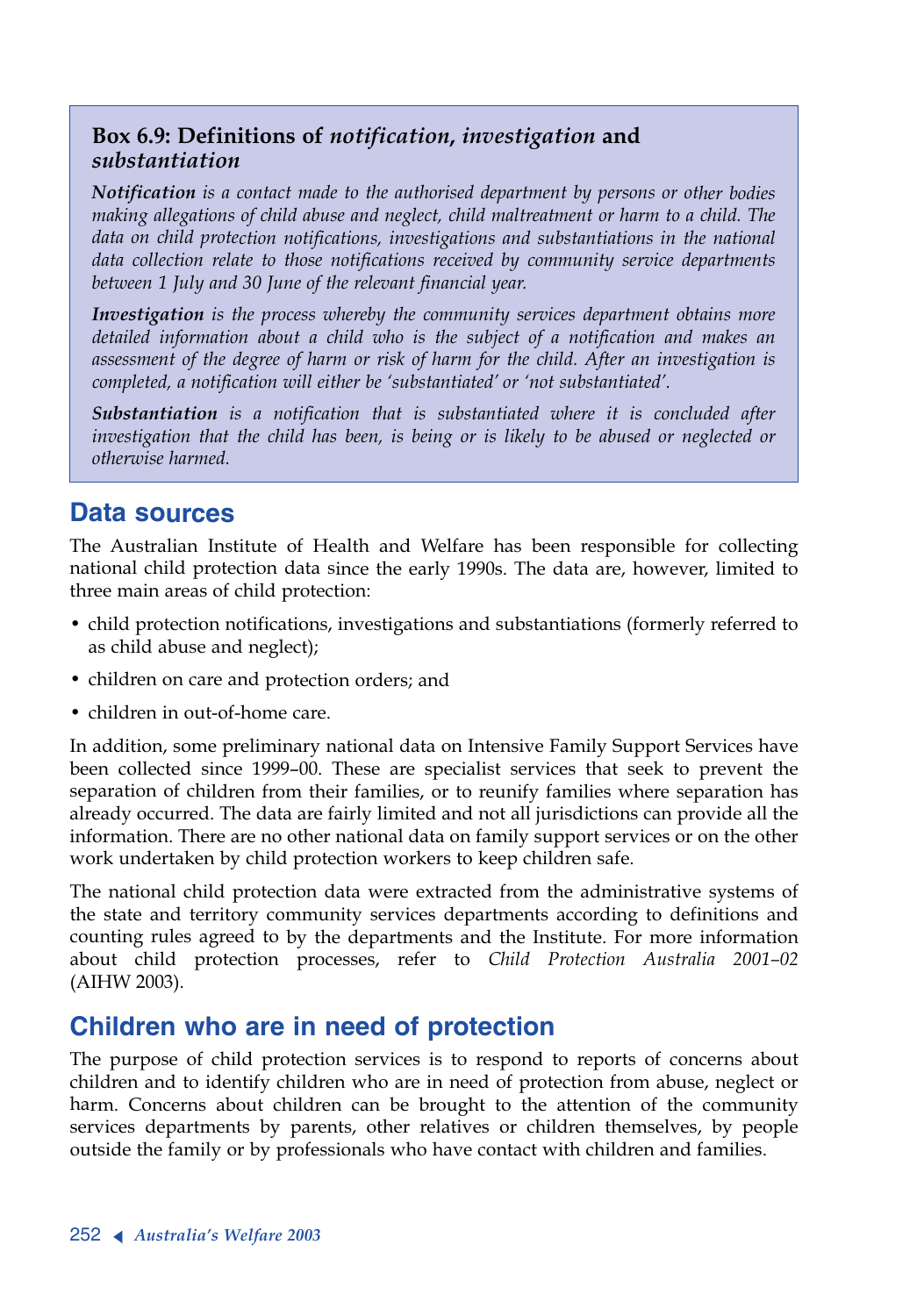Many of the families involved with the community services departments have complex needs and experience a range of problems. These may include low socioeconomic status, residential instability, crowded dwellings, domestic violence, alcohol and substance abuse and psychiatric disability (Prent & Lewis 1996; Weatherburn & Lind 1997).

For example, a 2002 Victorian study examined the characteristics of parents of children in substantiated cases. It was found that 73% of the parents of children in substantiated cases of child abuse and neglect had at least one issue or problem. Of these, 52% experienced domestic violence, 33% substance abuse, 31% alcohol abuse, 19% had a psychiatric disability, 4% a physical disability and 3% an intellectual disability. At least two of these characteristics were experienced by 44% of the parents (VicDHS 2002).

Socioeconomic status is another important factor, with the available data indicating that children in the child protection system are most likely to be from families with low socioeconomic status. Data on the socioeconomic status of families in the child protection system are not available at the national level, but studies in a number of jurisdictions have demonstrated the link between child protection and low socioeconomic status.

The Victorian study, for example, found that families who were investigated by child protection services were likely to be on a pension, benefit or low income (75%) and likely to be in a sole-parent family (45%) (VicDHS 2002). A South Australian study (Hood 1998), examining referrals from the child protection services to the Women's and Children's Hospital, found that 82% of the children referred lived in areas in the two lowest socioeconomic clusters. A New South Wales study also found that reports (or notifications) of child abuse and neglect to the Department of Community Services were correlated with poverty and unemployment (Weatherburn & Lind 1997).

The high rates of Indigenous children in the child protection system are consistent with these findings. The national data show that Aboriginal and Torres Strait Islander children are up to eight times more likely than other Australian children to be the subject of a child protection substantiation, and are six times more likely to be in out-ofhome care (AIHW 2003). The intergenerational effects of previous separations from family and culture, poor socioeconomic status and cultural differences in child-rearing practices are important reasons for this over-representation (HREOC 1997).

Family disruption appears to be another important factor that is associated with involvement in the child protection system. The national data show that children from one-parent families and from step or blended families are over-represented in child protection substantiations (AIHW 2003). This is likely to be related to the compounding stresses that sole parents may face. For example, one in five sole parents live in poverty (Harding et al. 2001).

## **Trends in the use of child protection services**

The Institute has national data on the number of child protection investigations and substantiations for the years 1990–91 to 2001–02, and on the number of notifications for the years from 1995–96 to 2001–02 (see Box 6.9 for definitions of these terms).

Before examining national trends it is important to note that each jurisdiction has its own legislation, policies and practices in relation to child protection, and the data it provides reflect some important variations in what it does and in how it counts child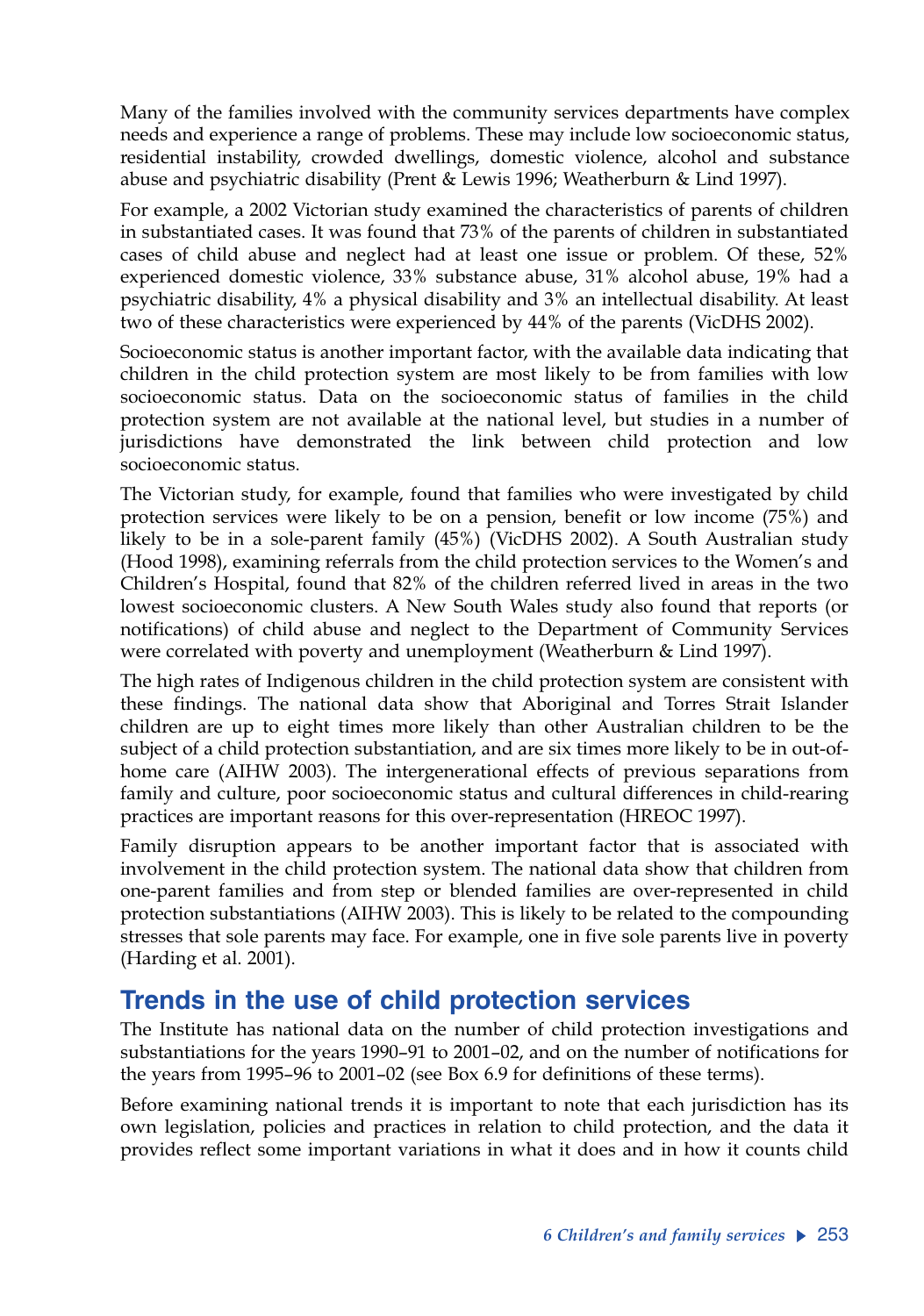protection matters. These differences are apparent in the variation in the rates of children aged 0–16 years in child protection notifications, investigations and substantiations.

In relation to substantiations in 2001–02, for example, rates ranged from 8.3 per 1,000 children in Queensland to 1.4 per 1,000 in Tasmania (Table 6.21). One of the reasons for the low rate in Tasmania is that more of the less serious cases are channelled towards family support services instead of being recorded as a notification and are therefore not investigated or substantiated. In Queensland, there has been a broadening of what is classified as child abuse and neglect, which contributed to an increase in the rate of substantiations. For more information about the differences between jurisdictions, see *Comparability of Child Protection Data* (AIHW 1999b) and *Child Protection Australia* (for example, AIHW 2003). As the policies and practices have changed so markedly since the Institute began collecting the national data, only trends in the past 5 years will be examined.

### **Notifications, investigations and substantiations**

The national trend in notifications is one of increasing numbers between 1997–98 and 2001–02 (Figure 6.5). Across Australia, the number of notifications increased by 40% over this 5-year period to reach 137,938 in 2001–02.

Possible reasons for the rise in the number of notifications include:

- increases in the number of children who require a child protection response, for example, because of an increase in the incidence of child abuse and neglect or inadequate parenting causing harm to a child;
- increased reporting by professionals as a result of the mandatory reporting provisions in most jurisdictions;
- increased awareness in the community about child abuse and neglect and the role of community services departments in this area.

Not all notifications are investigated. Some do not warrant an investigation, some are dealt with by other means, such as family support or referral to another service, and some are unable to be investigated as the information is incomplete or the child is unable to be located.

Between 1997–98 and 2001–02, the number of investigations across Australia increased by 31% to reach over 80,000. While the number of substantiations also rose over the past 5 years, from 26,025 to 30,473 (17%), the increase was not so striking when compared with notifications and investigations.

The national rate per 1,000 children aged 0–16 years in notifications increased by 28%, from 17.1 in 1997–98 to 21.9 in 2001–02 (Table 6.21). However, the rates of children who were the subject of an investigation or of a substantiation rose only 12% and 14% respectively. This indicates that while notifications to community services departments increased considerably, the number of cases that the departments investigated and also the number of children for whom there was substantiated harm or risk of harm did not. This was probably due to the shifts in child protection policies and practices which included channelling the less serious cases to family support services rather than to a forensic investigation.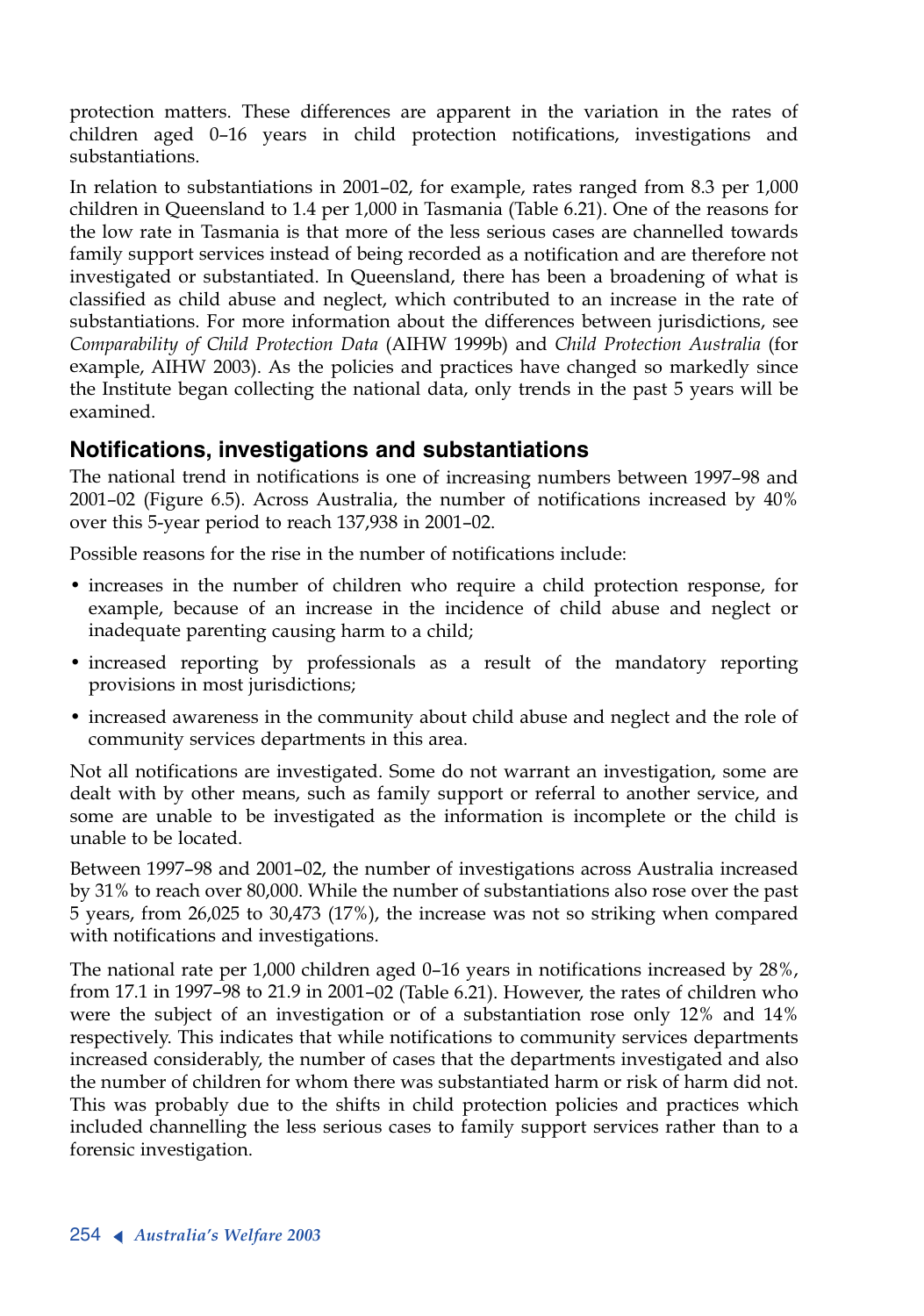

**Figure 6.5: Notifications, investigations and substantiations, 1997–98 to 2001–02**

| Table 6.21: Rates of children aged 0–16 years who were the subject of a notification, |
|---------------------------------------------------------------------------------------|
| investigation and substantiation, per 1,000 children, 1997–98 to 2001–02              |

| Year        | <b>NSW</b> | Vic  | Qld  | <b>WA</b> | <b>SA</b>              | Tas | <b>ACT</b> | NT <sup>(a)</sup> | Total |
|-------------|------------|------|------|-----------|------------------------|-----|------------|-------------------|-------|
|             |            |      |      |           | <b>Notifications</b>   |     |            |                   |       |
| 1997–98     | 17.1       | 24.0 | 15.3 | 4.9       | 22.5                   | 7.1 | 12.0       | 10.9              | 17.1  |
| 1998-99     | 16.9       | 24.7 | 16.5 | 5.1       | 25.3                   | 3.5 | 17.3       | n.a.              | 17.8  |
| 1999-00     | 16.4       | 24.9 | 16.9 | 5.2       | 28.5                   | 2.1 | 13.0       | 20.3              | 17.9  |
| 2000-01     | 20.7       | 25.7 | 18.8 | 5.7       | 21.4                   | 2.7 | 9.2        | 20.9              | 19.5  |
| $2001 - 02$ | 25.3       | 25.9 | 21.9 | 5.9       | 23.3                   | 4.0 | 9.2        | 23.5              | 21.9  |
|             |            |      |      |           | Investigations         |     |            |                   |       |
| 1997-98     | 10.8       | 11.1 | 10.2 | 4.2       | 10.5                   | 4.8 | 9.2        | 10.5              | 9.9   |
| 1998-99     | 9.2        | 11.1 | 9.3  | 4.7       | 11.5                   | 3.1 | 15.8       | n.a.              | 9.4   |
| 1999-00     | 8.0        | 10.2 | 9.3  | 4.7       | 11.4                   | 1.9 | 10.4       | 10.0              | 8.6   |
| 2000-01     | 10.8       | 10.7 | 11.0 | 4.8       | 11.9                   | 2.0 | 7.0        | 11.7              | 10.0  |
| $2001 - 02$ | 13.3       | 10.4 | 12.3 | 4.8       | 12.7                   | 3.3 | 6.2        | 13.4              | 11.1  |
|             |            |      |      |           | <b>Substantiations</b> |     |            |                   |       |
| 1997-98     | 5.0        | 5.9  | 5.1  | 2.4       | 4.7                    | 1.1 | 4.7        | 5.5               | 4.9   |
| 1998-99     | 4.5        | 6.3  | 5.1  | 2.5       | 5.2                    | 1.1 | 5.2        | n.a.              | 4.8   |
| 1999-00     | 3.9        | 6.3  | 5.6  | 2.3       | 5.1                    | 0.7 | 2.6        | 6.2               | 4.7   |
| 2000-01     | 4.4        | 6.3  | 7.4  | 2.5       | 5.0                    | 1.9 | 2.8        | 5.8               | 5.3   |
| $2001 - 02$ | 4.8        | 6.5  | 8.3  | 2.4       | 5.3                    | 1.4 | 2.7        | 5.8               | 5.6   |

(a) Northern Territory could not provide data for 1998–99 and was not included in the totals for that year.

*Sources:* AIHW 2003; AIHW unpublished data.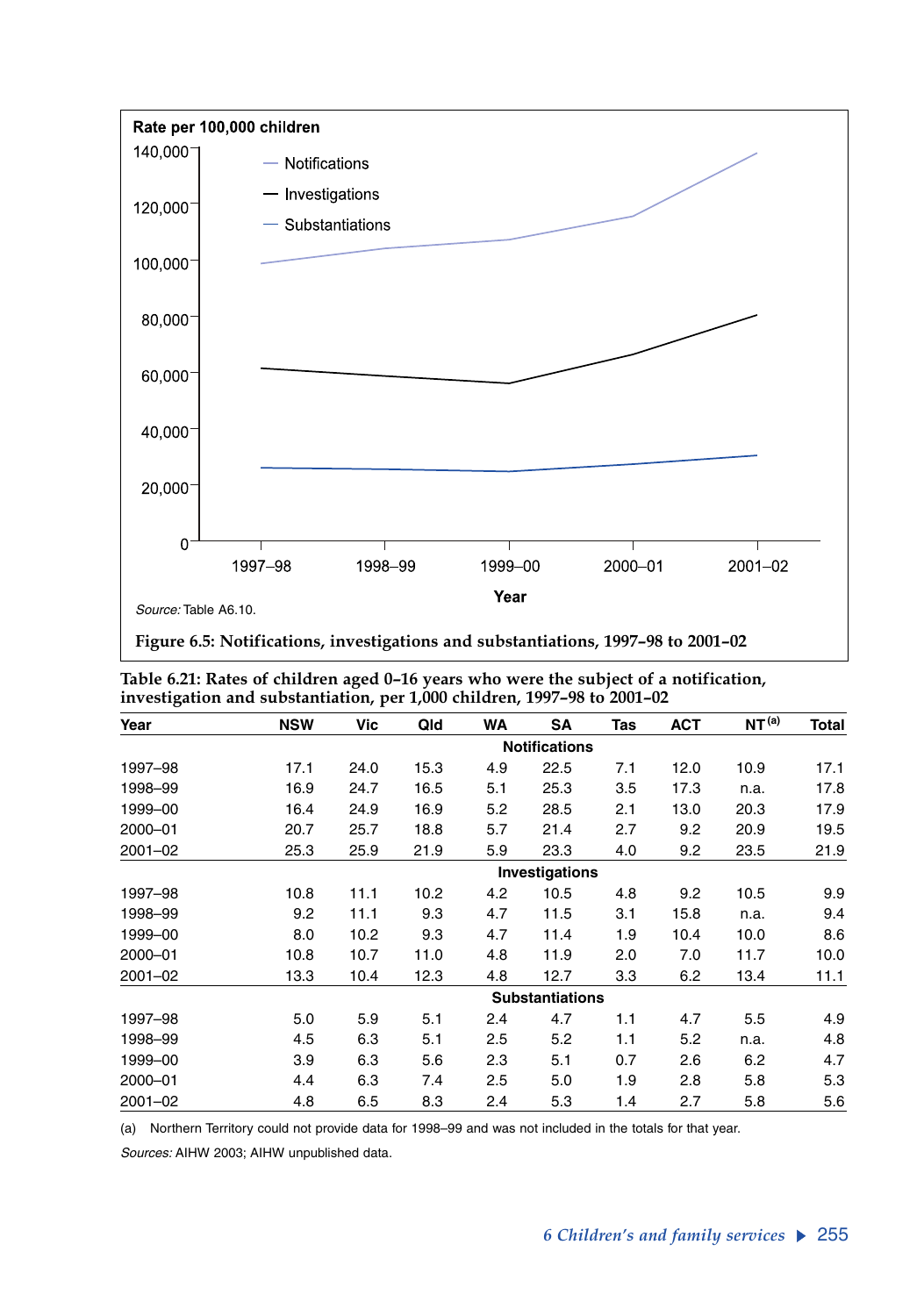National trends, however, mask the different trends that have occurred in each state and territory. Increases in numbers of children in the child protection system in one jurisdiction can cancel out decreases that occur in another, so that what has occurred in each jurisdiction can vary significantly from the national trends.

In particular, policy changes within jurisdictions can have a major impact on the numbers of children in the child protection system. For example, after the proclamation of the New South Wales *Children and Young Persons (Care and Protection) Act 1998* in December 2000, the rate per 1,000 children in child protection notifications increased considerably, from 16.4 in 1999–00 to 25.3 in 2001–02. According to the New South Wales Department of Community Services there are three main reasons for this:

- the DoCS Helpline was introduced, which is a centralised intake system;
- the scope of mandatory reporting was widened to include anyone who works with children; and
- DoCS provided training and awareness for the new legislation as well as ongoing community awareness programs (NSWDCS 2001).

While the rates in New South Wales increased by more than 50% between 1999–00 and 2001–02 for both notifications and investigations, the rate of substantiations rose only by 23%.

Queensland and the Australian Capital Territory have also proclaimed new Acts during the past 5 years. Since the proclamation of new legislation in Queensland, the rates have increased. The reasons for the rise in notifications and investigations are similar to those in New South Wales, namely a more centralised intake system and the employment of more staff. The increase in substantiations may be due to a broadening of what is defined as child abuse, neglect or harm. In the Australian Capital Territory, on the other hand, where rates decreased markedly, there is now an increased emphasis on family support and prevention services, which means more children and families are diverted to these types of services rather than being recorded as a notification. These are examples of how the trends in the child protection data are more an indication of how the jurisdictions deal with children who are notified to the department, than of changes to the levels of harm to children in the community.

### **Care and protection orders and out-of-home care**

### **Children on care and protection orders**

At any point in the child protection process, the community services department can apply to the relevant court to place the child on a care and protection order. Such action is usually only taken as a last resort in situations where the department believes that continued involvement with the family is warranted. This may occur in situations where supervision and counselling are resisted by the family, where other avenues for resolution of the situation have been exhausted, or where removal of a child into out-ofhome care requires legal authorisation.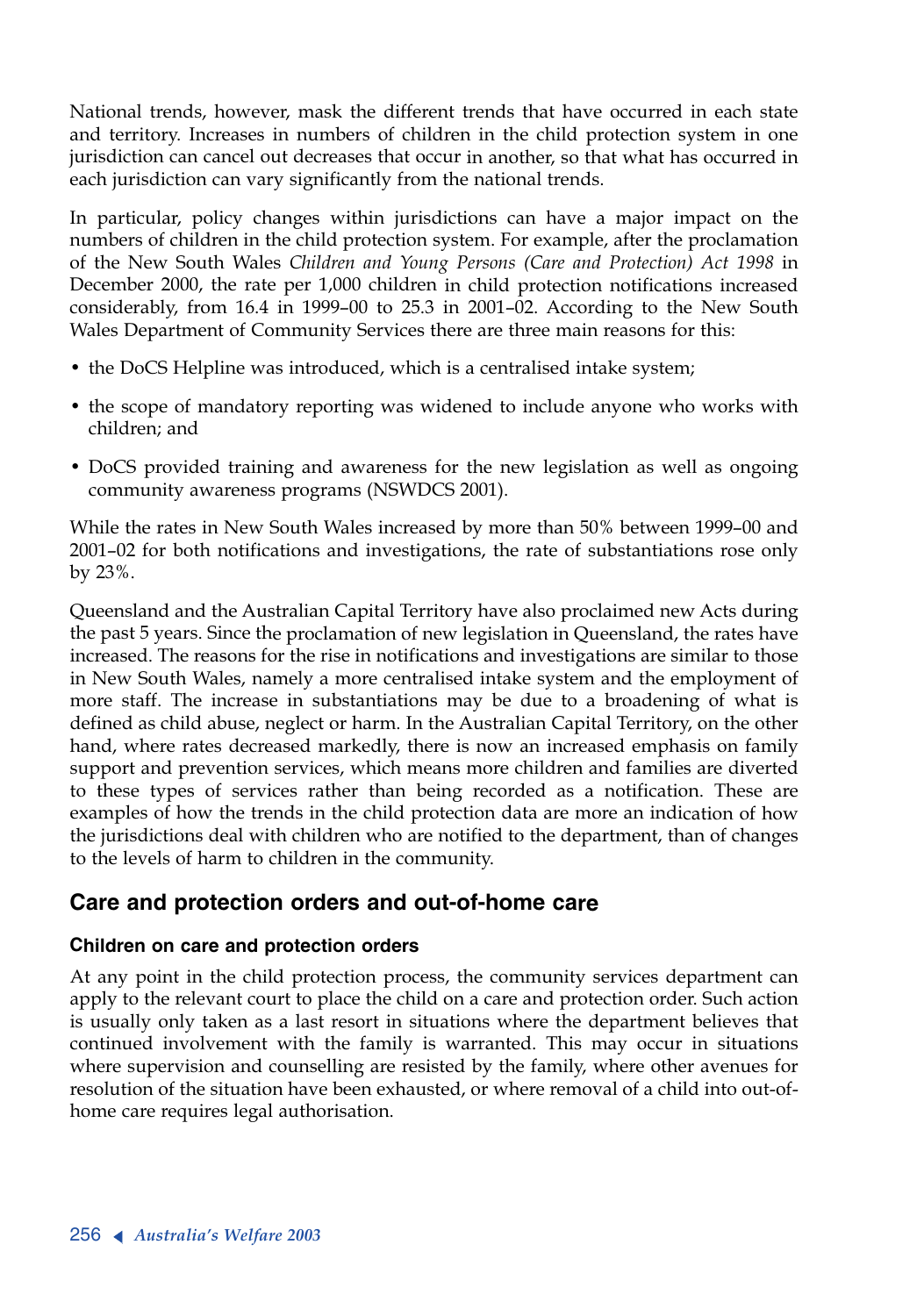## **Box 6.10: Care and protection orders and out-of-home care**

*Care and protection orders are legal or administrative orders or arrangements which give community services departments some level of responsibility for a child's welfare. The level of responsibility varies with the type of order or arrangement. These orders include guardianship and custody orders; supervision and other finalised orders; and interim and temporary orders.*

*Out-of-home care is defined as out-of-home overnight care for children and young people under 18 years of age where the state or territory makes a financial payment. It includes residential care, foster care and relative/kinship care. Children in out-of-home care can be placed in a variety of living arrangements or placement types. The following categories are used in the national data collection:*

- *• Home-based care—where placement is in the home of a carer who is reimbursed for expenses incurred in caring for the child. This category is further divided into:* 
	- − *relative/kinship care—where the caregiver is a family member or a person with a pre-existing relationship to the child;*
	- − *foster care—where care is provided in the private home of a substitute family which receives a payment that is intended to cover the child's living expenses;*
	- − *other home-based care—care in private homes that does not fit into the above categories.*
- *• Residential care—where placement is in a residential building whose purpose is to provide placements for children and where there are paid staff. This category includes facilities where there are rostered staff, where there is a live-in carer (including family group homes), where staff are off-site (for example, a lead tenant or supported residence arrangement), as well as other facility-based arrangements.*
- *• Independent living—where children are living independently, such as those in private boarding arrangements.*

*In the national data, the number of children on orders and the number of children in outof-home care are counted at 30 June of the relevant year and are therefore a prevalence measure.*

There was a 25% increase in the number of children on care and protection orders across Australia between 30 June 1998 and 30 June 2002, from 16,449 to 20,557 (Figure 6.6). The rate of children on orders also rose from 3.5 to 4.3 per 1,000 children over the same period (AIHW 2003).

The number of children on orders increased between 1998 and 2002 in all jurisdictions except Tasmania. Increases in numbers were particularly large in Western Australia (over 70%), in the Northern Territory (41%) and in New South Wales (37%) (AIHW 2003:33).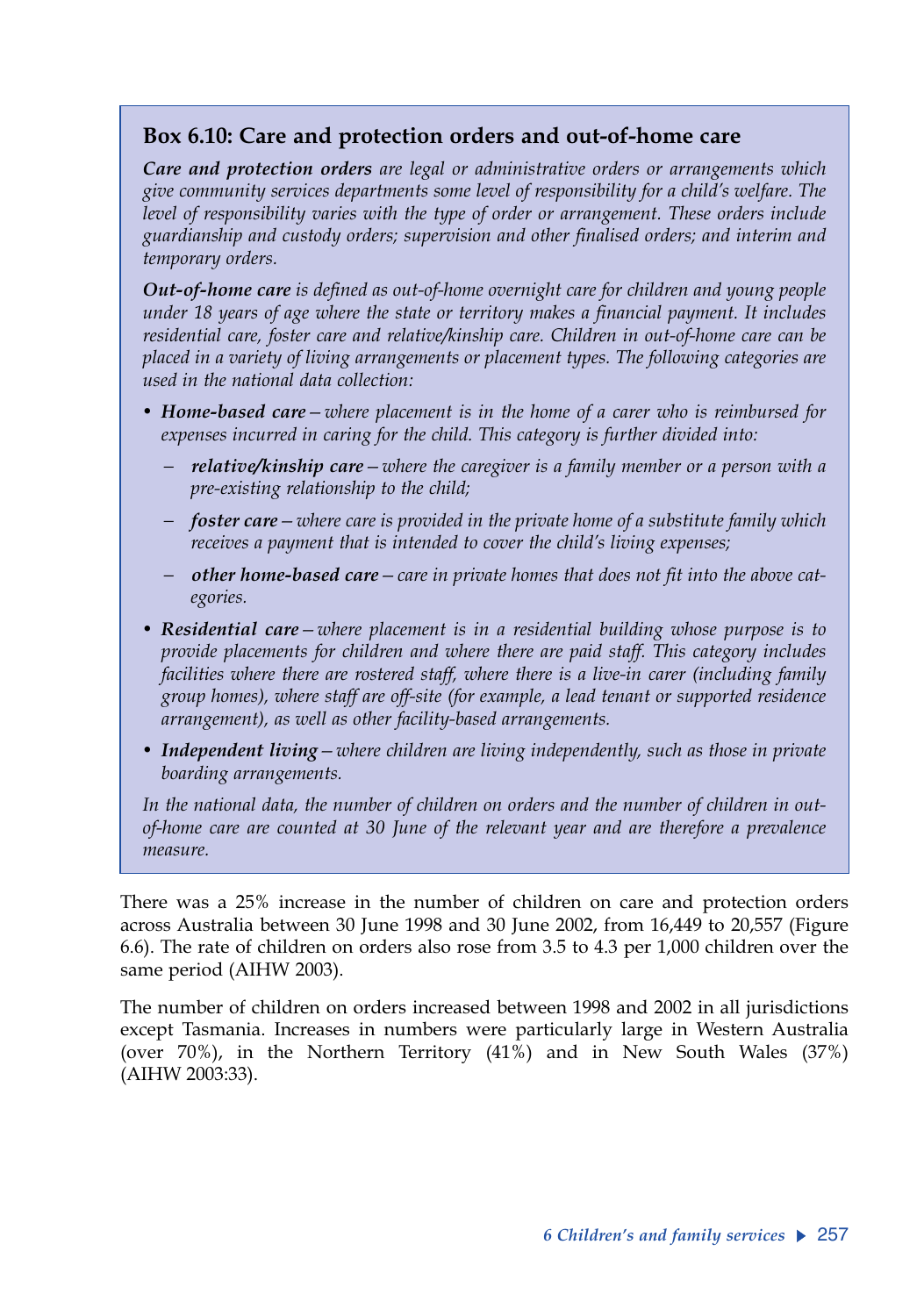

### **Children in out-of-home care**

While children may be placed in out-of-home care as well as on a care and protection order, the two data collections are separate (see Box 6.10 for definitions). The trend in out-of-home care has been one of increasing numbers of children using these services. Between June 1998 and June 2002, the number of children in out-of-home care in Australia rose from 14,470 to 18,880, an increase of 30% (Table 6.22, Figure 6.6). The rate of children in out-of-home care also increased over this period, from 3.1 per 1,000 to 3.9 per 1,000 (AIHW 2003).

The number of children in out-of home care rose in all jurisdictions between 1998 and 2002. There were particularly large increases in New South Wales, where the numbers grew by 44%, and in Queensland and Western Australia (39% and 36% respectively).

There is likely to be a range of complex reasons for the growth in the number of children on care and protection orders and in out-of-home care since 1996. At the broad level it indicates that there are increasing numbers of children whose families are considered unable to adequately care for them. This may be due to greater pressures on families through, for example, increases in joblessness, family disruption, substance abuse or family violence. The rise is consistent with the higher number of child protection notifications that occurred in most jurisdictions during the same period.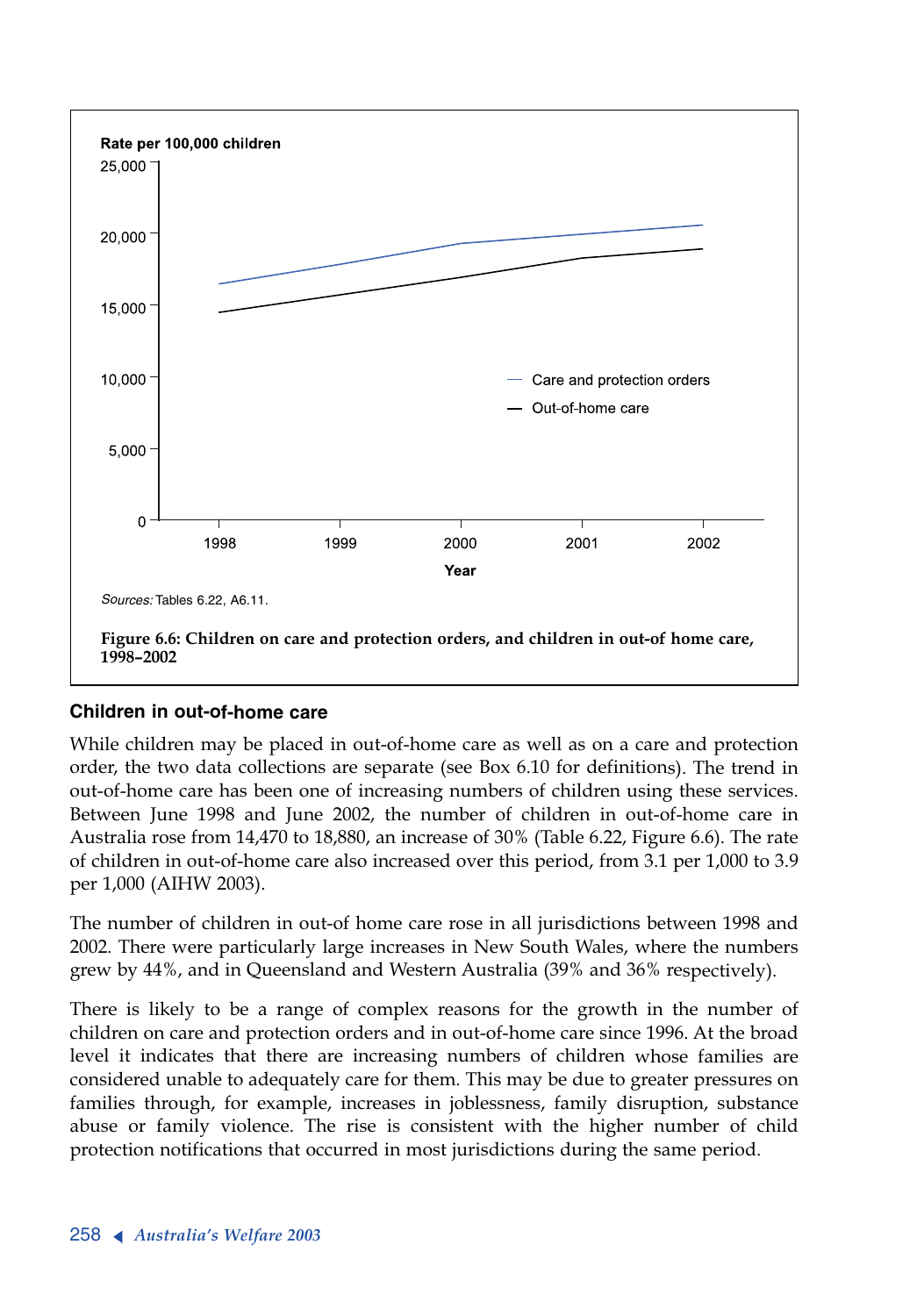|      | <b>NSW</b> | Vic   | Qld   | <b>WA</b> | SΑ    | Tas | АСТ | NΤ  | Australia |
|------|------------|-------|-------|-----------|-------|-----|-----|-----|-----------|
| 1998 | 5.603      | 3.615 | 2.346 | 1.093     | .055  | 442 | 179 | 137 | 14.470    |
| 1999 | 6.359      | 3.581 | 2.613 | 1.192     | .045  | 533 | 174 | 177 | 15.674    |
| 2000 | 7.041      | 3.867 | 2.634 | 1.326     | ∣.131 | 548 | 200 | 176 | 16,923    |
| 2001 | 7.786      | 3.882 | 3.011 | 1.436     | 1.175 | 572 | 215 | 164 | 18.241    |
| 2002 | 8.084      | 3.918 | 3.257 | 1.494     | .196  | 544 | 224 | 163 | 18.880    |

**Table 6.22: Number of children aged 0–17 years in out-of-home care, 30 June 1998–2002**

*Source:* AIHW 2003.

#### **Types of out-of-home care**

There was some change in the types of out-of-home care in which children were placed between 30 June 1998 and 30 June 2002. The number of children in residential care fell markedly over this period, from 1,415 to 1,057 (Table 6.23). This decrease continues the longer term trend towards the deinstitutionalisation of children that began in the late 1960s (see Johnstone 2001). It should be noted that residential facilities nowadays are generally small, with less than 10 children living together. They can enable large sibling groups to be placed together and can cater for children with complex needs. Children in residential care also tend to be older.

Over the same period, there was a 36% increase in the number of children who were in home-based care arrangements, from 12,661 to 17,271. This reflects the policy of placing children, particularly young children, in a home-based rather than a residential environment where possible.

| Type of care <sup>(a)</sup>       | 1998   | 1999   | 2000          | 2001   | 2002           |
|-----------------------------------|--------|--------|---------------|--------|----------------|
|                                   |        |        | <b>Number</b> |        |                |
| Foster care                       | 8,089  | 8,212  | n.a.          | 9,429  | 9,668          |
| Relative/kinship care             | 4,446  | 5,254  | n.a.          | 6,940  | 7,439          |
| Other home-based care             | 126    | 183    | n.a.          | 192    | 164            |
| Total home-based care             | 12,661 | 13,649 | 15,169        | 16,561 | 17,271         |
| Residential care                  | 1,415  | 1,314  | 1,222         | 1,177  | 1,057          |
| Independent living <sup>(b)</sup> | 183    | 218    | 208           | 203    | 221            |
| Other <sup>(c)</sup>              | 211    | 316    | 324           | 300    | 331            |
| <b>Total</b>                      | 14,470 | 15,497 | 16,923        | 18,241 | 18,880         |
|                                   |        |        | Per cent      |        |                |
| Foster care                       | 56     | 53     | n.a.          | 52     | 51             |
| Relative/kinship care             | 31     | 34     | n.a.          | 38     | 39             |
| Other home-based care             |        |        | n.a.          |        | 1              |
| Total home-based care             | 87     | 88     | 90            | 91     | 91             |
| Residential care                  | 10     | 9      | 7             | 6      | 6              |
| Independent living <sup>(b)</sup> | 1      |        |               |        | 1              |
| Other <sup>(c)</sup>              | 2      | 2      | 2             | 2      | $\overline{2}$ |
| <b>Total</b>                      | 100    | 100    | 100           | 100    | 100            |

#### **Table 6.23: Children in out-of-home care, by type of care, 30 June 1998–2002**

(a) Data on type of home-based care could not be provided by all jurisdictions in 2000.

(b) Includes unknown living arrangements.

(c) Excludes 177 children from the Northern Territory because data on type of care could not be provided.

*Sources:* AIHW 1999c, 2000b, 2001d, 2002b, 2003.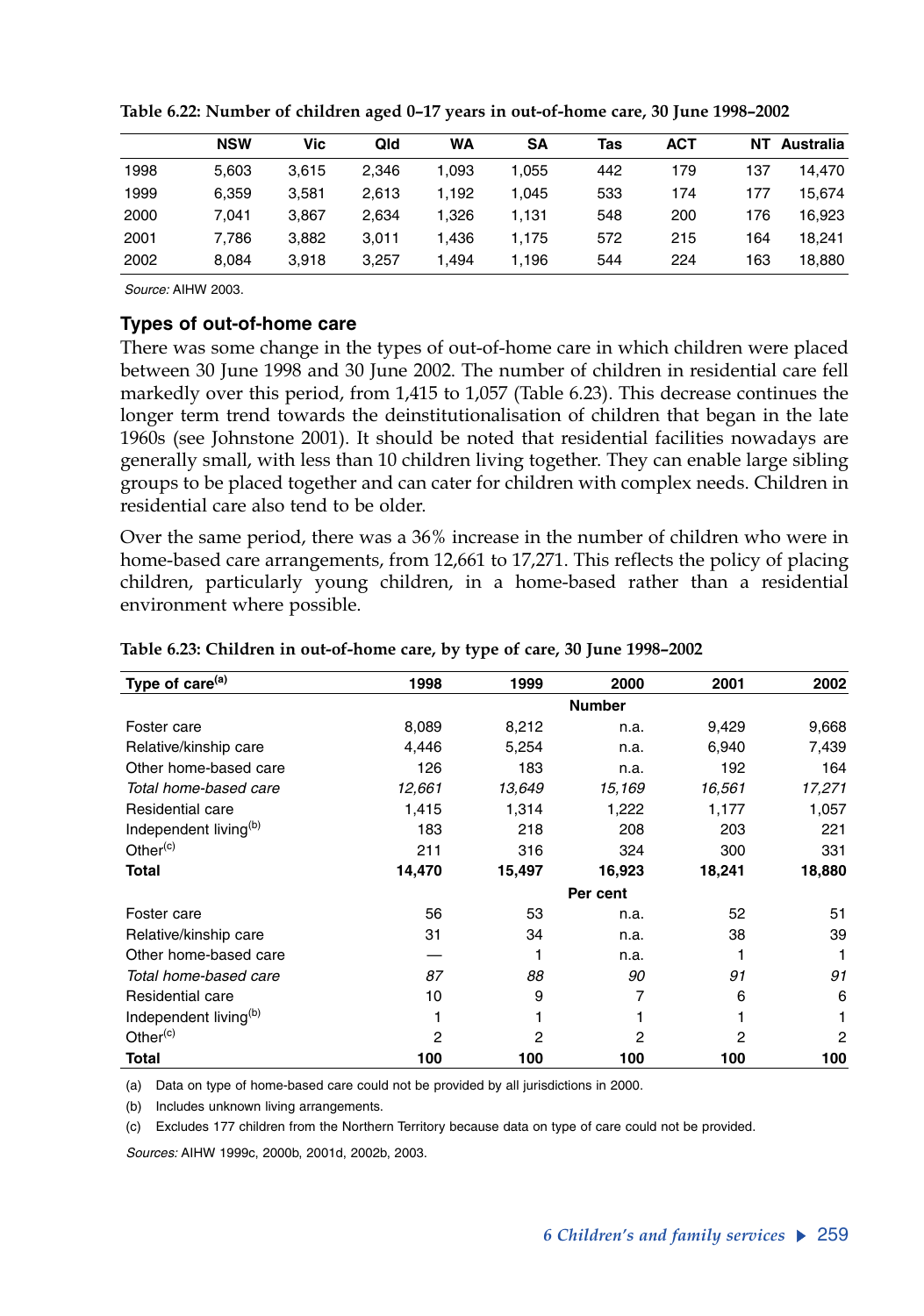The type of home-based care has changed in the past 5 years. Although foster care is still the main type of out-of-home care, the proportion of children in foster care has fallen, from 56% to 51%. On the other hand, the proportion of children living with relatives/kin increased from 31% to 39% for the same period. This may be the result of a number of factors, for example, a policy shift to enable children to stay with their extended families wherever practical and a decrease in the availability of foster parents.

## **Trends for Aboriginal and Torres Strait Islander children**

The over-representation of Aboriginal and Torres Strait Islander children in the child protection system has been well documented. For example, in Victoria and Western Australia in 2001–02, their rates in substantiations were 8 times higher than for other children (AIHW 2003).

This section discusses trends for Aboriginal and Torres Strait Islander children in child protection substantiations, on care and protection orders and in out-of-home care. The quality of the data on Indigenous status is one of the major issues to be considered when analysing trends for Aboriginal and Torres Strait Islander children since data quality varies across jurisdictions and over time. Although the recording of Indigenous status still remains an issue, increases in the recorded number of Aboriginal and Torres Strait Islander children in the child protection system over time may therefore be due to improvements in the quality of the data and to greater self-identification, rather than to an actual increase in number of Aboriginal and Torres Strait Islander children.

### **Substantiations**

The available data indicate that the number of substantiations involving Aboriginal and Torres Strait Islander children increased by 28%, from 3,205 in 1997–98 to 4,095 in 2001–02 (Table 6.24). This occurred in all jurisdictions except Tasmania and the Australian Capital Territory. In some jurisdictions the numbers fluctuated over the period, for example in Queensland the number fell between 1997–98 and 1999–00 but then rose substantially between 2000–01 and 2001–02. In South Australia and Western Australia, in contrast, the numbers increased steadily over the entire period.

The pattern of substantiated abuse and neglect for Aboriginal and Torres Strait Islander children differs from the pattern for other children. Indigenous children were more likely to be the subject of a substantiation of neglect than other children. For example, in Western Australia, 50% of Indigenous children in substantiations were the subject of a substantiation of neglect, compared with 24% of other children. In Queensland, the corresponding percentages were 50% and 37% respectively (AIHW 2003:18).

| Table 6.24: Number of child protection substantiations involving Indigenous children, 1997-98 |  |
|-----------------------------------------------------------------------------------------------|--|
| to 2001–02                                                                                    |  |

|                   | <b>NSW</b> | Vic  | Qld   | WA  | SΑ  | Tas | <b>ACT</b> | NΤ   | Total |
|-------------------|------------|------|-------|-----|-----|-----|------------|------|-------|
| 1997-98           | 749        | 514  | 1.085 | 302 | 330 | 3   | 44         | 178  | 3,205 |
| $1998 - 99^{(a)}$ | 1.026      | n.a. | 856   | 327 | 337 | 8   | 25         | n.a. | n.a.  |
| 1999-00           | 839        | 629  | 770   | 365 | 435 | 5   | 19         | 194  | 3.256 |
| 2000-01           | 1.023      | 650  | 946   | 383 | 438 | 2   | 24         | 167  | 3.633 |
| $2001 - 02$       | .101       | 630  | 1.206 | 426 | 483 | 2   |            | 236  | 4.095 |

*Sources:* AIHW 1999c, 2000b, 2001d, 2002b, 2003.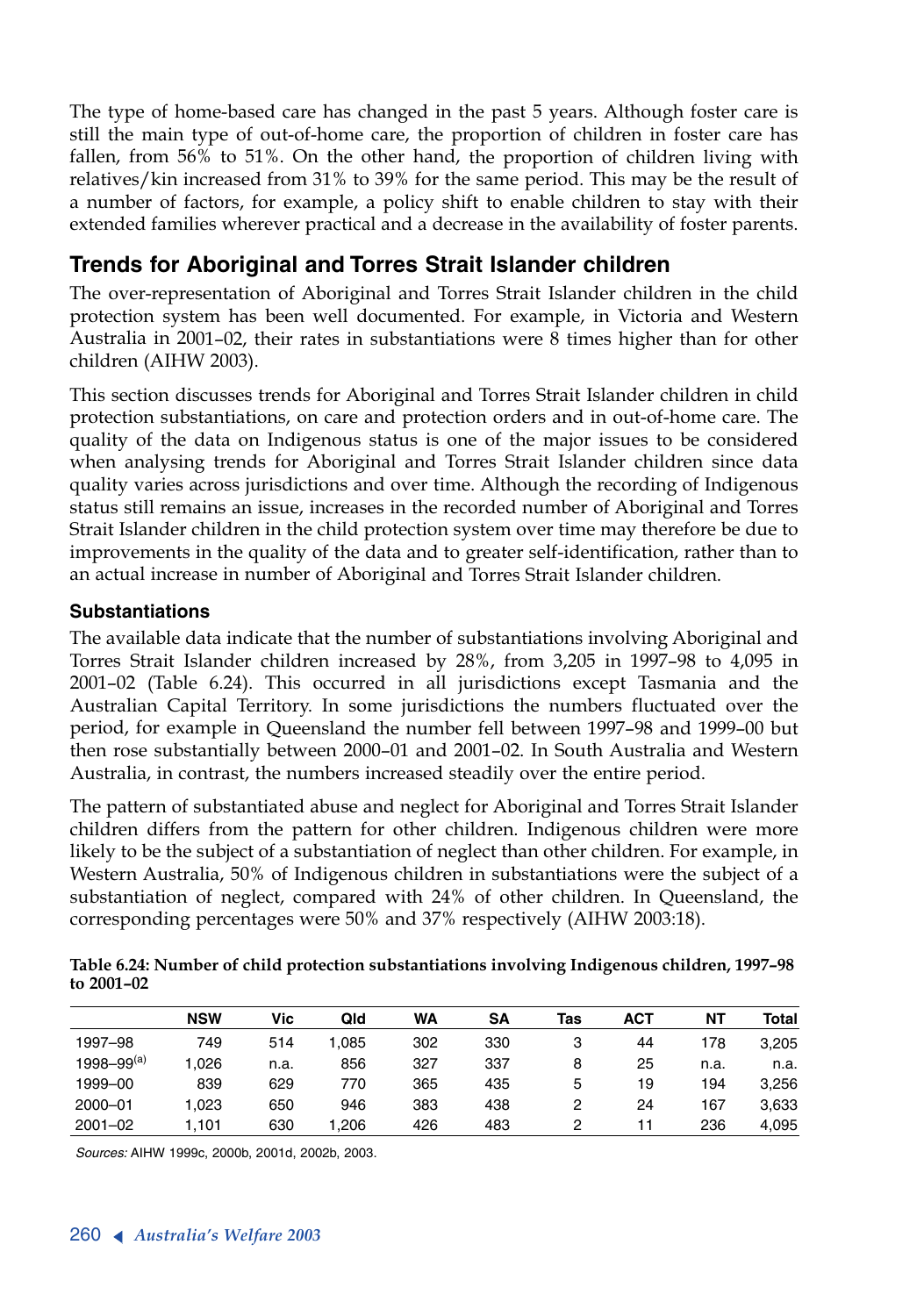|              |            | Children on care and protection orders | Children in out-of-home care |                   |                |        |  |
|--------------|------------|----------------------------------------|------------------------------|-------------------|----------------|--------|--|
|              | Indigenous | Other children                         | Total                        | <b>Indigenous</b> | Other children | Total  |  |
| 1998         | 2.868      | 13.581                                 | 16.449                       | 2.634             | 11.836         | 14.470 |  |
| $1999^{(a)}$ | n.a.       | n.a.                                   | n.a.                         | n.a.              | n.a.           | n.a.   |  |
| 2000         | 3.861      | 15.401                                 | 19.262                       | 3.496             | 13.427         | 16.923 |  |
| 2001         | 4.146      | 15.637                                 | 19.783                       | 4.037             | 14.168         | 18.205 |  |
| 2002         | 4.264      | 16.293                                 | 20.557                       | 4,199             | 14.681         | 18.880 |  |

**Table 6.25: Indigenous status of children on care and protection orders and children in out-ofhome care, at 30 June 1998–02**

(a) The system used to record the Indigenous status of children in New South Wales was changed in 1998–99 resulting in a large increase in the number of Aboriginal and Torres Strait Islander children in the child protection system. Victoria could not provide data on Aboriginal and Torres Strait Islander children in June 1999.

*Source:* AIHW 1999c, 2000b, 2001d, 2002b, 2003.

### **Care and protection orders and out-of-home care**

Between June 1998 and June 2002, the number of Aboriginal and Torres Strait Islander children on care and protection orders increased by nearly 50%, from 2,868 to 4,264 (Table 6.25). The number of other children on care and protection orders rose by only 20% over the same period.

The trend for Aboriginal and Torres Strait Islander children in out-of-home care was also one of increasing numbers, rising from 2,634 in 1998 to 4,199 in 2002 (59% increase). In comparison, the number of other children in out-of-home rose by 24%.

### **The Aboriginal Child Placement Principle**

The Aboriginal Child Placement Principle outlines a preference for the placement of Aboriginal and Torres Strait Islander children with other Aboriginal and Torres Strait Islander people when they are placed outside their family (Lock 1997:50). The Principle has the following order of preference for placement:

- with the child's extended family
- within the child's Indigenous community
- with other Indigenous people.

All jurisdictions have adopted the Aboriginal Child Placement Principle either in legislation or policy. The impact of the principle is reflected in the relatively high proportions of Aboriginal and Torres Strait Islander children who were placed either with Indigenous caregivers or with relatives (Figure 6.7).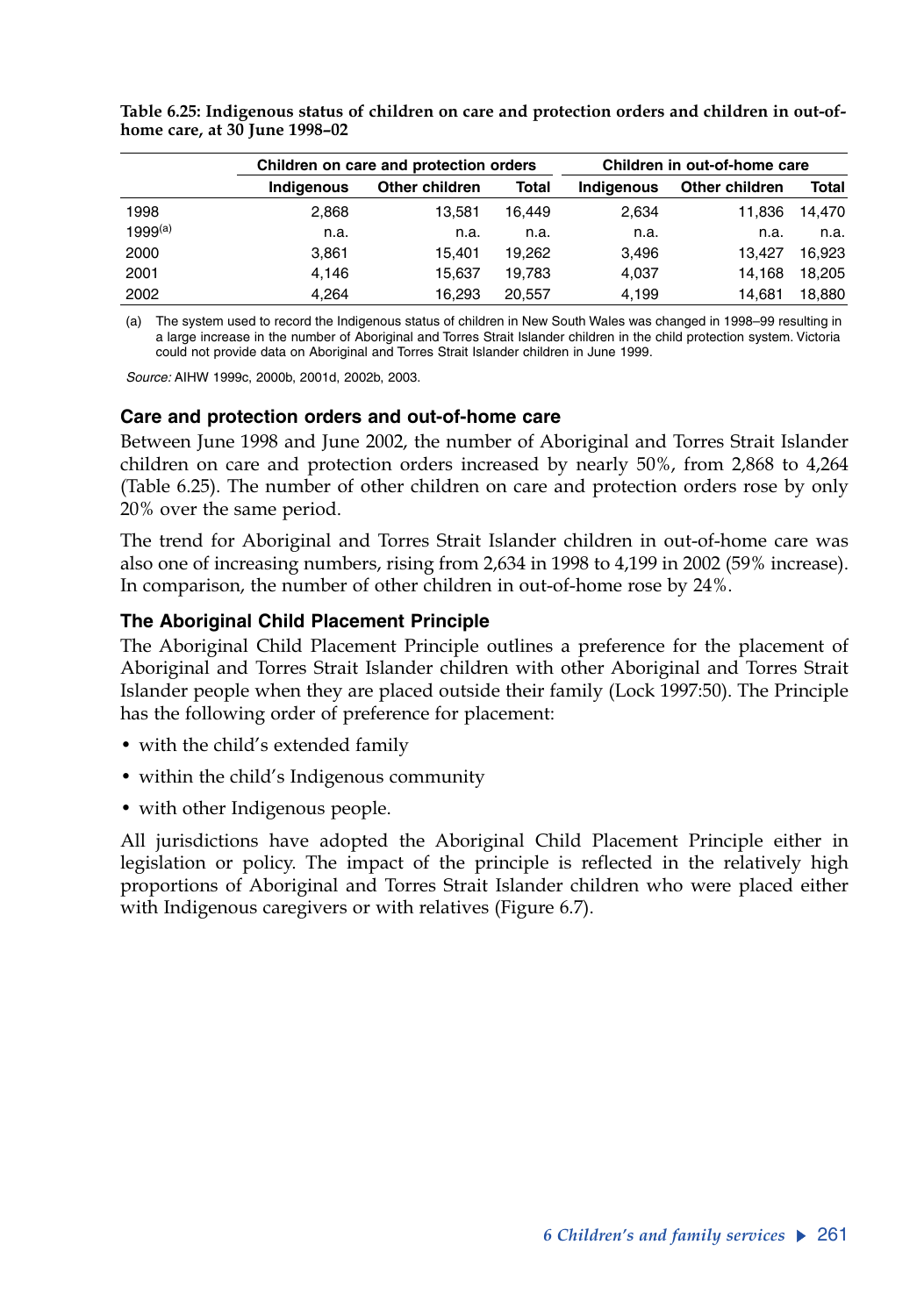

At 30 June 2002, the proportion of Aboriginal and Torres Strait Islander children who were placed in accordance with the principle ranged from 88% in New South Wales to 45% in Tasmania. The relatively low proportion of children who were placed with an Indigenous carer or relative in Tasmania is probably related to the small size of the Indigenous population as well as issues related to the identification of Indigenous status in that state (AIHW 2003).

# **6.6 Adoptions**

When an adoption order is granted, the legal relationship between the child and the biological parents is severed. The legal rights of the adopted child are as if he or she had been born to the adoptive parents, and the legal rights that exist from birth with regard to the birth parents (inheritance and name, for instance) are removed. A new birth certificate is issued to the child bearing the name(s) of his or her adoptive parent(s) as the legal parent(s), and the new name of the child, where a change has occurred (AIHW 2002d).

In Australia, each state and territory has responsibility for all aspects of adoptions within its jurisdiction, and has its own legislation, policies and practices in relation to adoption. This section examines adoptions between 1997–98 and 2001–02. Data are also provided on the adoptions of Aboriginal and Torres Strait Islander children.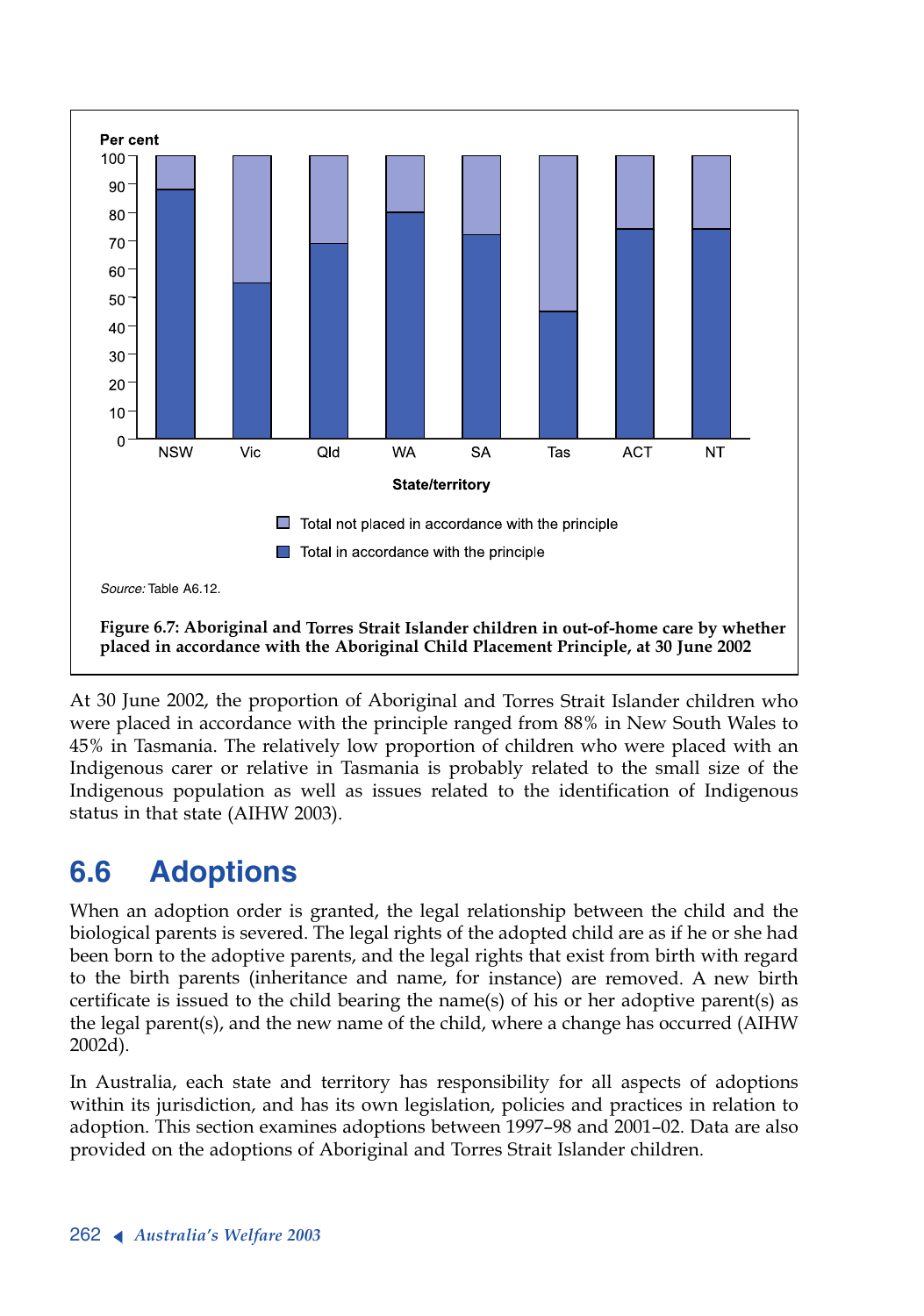## **Box 6.11: Categories of adoption used in the national data collection**

*Placement adoptions—adoptions of children who are legally available and placed for adoption but who have had no previous contact or relationship with the adoptive parents. Placement adoptions are broken down into the following two categories:*

- *• local placement adoptions—adoptions of children who were born in Australia or who were permanent residents of Australia before the adoption; and*
- *• intercountry placement adoptions—adoptions of children from countries other than Australia.*

*'Known' child adoptions—adoptions of children who have a pre-existing relationship with the adoptive parent(s) and who are generally not available for adoption by anyone other than the adoptive parent(s). 'Known' child adoptions include adoptions by stepparents, other relatives and carers.*

*Before 1998–99, adoptions were categorised as either relative or non-relative adoptions. The difference between the old and the new categories is that adoptions by carers are now included with adoptions by step-parents and other relatives, whereas prior to 1998–99 they were included with adoptions by non-relatives.*

## **Data sources**

As with child protection, the community services departments in each state and territory fund the Institute to collect, analyse and publish national data on adoptions. These data come from the administrative systems of each state and territory community services department. The categories used to classify adoptions in the national data collection are outlined in Box 6.11. For more information about the data and definitions, refer to the *Adoptions Australia* series (for example, AIHW 2002d).

# **Trends in adoption**

The number of adoptions in Australia has fluctuated in the last 5 years, with no real trend apparent. Overall, however, the numbers have fallen, from 577 in 1997–98 to 561 in 2001–02 (Table 6.26). This decrease continues the trend that began in the early 1970s when there were nearly 10,000 adoptions in Australia (AIHW 2002d).

The decrease in recent years was primarily due to the fall in the number of adoptions of Australian-born children—both local adoptions (previously referred to as 'adoptions by non-relatives') and 'known' child adoptions (previously referred to as 'adoptions by relatives'). The small number of local placement adoptions is attributable to the decrease in the number of Australian-born babies who are available for adoption. Factors that contribute to this decrease include the availability of more effective birth control and changed community attitudes to single parents. There is also a greater use of guardianship and custody orders for children who are living with relatives/kin or carers—such as the permanent care order in Victoria—instead of adoption.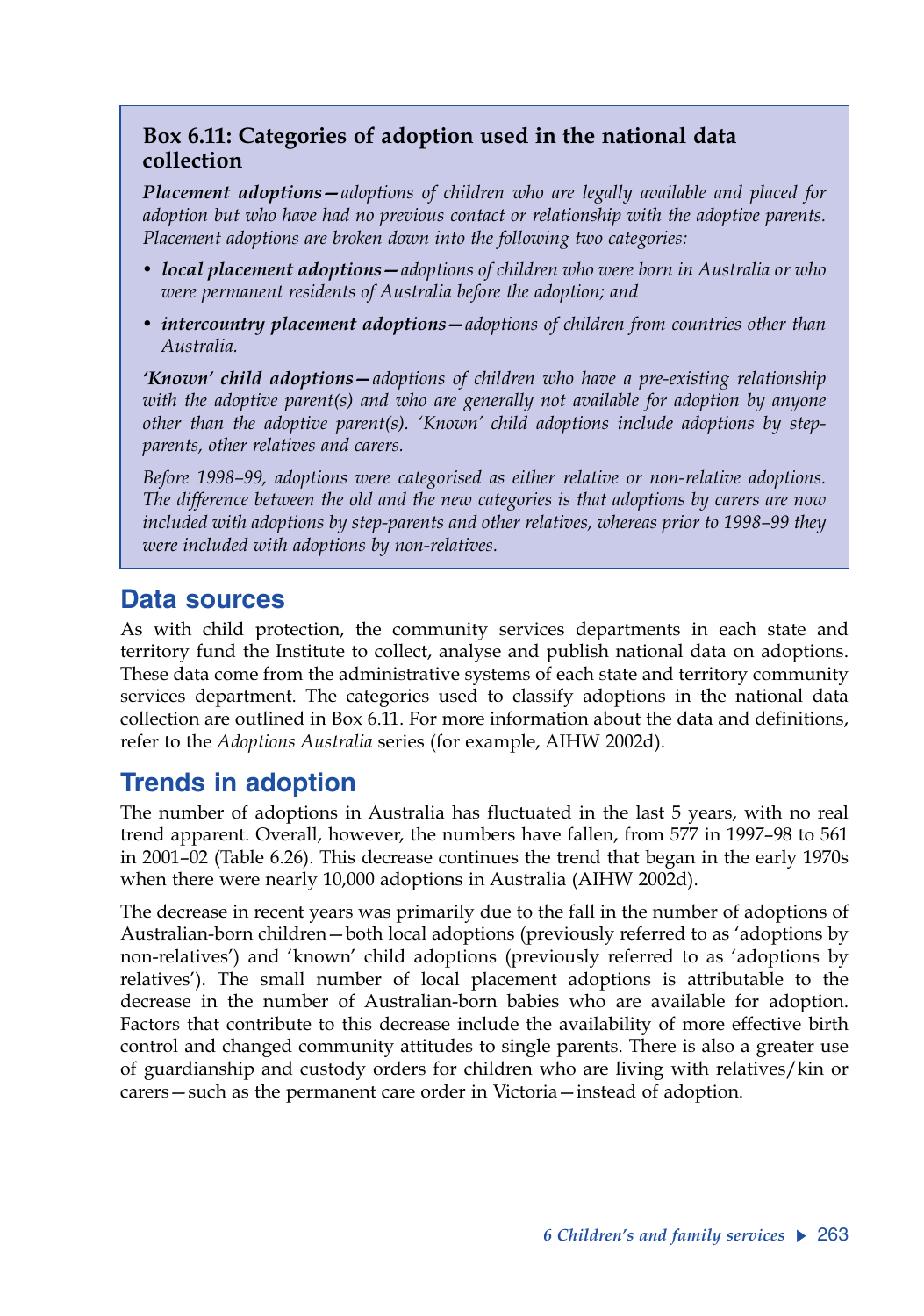|             | <b>Adoptions of</b><br>Australian children<br>by non-relatives | <b>Adoptions of</b><br>Australian children<br>by relatives | Intercountry<br>adoptions | <b>Total</b> |
|-------------|----------------------------------------------------------------|------------------------------------------------------------|---------------------------|--------------|
| 1997-98     | 178                                                            | 154                                                        | 245                       | 577          |
|             | Local placement<br>adoptions                                   | 'Known'<br>child adoptions                                 |                           |              |
| 1998-99     | 127                                                            | 172                                                        | 244                       | 543          |
| 1999-00     | 106                                                            | 159                                                        | 301                       | 566          |
| $2000 - 01$ | 85                                                             | 140                                                        | 289                       | 514          |
| $2001 - 02$ | 107                                                            | 160                                                        | 294                       | 561          |

#### **Table 6.26: Number of adoptions in Australia, by type of adoption, 1997–98 to 2001–02**

*Note:* From 1998–99 the categories for adoptions were changed. Carers who had a previous relationship to the child were included with adoptions by step-parents and other relatives in the category 'known' child adoptions. Prior to 1998–99 adoptions by carers were included in the category 'adoptions by non-relatives' (see Box 6.11).

*Source:* AIHW 2002d.

### **Local placement adoptions**

The way that local placement adoptions are conducted has undergone major changes since the 1990s. To <sup>a</sup> varying degree, in different jurisdictions, adoption has changed from a guarded practice, where files were sealed and parties to the adoption had no contact with each other, to an open practice where each party to the adoption can have some say in what happens to the child. AIHW started collecting information on the level of contact in 1998–99. These data indicated that most local placement adoptions involved agreement to some type of information exchange or contact between the parties. The proportion of relinquishing parents requesting 'no contact' decreased from 10% in 1998–99 to 6% in 2001–02 (Table 6.27).

In addition, a large area of activity for community services departments, in relation to adoption, is in assisting people who were party to an adoption prior to 'open' adoption practices to gain information about their adoption. In all jurisdictions, people party to an adoption can apply for either identifying or non-identifying information regarding the adoption. This may lead to contact between the parties, for example between an adoptee and their birth mother. If a party to the adoption wishes to remain anonymous, a veto may be lodged which makes it illegal for the other parties to either gain information and/or have contact. Such vetoes are not available in Victoria. In 2001–02, there were 4,159 information applications lodged in Australia, compared with 88 contact and information vetoes (AIHW 2002d).

|                                  | 1998-99 |                 | 1999-00 |                 | 2000-01 |                 | $2001 - 02$ |                 |
|----------------------------------|---------|-----------------|---------|-----------------|---------|-----------------|-------------|-----------------|
| Type of agreement                | No.     | %               | No.     | %               | No.     | %               | No.         | %               |
| Contact and information exchange | 23      | 32              | 46      | 74              | 46      | 64              | 75          | 79              |
| Contact only                     |         |                 |         |                 |         | 3               |             |                 |
| Information exchange only        | 41      | 57              | 11      | 18              | 16      | 26              | 13          | 14              |
| No contact                       |         | 10              | 5       | 8               | 5       |                 | 6           | 6               |
| <b>Unknown</b>                   | 55      | . .             | 20      | $\cdot$ $\cdot$ |         | $\sim$ $\sim$   | 2           | $\cdot$ $\cdot$ |
| Not applicable                   | 0       | $\cdot$ $\cdot$ | 24      | $\cdot$ $\cdot$ | 9       | $\cdot$ $\cdot$ | 10          | $\cdot$ $\cdot$ |

**Total 127 100 106 100 85 100 107 100**

**Table 6.27: Local placement adoptions, by type of agreement between parties to the adoption, 1998–99 to 2001–02**

*Sources:* AIHW 2000c, 2001e, 2002c, 2002d.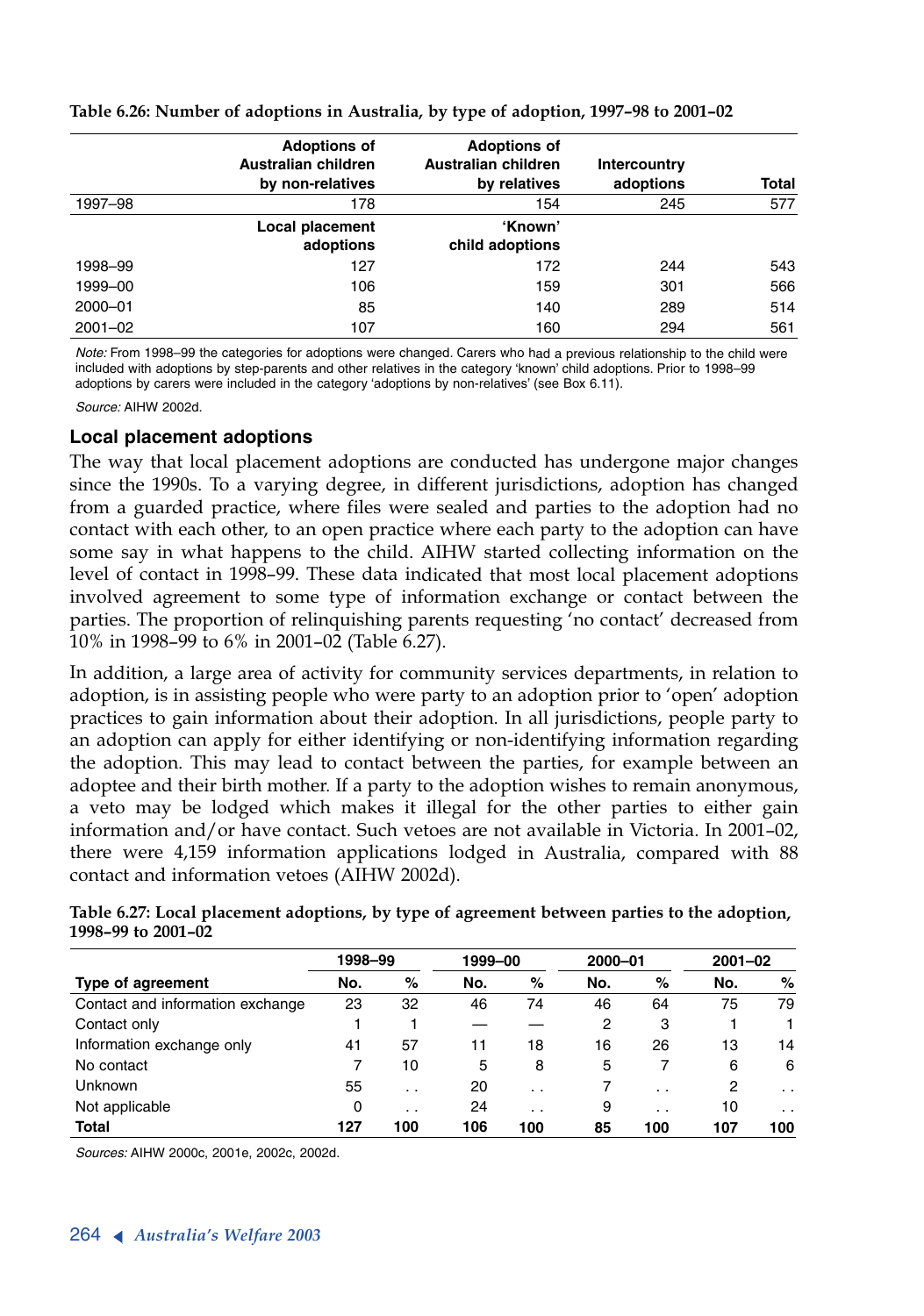## **'Known' child adoptions**

The number of 'known' child adoptions decreased by 14% between 1998–99 (when 'known' child adoptions were first counted) and 2001–02 (see Table 6.26). Most 'known' child adoptions over this period were adoptions by step-parents (69%) who wished to legally incorporate the child into the new family, but this practice has become less common (AIHW 2002d). This has occurred during a period when the number of stepfamilies has increased, indicating that the legal status of children in step-families is less likely to be changed than in previous years. This has been a policy shift by the community services departments.

There were also 172 (or 27% of all 'known' child adoptions) children adopted by carers between 1998–99 and 2001–02 (AIHW 2002d). Most of these children were in New South Wales where the new legislation encourages the use of permanency planning, particularly for children in long-term out-of-home care.

Adoptions by relatives, other than step-parents, are generally discouraged because of the confusion and distortion that may occur to biological relationships. There were 16 adoptions by relatives other than step-parents between 1998–99 and 2001–02 (AIHW 2002d). When children need to be placed in the care of relatives other than parents, most jurisdictions have policies that promote the use of guardianship or custody orders rather than adoption (Stonehouse 1992).

### **Intercountry adoptions**

The number of intercountry adoptions increased by 20% between 1997–98 and 2001–02 from 245 to 294 adoptions (Table 6.26). This is likely to be related to continuing decreases in the number of local children available for adoption. In addition, the opening of adoption in some countries, such as China, has led to an increase in the number of these adoptions.

An important development in relation to intercountry adoptions is the ratification by Australia of the Hague Convention on the Protection of Children and Cooperation in Respect of Intercountry Adoptions in December 1998. The Convention streamlines the processes required for intercountry adoptions and establishes uniform procedures to be followed by the countries who are parties to the convention (see AIHW 2002d). As at August 2003, 40 countries have ratified, and 9 countries have signed but not yet ratified, the Convention. This number is likely to increase over the next few years.

In December 1999, Australia and China signed a bilateral agreement that allows Australian residents to adopt children from China. Since then, there have been 55 adoptions from China (Table 6.28).

Between 1997–98 and 2001–02, the majority of children in intercountry adoptions came from South Korea (28%), followed by Ethiopia (14%), India (13%) and Thailand (11%). The number of children who are adopted is determined by the number of children that overseas countries allocate for adoption by Australian parents, rather than the policies of Australian community services departments.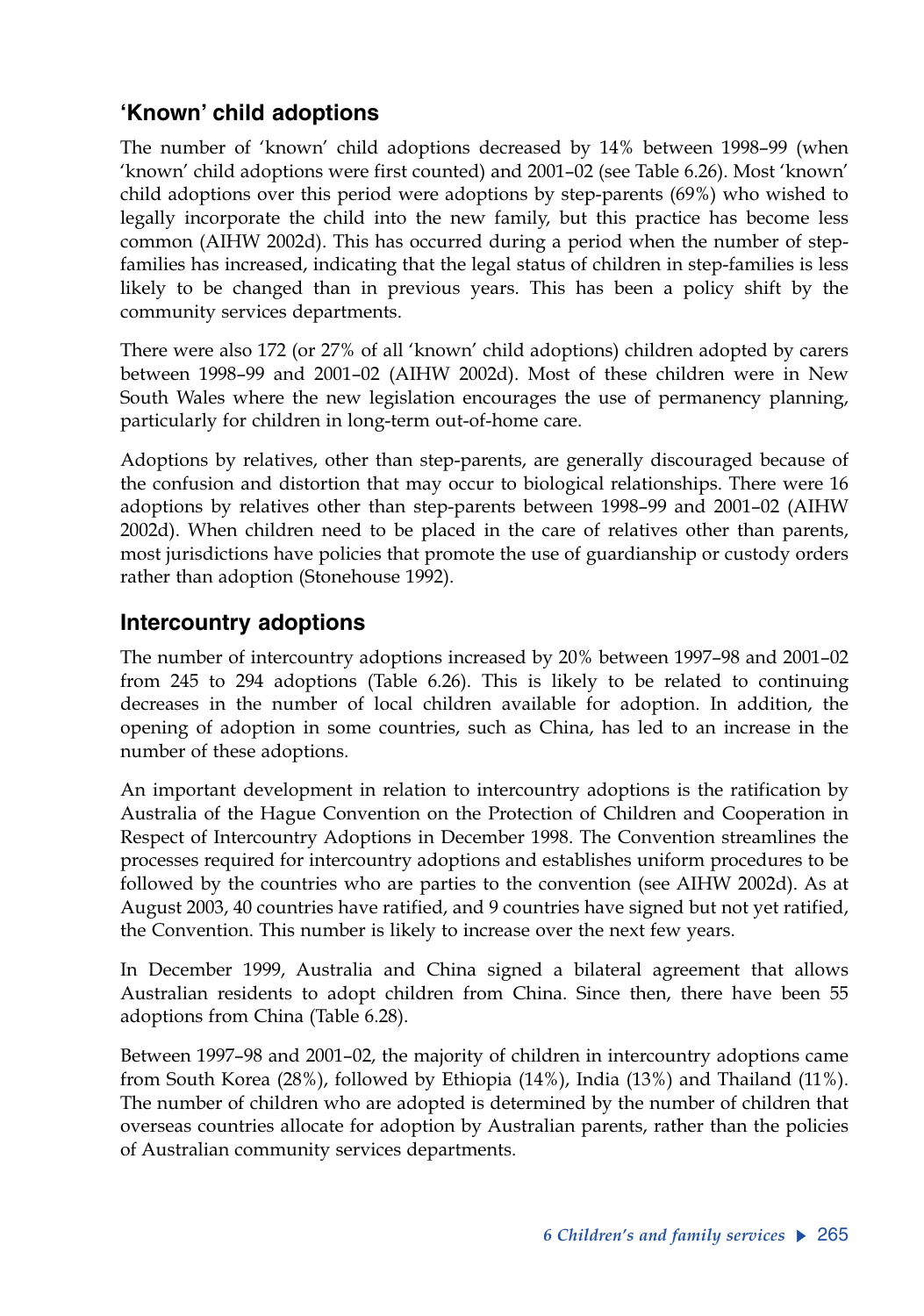| Country of origin | <b>Number</b> | Per cent | <b>Country of origin</b> | <b>Number</b> | Per cent       |
|-------------------|---------------|----------|--------------------------|---------------|----------------|
| South Korea       | 384           | 28       | <b>Mauritius</b>         | 29            | 2              |
| Ethiopia          | 190           | 14       | Taiwan                   | 28            | 2              |
| India             | 175           | 13       | Guatemala                | 24            | $\overline{2}$ |
| Thailand          | 147           | 11       | Other $(b)$              | 24            | 2              |
| Romania           | 82            | 6        | Hong Kong                | 23            | 2              |
| Colombia          | 66            | 5        | <b>Bolivia</b>           | 22            | $\overline{2}$ |
| Philippines       | 63            | 5        | Sri Lanka                | 18            | 1.             |
| China $(a)$       | 55            | 4        | Total                    | 1,373         | 100            |
| Fiji              | 43            | 3        |                          |               |                |

**Table 6.28: Intercountry adoptions, by country of origin, 1997–98 to 2001–02**

(a) Adoptions of children from China are counted from 1999–00.

(b) Includes: Canada, Croatia, Honduras, Lebanon, Macedonia, Malta, Papua New Guinea, Poland, Tonga, Uganda and the USA.

*Source:* Unpublished AIHW data.

## **Adoptions of Aboriginal and Torres Strait Islander children**

Between 1997–98 and 2001–02, there were 19 Aboriginal and Torres Strait Islander children adopted in Australia (AIHW 2003). The relatively low number of Indigenous adoptions is because it is recognised that the practice of adoption may not be appropriate for Aboriginal and Torres Strait Islander people. If an Aboriginal and Torres Strait Islander child is orphaned or abandoned, the role of caregiver is traditionally assumed by an appropriate member of the community, without a formal adoption (Boss 1992).

The Aboriginal Child Placement Principle, which outlines a preference for the placement of Aboriginal and Torres Strait Islander children with other Aboriginal and Torres Strait Islander people when they are placed outside their family, applies to adoption as well as to out-of-home care (Lock 1997). In 12 of the 19 adoptions of Aboriginal and Torres Strait Islander children between 1997–98 and 2001–02, the adoptive parents were Aboriginal and Torres Strait Islander and/or relatives (AIHW 2003).

# **6.7 Data development**

# **Child care and preschool services**

Data development within the children's (child care and preschool) services field has made significant progress over the last few years. The AIHW and the Children's Services Data Working Group (Children's Services DWG) of the National Community Services Information Management Group have continued working on the development of the Children's Services National Minimum Data Set (Children's Services NMDS).

In October 2001, the Children's Services DWG agreed to undertake a pilot test of the first stage of the data set in 2002, with the AIHW coordinating this work. The main aim of the pilot test was to measure the feasibility of the proposed data collection, including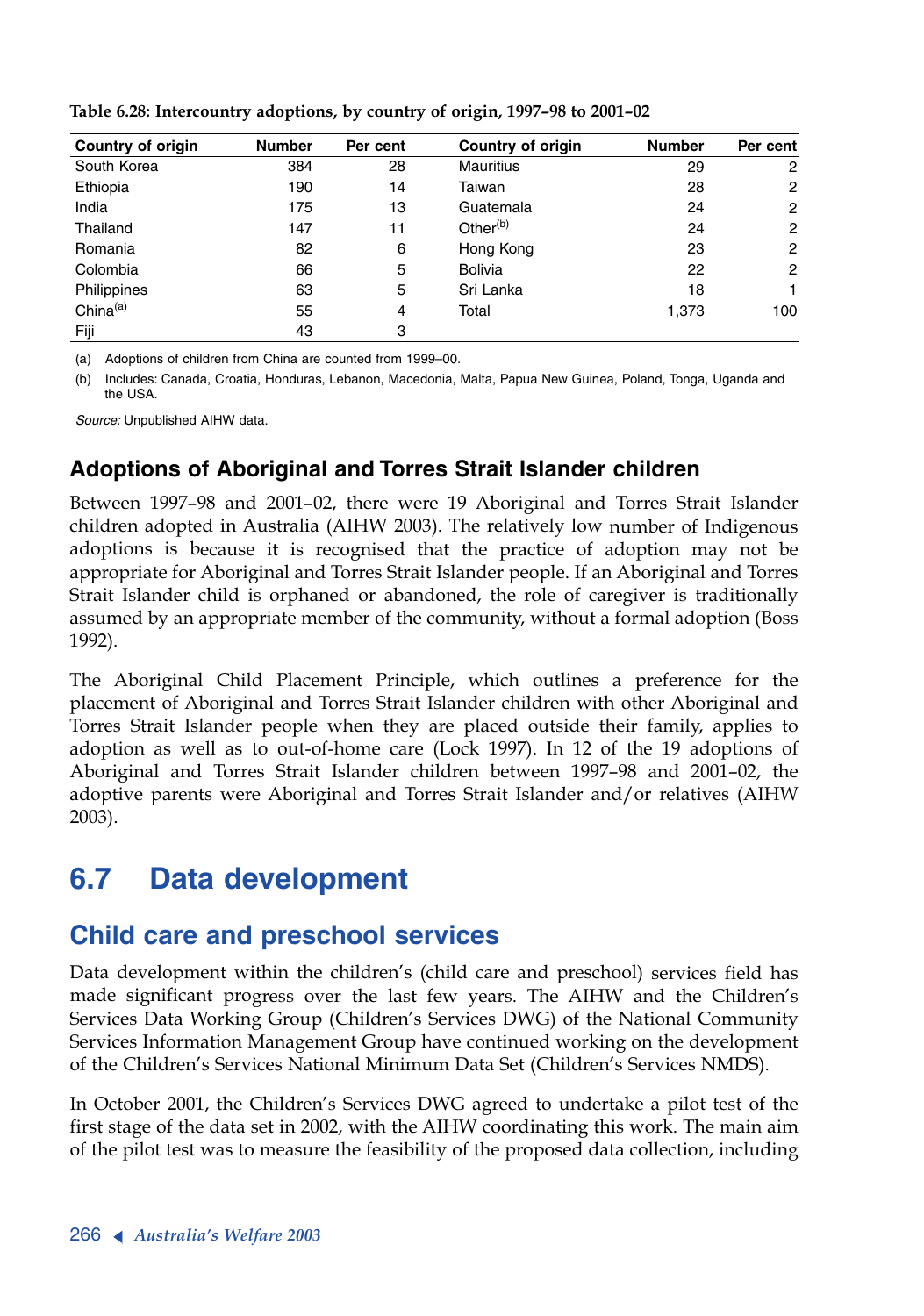the scope of the collection and the set of data items, and its potential to produce nationally consistent, comparable, comprehensive and useful data for child care and preschool services.

Members of the Children's Services DWG recruited service providers willing to participate in the pilot test. It was decided that it was important to represent the complexity of children's services delivery in selecting the outlets. The service providers chosen thus varied by 'type of funded service', service delivery model (fixed or mobile), service delivery setting (centre, school or home-based) and geographic location (capital city, provincial town, rural and remote). Some services specifically for Indigenous children were also included in the outlet selection.

Following the field test conducted in 2000, it had been agreed that the data collection would be structured around the services offered to children, rather than the types of funded and/or licensed services. Thus, rather than basing the collection forms on 'funded service type', three data collection forms were developed based on service delivery mode and setting—Centre-based, Family Day Care/In-Home Care, and Mobile. The same questions were generally used in each type of form, but some were specific to the service delivery mode or setting.

The pilot test was conducted in mid-August 2002. Forty-three service providers across all states and territories participated, with a total of 3,000 children using their services and 200 workers/caregivers providing the services.

Following the pilot test, the AIHW drafted a report and presented the findings to the Children's Services DWG. The pilot test specifically confirmed that the Children's Services NMDS could produce good quality national data on child care and preschool services across Australia. It was feasible to use the same forms and the same questions for service providers offering different types of funded services (for instance, long day care centres and preschools), even where funding came from different jurisdictions and different departments within the one jurisdiction. Although concerns had previously been expressed about the potential to collect information on individual children and individual workers (rather than aggregate data), all service providers reported the data in this form. It appeared, however, that some modifications would need to be made to the data set. While basing the data collection on 'services offered to children' worked well when collecting information on children and workers, it appeared that there is a need to structure information by 'funded service type' when collecting data on service provision.

The Children's Services DWG is currently considering how to progress the development and implementation of a national children's services data collection.

# **Child protection**

Since 2000, the National Child Protection and Support Services data group has been developing a national reporting framework. This framework aims to more accurately reflect the current responses of states and territories to child protection and child concern reports. It will also aim to increase the consistency and comparability of the reported data (AIHW 2001b).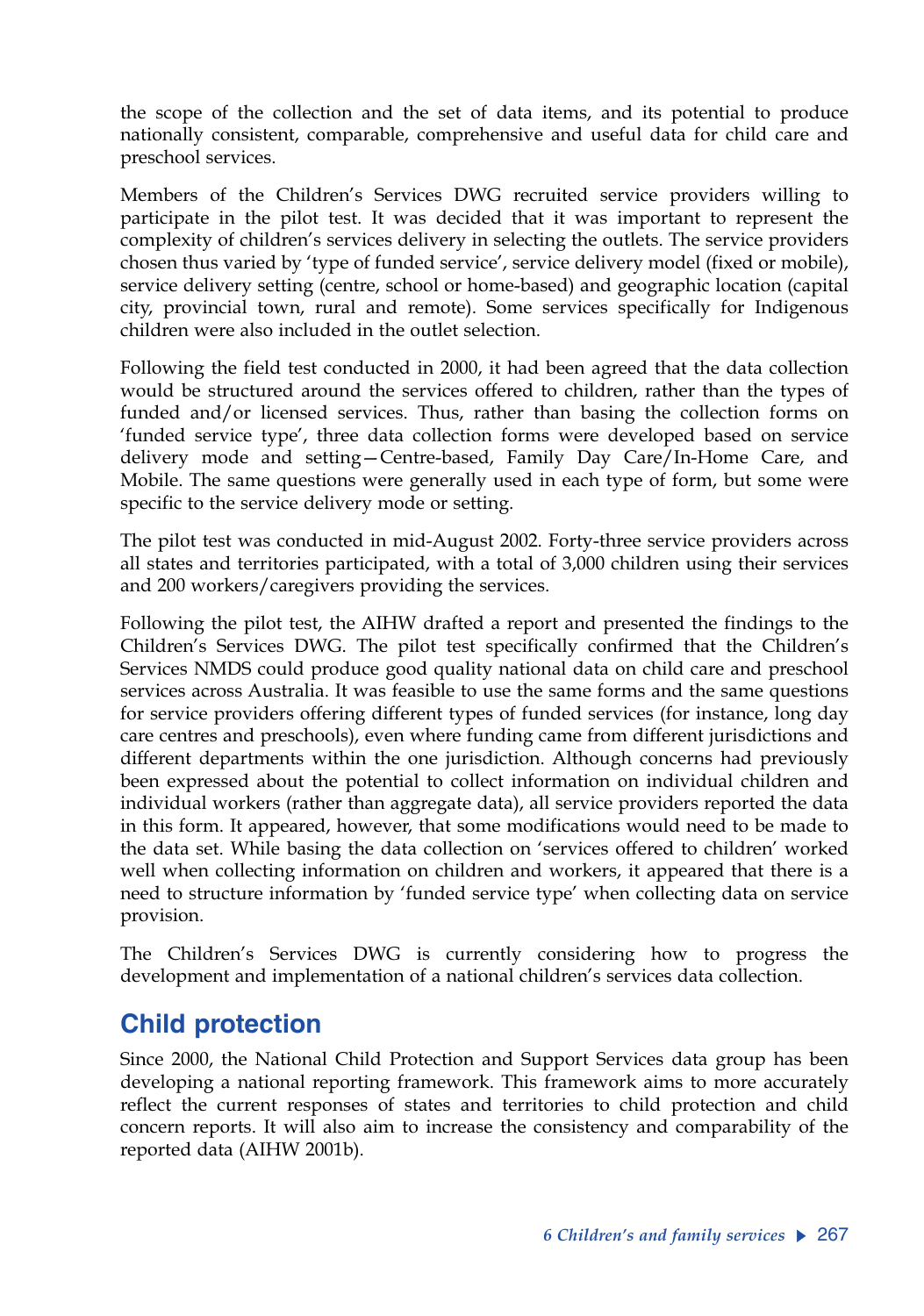In August 2002, the framework was endorsed by the data group on behalf of the jurisdictions. The next stage of progressing this work will be the development of a data dictionary. This will continue during 2003–04.

# **Juvenile justice**

## **Background**

Development of comparable national juvenile justice data has for some time been recognised as a priority in the community service and justice areas. As a result, in April 1999, the Community Services Ministers Advisory Council (CSMAC) agreed to provide some funding towards the establishment of a National Minimum Data Set for Juvenile Justice (Juvenile Justice NMDS).

In early 2000, the AIHW was invited to undertake the first stage of the project reporting to both the Australasian Juvenile Justice Administrators (AJJA) and the National Community Services Information Management Group (NCSIMG). This initial stage involved determining the scope of the Juvenile Justice NMDS and developing a data model, data items and data definitions. It also involved formulating recommendations on how the data set should be implemented. A reference group with representatives from all states and territories, the Australian Institute of Criminology, the Australian Bureau of Statistics and the Queensland Criminal Justice Commission was established to provide input and guidance for this initial stage. The outcome, including a Draft Juvenile Justice Data Dictionary, is documented in the *Report on the Development of a Juvenile Justice National Minimum Data Set* (AIHW 2001f).

The Juvenile Justice NMDS and the recommendations in the report were endorsed by the AJJA, the NCSIMG and CSMAC in early 2001. AJJA agreed to continue to fund the AIHW to manage the testing and further development of the data set and to develop national juvenile justice indicators. The Juvenile Justice Data Working Group was established later that year to work with the AIHW on the second stage of this project. The working group has representatives from all jurisdictions (the departments responsible for juvenile justice), the Australian Institute of Criminology, the ABS, the AIHW and the Department of Family and Community Services.

### **The Juvenile Justice NMDS**

In developing the Juvenile Justice NMDS, the aim was to establish a national unit record data collection that provides more complete and comparable data on the clients of juvenile justice departments than is currently available. It includes data items to facilitate the collection of basic information on the characteristics of juvenile justice clients (i.e. young people under the supervision or case management of the juvenile justice department in each jurisdiction as a result of having committed or allegedly committed an offence). Information on their age, sex, Indigenous status, and last known home address can be recorded. The data set is also designed to collect information on the episodes or periods of supervision or case management of these clients. As a result, it can indicate the movement of young people into and out of the supervision of the departments, the length of time on supervision, and progressions through the juvenile justice system to more serious types of sentences (for example, from probation to detention). The data set in its current form is limited in its scope and coverage to those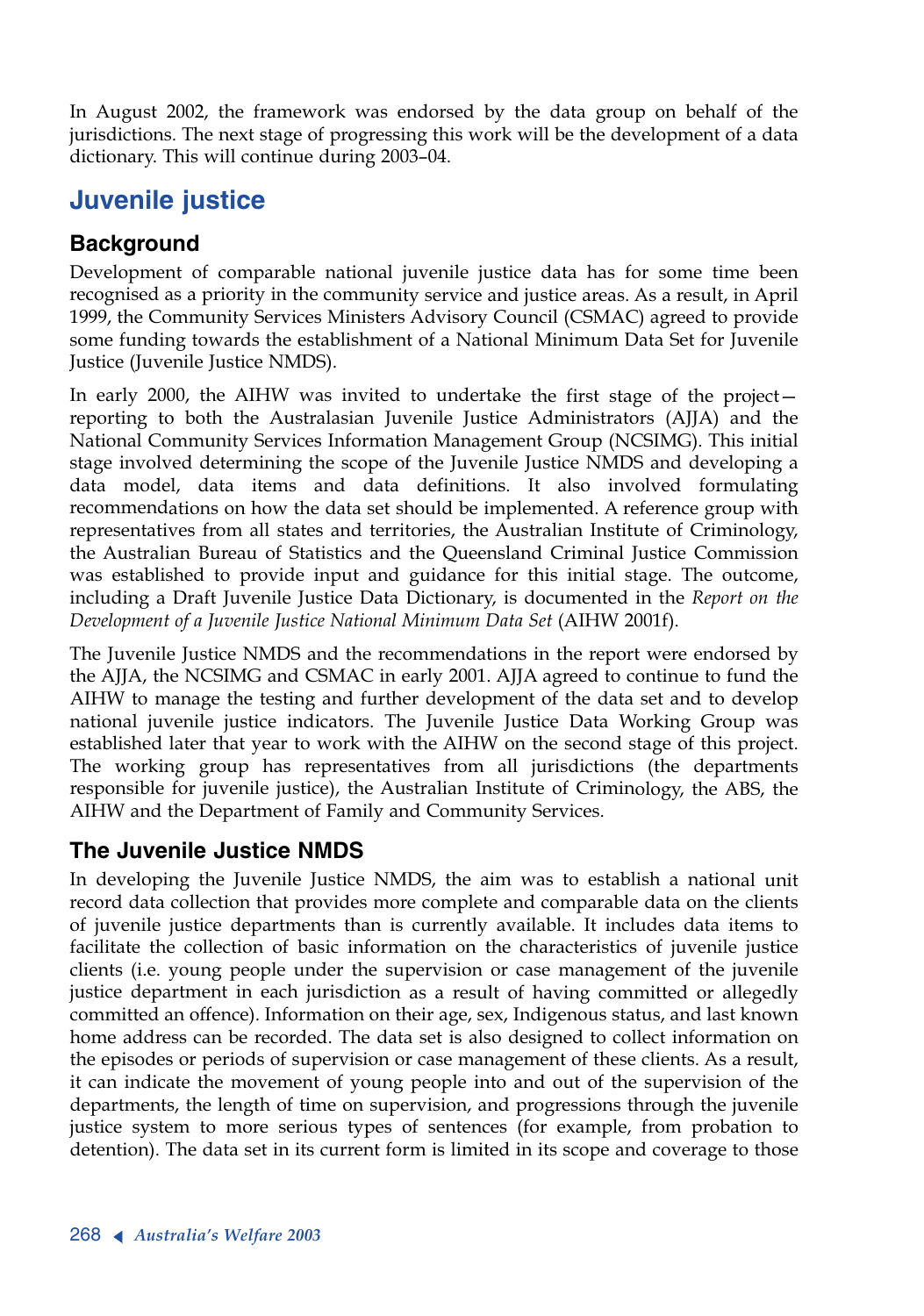young people who are clients of juvenile justice departments. This is only a small proportion of young people who come into contact with the broader juvenile justice system. It is hoped that work can be undertaken in the future to improve the national comparability of police and court data.

## **Current status**

The Juvenile Justice NMDS is still in draft form. Before its implementation as a national data collection, it is vital that the agreed data items and definitions be fully tested to ensure that they are meaningful, unambiguous and able to be collected. To this end, field testing of the data set was undertaken in early 2002 and a full-scale pilot test is currently being conducted in all jurisdictions.

A final report, including details of the outcome of the pilot test, recommendations on implementation and detailed national juvenile justice indicators, is due to be presented to the AJJA by the AIHW in November 2003.

# **6.8 Conclusion**

Over the last decade, there have been ongoing changes in family structures and patterns that have implications for children's and family services. There were decreases in marriage rates at younger ages and in fertility rates, further delays in family formation, and increases in the number of children born outside marriage. There were increases in both the number of sole-parent families and the number of families with no parent in employment. Family assistance underwent a fundamental restructure in 2000, with the introduction of two new payments, Family Tax Benefit, Parts A and B. The vast majority of parents receive these payments fortnightly from Centrelink rather than at the end of the year through the tax system. A new payment—the Baby Bonus provides tax relief to families with a new baby.

The number of children using child care changed little between 1993 and 2002, but there was a shift from informal to formal care use. The number of Commonwealth-supported service providers and child care places increased substantially between 1991 and 2001, with the number of outside school hours care places growing at a faster rate than other types of places in the last year (2000–01). Although the number of child care workers has grown in recent years, supply does not appear to have kept up with demand.

Commonwealth expenditure on child care services more than doubled in real terms between 1991–92 and 1998–99 and then increased by 22% between 1999–00 and 2001–02. Between 1991–92 and 2001–02, there was a shift from Commonwealth expenditure on child care service provision (operational subsidies and capital funding) to expenditure on measures that reduce the costs of child care for parents (fee subsidies). In 2001–02, 80% of expenditure was on the Child Care Benefit.

The introduction of the Child Care Benefit in July 2000 improved the affordability of child care and the utilisation of services. Unmet demand for formal care fell between 1999 and 2002. Affordability fell slightly between July 2000 and May 2002. A new accreditation system for family day care services was introduced in July 2001, a revised accreditation system for Commonwealth-supported long day care centres in January 2003 and a new accreditation system for outside school hours care services in July 2003.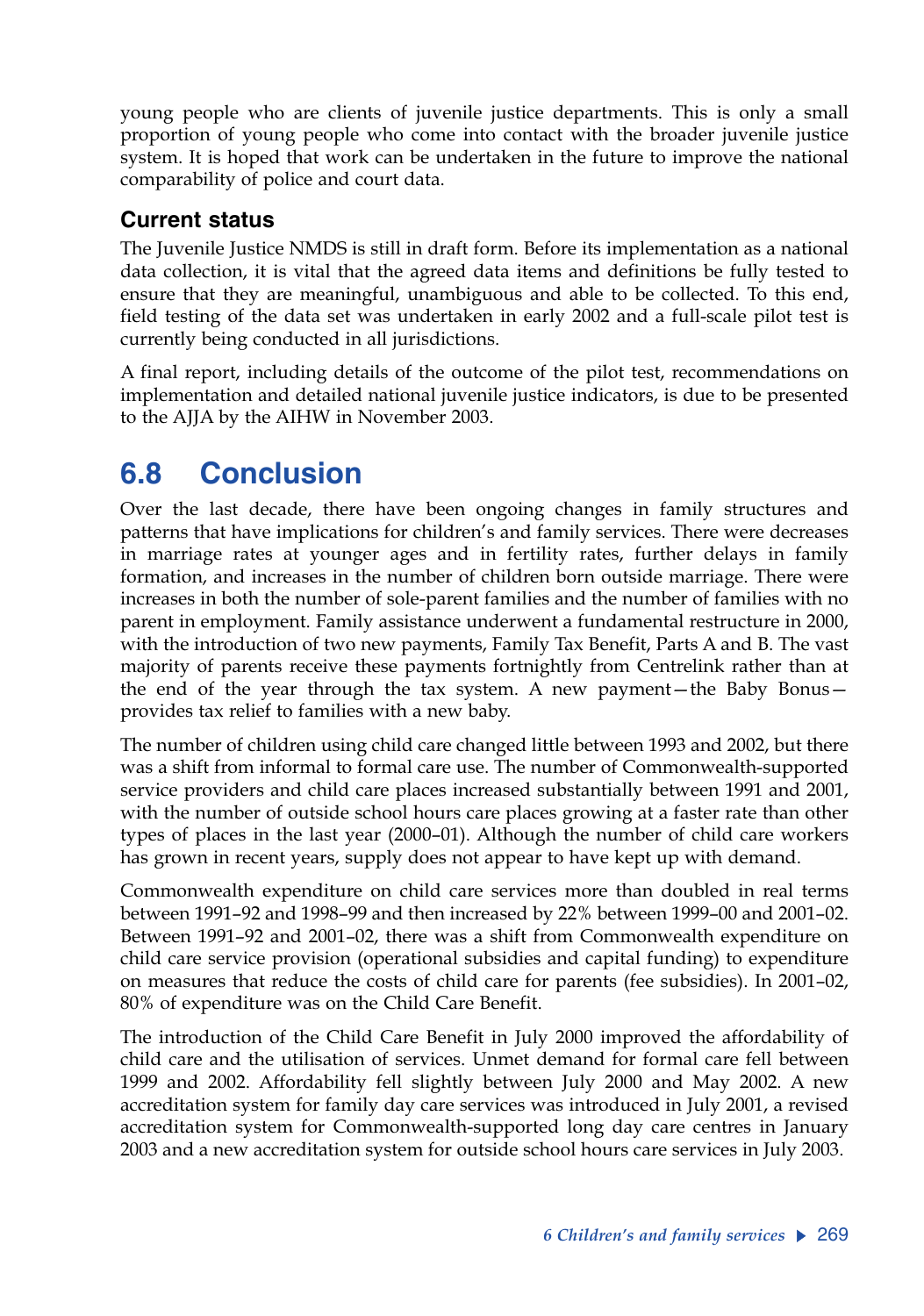Child protection is a dynamic area, with policies and procedures constantly evolving. While this makes it difficult to interpret long-term trends, it is still clear that the number of children in the child protection system is increasing. As the numbers of children on care and protection orders and in out-of-home care increased by 25% and 30% respectively, there is an indication that a growing number of parents are unable or unwilling to care for their children. These families often suffer from a myriad of problems which may include low socioeconomic status, unemployment, residential instability, crowded dwellings, domestic violence, alcohol and substance abuse, and psychiatric disability.

The decrease in adoptions over the past 5 years was primarily due to the fall in the number of adoptions of Australian-born children—both local adoptions and 'known' child adoptions. The small number of local adoptions is attributable to the decline in the number of Australian-born babies who are available for adoption. There was an increase in the number of intercountry adoptions over the same period, with most of the children being adopted from South Korea, Ethiopia and India.

## **References**

The Age 2002. Who's who in child care. 9 December.

- ABS (Australian Bureau of Statistics) 1999. Disability, ageing and carers: summary of findings. Cat. no. 4430.0. Canberra: ABS.
- ABS 2000. Child care Australia, June 1999. Cat. no. 4402.0. Canberra: ABS.
- ABS 2001a. Births Australia. Cat. no. 3301.0. Canberra: ABS.
- ABS 2001b. Census of population and housing. 2001. Unpublished data.
- ABS 2002a. Marriages and divorces, Australia 2001. Cat. no. 3310.0. Canberra: ABS.
- ABS 2002b. Labour force survey unpublished data.
- ABS 2002c. Labour force, Australia. June 2002. Cat. no. 6203.0. Canberra: ABS.
- ABS 2002d. National income, expenditure and product. December quarter. Cat. no. 5206.0. Canberra: ABS.
- ABS 2002e. Average weekly earnings, May 2002. Cat. no. 6302.0. Canberra: ABS.
- ABS 2003a. Social trends. Cat. no. 4102.0. Canberra: ABS.
- ABS 2003b. Child care Australia, June 2002. Cat. no. 4402.0. Canberra: ABS.
- ABS 2003c. Estimated resident population by sex and age: states and territories of Australia, June 1991 to June 2002. Cat. no. 3201.0. Canberra: ABS.
- ABS and AIHW 2003. The health and welfare of Australia's Aboriginal and Torres Strait Islander peoples 2003 report. Cat. no. 4704.0.
- AIHW (Australian Institute of Health and Welfare) 1997. Australia's welfare 1997: services and assistance. Canberra: AIHW.
- AIHW 1999a. Australia's welfare 1999: services and assistance. Canberra: AIHW.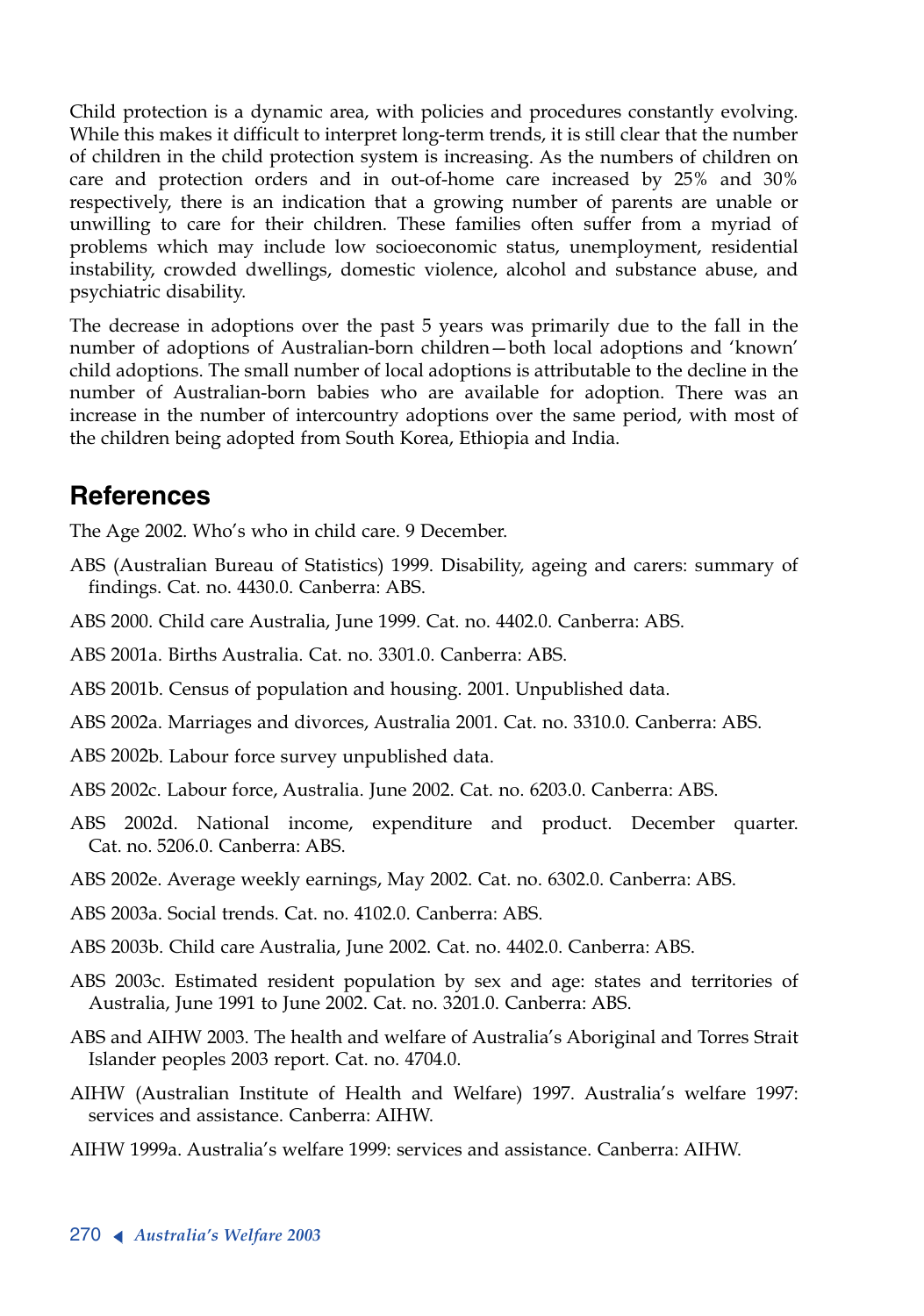- AIHW 1999b. Comparability of child protection data. AIHW Cat. no. CWS 9. Canberra: AIHW.
- AIHW 1999c. Child protection Australia 1997–98. AIHW Cat. no. CWS 8. Canberra: AIHW.
- AIHW 2000a. Comparison of data items in selected children's services collections. Canberra: AIHW.
- AIHW 2000b. Child protection Australia 1998–99. Cat. no. CWS 11. Canberra: AIHW.
- AIHW 2000c. Adoptions Australia 1998–99. Cat. no. CWS 10. Canberra: AIHW (Child Welfare Series).
- AIHW 2001a. Family support services in Australia. Cat. no. CFS 4. Canberra: AIHW.
- AIHW 2001b. Australia's welfare 2001. Canberra: AIHW.
- AIHW 2001c. Trends in the affordability of child care services. Welfare Division Working Paper no. 29. Canberra: AIHW.
- AIHW 2001d. Child protection Australia 1999–00. Cat. no. CWS 13. Canberra: AIHW.
- AIHW 2001e. Adoptions Australia 1999–00. Cat. no. CWS 12. Canberra: AIHW (Child Welfare Series no. 26).
- AIHW 2001f. Report on the development of a Juvenile Justice National Minimum Data Set. Cat. no. CWS 14. Canberra: AIHW.
- AIHW 2002a. Trends in long day care services for children in Australia, 1991–1999. Canberra: AIHW.
- AIHW 2002b. Child protection Australia 2000–01. Cat. no. CWS 16. Canberra: AIHW.
- AIHW 2002c. Adoptions Australia 2000–01. Cat. no. CWS 15. Canberra: AIHW.
- AIHW 2002d. Adoptions Australia 2001–02. Cat. no. CWS 18. Canberra: AIHW.
- AIHW 2003. Child protection Australia 2001–02. Cat. no. CWS 20. Canberra: AIHW.
- ATO (Australian Taxation Office) 2003. Australian Taxation Office, Canberra. Viewed 11 April 2003, <www.ato.gov.au>.
- Anthony, the Hon. L 2002a. National agenda for early childhood. Media release by Minister for Children and Youth Affairs. 22 September. Canberra.
- Anthony, the Hon. L 2002b. New peak body on child care. Media release by Minister for Children and Youth Affairs. 14 September. Canberra.
- Anthony, the Hon. L 2002c. Future directions for child care. Media release by Minister for Children and Youth Affairs. 23 September. Canberra.
- Anthony, the Hon. L 2002d. More child care places available. Media release by Minister for Children and Youth Affairs. 17 December. Canberra.
- Anthony, the Hon. L 2003a. child care worker shortage to be addressed in think tank. Media release by Minister for Children and Youth Affairs. 28 February. Canberra.
- Anthony, the Hon. L 2003b. More children in care. Media release by Minister for Children and Youth Affairs. 2 April. Canberra.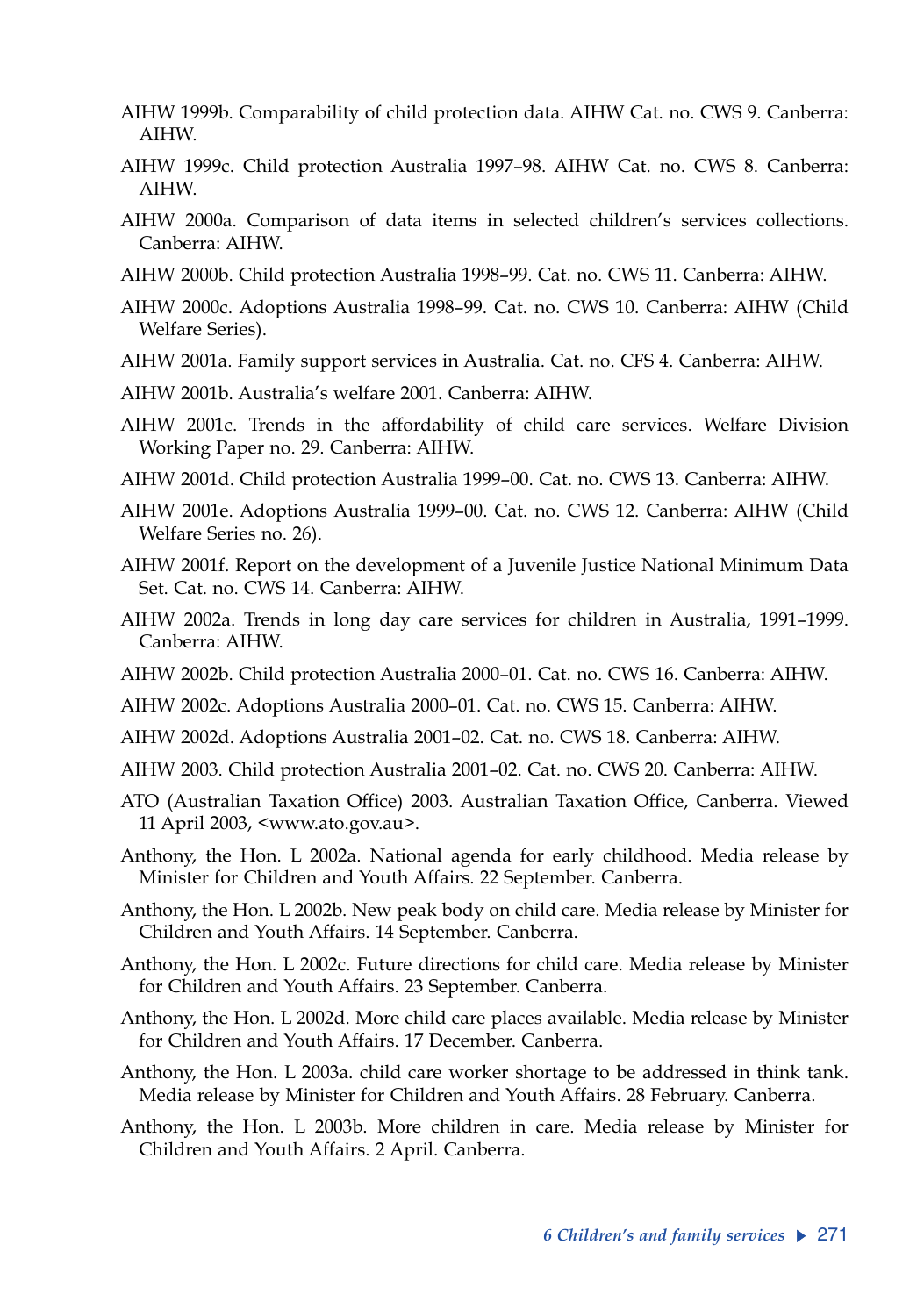- Anthony, the Hon. L 2003c. More support for children with special child care needs. Media release by Minister for Children and Youth Affairs. 13 May. Canberra.
- Beattie, the Hon. P 2002. Queensland schools make education history. Media release by the Queensland Premier. 28 August. Brisbane.
- Boss P 1992. Adoption Australia: a comparative study of Australian adoption legislation and policy. Notting Hill, Victoria: National Children's Bureau of Australia.
- CCCAC (Commonwealth Child Care Advisory Council) 2001. Child care: beyond 2001. <sup>A</sup> report to the Minister for Family and Community Services—September 2001. Canberra: AusInfo.
- Commonwealth of Australia 2002. Budget 2002–03 overview, 14 May 2002. Canberra: Commonwealth of Australia.
- Commonwealth of Australia 2003. Portfolio budget statements 2003–04. Family and Community Services Portfolio.
- Commonwealth Ombudsman—Australia 2003. Reports on investigations. own motion investigation into family assistance administration and impacts on Family Assistance Office customers. February. Canberra: Commonwealth Ombudsman—Australia.
- Commonwealth Task Force on Child Development, Health and Wellbeing 2003. Towards the development of a national agenda for early childhood. Consultation paper. Canberra: Commonwealth of Australia.
- Community and Health Works 2002. Australian Capital Territory. Childcare workforce planning project—2002: working with the foundation of Australia, October.
- Community Link Australia 2002. Redevelopment Consultation Newsletter. Child care support broadband redevelopment consultations. Newsletter No. 1. December. Viewed 8 April 2003, <www.communitylink.com.au>.
- Cox K 2003. Planning pregnancies around care places. Sun-Herald (Sydney). 16 March.
- Daly A & Smith D 1996. Policy challenges of the contemporary socio-economic status of Indigenous Australian families. Australian Journal of Social Issues 32(4):355–75.
- Daly A and Smith D 2003. Indigenous families and households in a time of welfare reform. Paper presented at the 8th Australian Institute of Family Studies Conference, Melbourne, 12 February.
- FaCS (Family and Community Services) 1997. Commonwealth child care program census of child care services. Unit record file.
- FaCS 1999. Commonwealth child care program census of child care services. Unit record file.
- FaCS 2000. Commonwealth Child Care Support 1999 Census of Child Care Services. Canberra: FaCS.
- FaCS 2001. Annual report 2000–01. Canberra: FaCS.
- FaCS 2002a. Budget 2002–03. What's new, what's different. Canberra: FaCS.
- FaCS 2002b. Annual report 2001–02. Volume 2. Canberra: FaCS.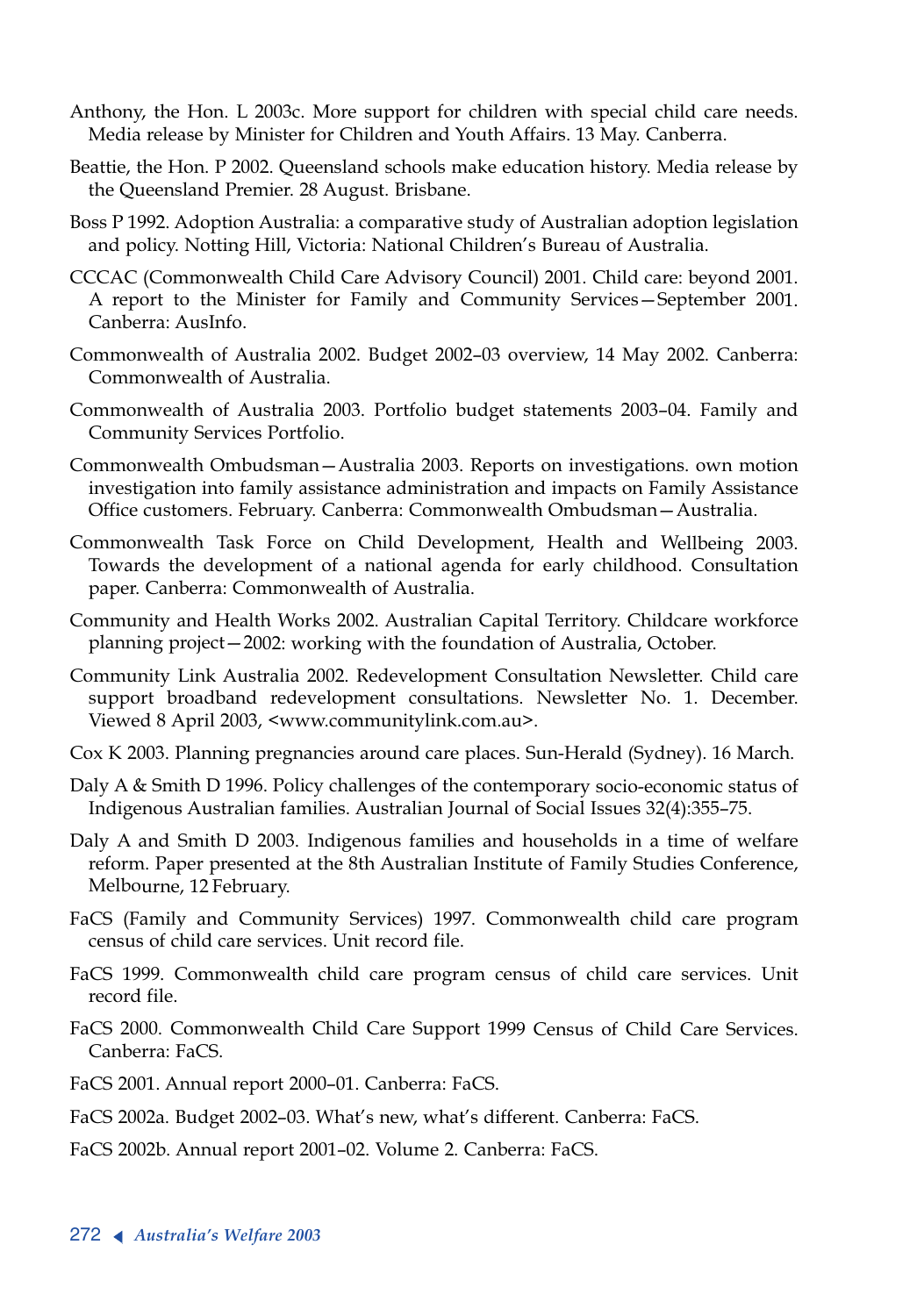- FaCS 2003a. Department of Family and Community Services, Canberra. Viewed April 2003, <www.facs.gov.au>.
- FaCS 2003b. Child care census 2002. Preliminary unpublished data.
- FAO (Family Assistance Office) 2003. Family Assistance Office, Canberra. Viewed April 2003, <www.familyassist.gov.au>.
- Finger L 2002. Where are staff going? An investigation into staff shortages in early childhood services in Western Sydney. Western Sydney Regional Organisation of Councils Ltd.
- Fleer M 2002. An early childhood research agenda. Voices from the field. Canberra: Department of Education, Training and Youth Affairs.
- Gregory RG 1999. Children and the changing labour market: joblessness in families with dependent children. Paper presented at Labour Market Trends and Family Policy: Implications for Children Conference, Canberra, July.
- Harding A, Lloyd R & Greenwell H 2001. Financial disadvantage in Australia 1990 to 2000: the persistence of poverty in a decade of growth. Camperdown: The Smith Family.
- Hood M 1998. The interplay between poverty, unemployment, family disruption and all types of child abuse. Children Australia 23(2):28–32.
- HREOC (Human Rights and Equal Opportunity Commission) 1997. Bringing them home. Report of the national inquiry into the separation of Aboriginal and Torres Strait Islander children from their families. Sydney: HREOC.
- HREOC 2002. A time to value—proposal for a national paid maternity leave scheme. Sydney: HREOC.
- Johnstone H 2001. The demise of the institution—national trends in substitute care for children and young people from 1970 to 2000. Paper presented at 8th Australasian Conference on Child Abuse and Neglect 2001, Melbourne, November.
- Lock JA 1997. The Aboriginal child placement principle: research project no. 7. Sydney: New South Wales Law Reform Commission.
- Marney R 2002. Investing growing concerns people are making big bickies out of child care. The Age. 9 December.
- McDonald P 1995. Families in Australia: a socio-demographic perspective. Melbourne: Australian Institute of Family Studies.
- McDonald P 2000. Institutional support for Australian families. Paper presented at Centenary of Federation Seminar Series, Parliament House, Canberra, October.
- McDonald P 2003. Australia's future population: population policy in a low fertility society. In: Khoo S-E & McDonald P (eds). The transformation of Australia's population, 1970–2030. Sydney: UNSW Press: 266–79.
- NCAC (National Childcare Accreditation Council) 2003. National Child Care Accreditation Council, city. Viewed 8 May 2003, <www.ncac.gov.au/quality>.